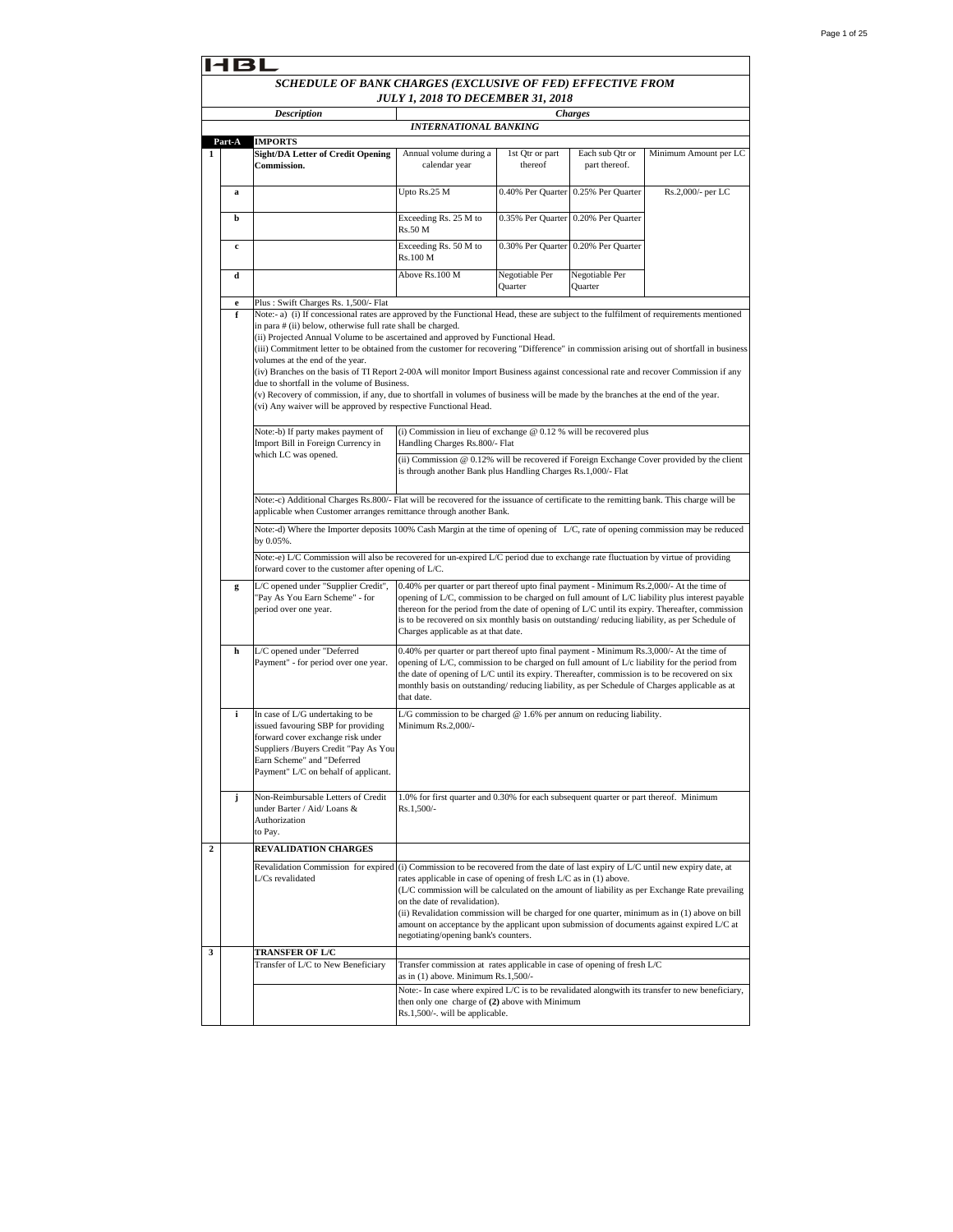|   | 14 B L   |                                                                                                                                                                         |                                                                                                                                                                                                                                                                                                                                                                   |                                                                                                                                                                                                                                                                                                                                                                                                                    |
|---|----------|-------------------------------------------------------------------------------------------------------------------------------------------------------------------------|-------------------------------------------------------------------------------------------------------------------------------------------------------------------------------------------------------------------------------------------------------------------------------------------------------------------------------------------------------------------|--------------------------------------------------------------------------------------------------------------------------------------------------------------------------------------------------------------------------------------------------------------------------------------------------------------------------------------------------------------------------------------------------------------------|
|   |          |                                                                                                                                                                         | SCHEDULE OF BANK CHARGES (EXCLUSIVE OF FED) EFFECTIVE FROM<br><b>JULY 1, 2018 TO DECEMBER 31, 2018</b>                                                                                                                                                                                                                                                            |                                                                                                                                                                                                                                                                                                                                                                                                                    |
|   |          | <b>Description</b>                                                                                                                                                      |                                                                                                                                                                                                                                                                                                                                                                   | <b>Charges</b>                                                                                                                                                                                                                                                                                                                                                                                                     |
| 4 |          | <b>Registration of Import Contract</b>                                                                                                                                  |                                                                                                                                                                                                                                                                                                                                                                   |                                                                                                                                                                                                                                                                                                                                                                                                                    |
|   | a        | Registration of Import Contract                                                                                                                                         | With SBP in respect of Private Foreign<br>Currency Loan obtained by borrower in<br>Pakistan from Foreign lenders.                                                                                                                                                                                                                                                 | Handling charges Rs.6,000/- Flat                                                                                                                                                                                                                                                                                                                                                                                   |
|   | b        | Issuance of certificate regarding<br>opening of LC for registration of<br>contract with another Bank for<br>booking of forward exchange cover at<br>Importer's request. | Rs.1,000/- per application flat for LC upto Rs.1 M<br>Rs.1,500/- per application flat for LC over Rs.1 M                                                                                                                                                                                                                                                          |                                                                                                                                                                                                                                                                                                                                                                                                                    |
|   | c        | Contract Registration Fee other than<br>'a' above.                                                                                                                      |                                                                                                                                                                                                                                                                                                                                                                   |                                                                                                                                                                                                                                                                                                                                                                                                                    |
|   | i        | Upto Rs.75 Million                                                                                                                                                      | 0.20% Minimum Rs.2,000/- irrespective of import volumes.                                                                                                                                                                                                                                                                                                          |                                                                                                                                                                                                                                                                                                                                                                                                                    |
|   | d        | Over Rs.75 Million<br>Registered Contract Amendment<br>Commission                                                                                                       | Negotiable - (To be approved by Functional Head) - Minimum Rs.1,500/-<br>Flat Charges Rs.1,000/- If amendment involves increase in amount then Commission will be<br>charged @.0.15% as mentioned above.<br>Note: For Expired Contract Revalidation: - In addition to amendment charges, revalidation<br>commission will be charged as per clause 4c (i) above.   |                                                                                                                                                                                                                                                                                                                                                                                                                    |
| 5 |          | <b>L/C Amendment Charges</b>                                                                                                                                            |                                                                                                                                                                                                                                                                                                                                                                   |                                                                                                                                                                                                                                                                                                                                                                                                                    |
|   | $\rm{a}$ | L/C Amendment Charges                                                                                                                                                   | involves increase in amount and/or extension in period of shipment.                                                                                                                                                                                                                                                                                               | Rs.1,200/- Flat per transaction or commission under items (1) or (2) or (3) above, if amendment                                                                                                                                                                                                                                                                                                                    |
|   |          | Plus: Swift Charges Rs. 600/- Flat<br>Courier Charges Rs.1,500/- Flat per item                                                                                          |                                                                                                                                                                                                                                                                                                                                                                   |                                                                                                                                                                                                                                                                                                                                                                                                                    |
|   | b        | under L/C / Contract                                                                                                                                                    | Extension in maturity of Usance Bills Service charges Rs.1,500/- Flat per bill.                                                                                                                                                                                                                                                                                   |                                                                                                                                                                                                                                                                                                                                                                                                                    |
| 6 |          | <b>L/C Retirement Charges</b>                                                                                                                                           |                                                                                                                                                                                                                                                                                                                                                                   |                                                                                                                                                                                                                                                                                                                                                                                                                    |
|   | a        | Mark-up                                                                                                                                                                 | Mark-up rate as per Credit Line in PKR is to be charged from the date of debit to NOSTRO<br>cash margin, if any.<br>In case of One Off Approval, Mark-up at Contractual rate to be applied from the debit to<br>NOSTRO Account or PAD Lodgement whichever is earlier till the date of retirement, after<br>adjustment of cash margin, if any.                     | Account or PAD Lodgement whichever is earlier till the date of retirement, after adjustment of                                                                                                                                                                                                                                                                                                                     |
|   | b        | In addition to mark-up as per $6(a)$ , Commission is to be charged as under:                                                                                            |                                                                                                                                                                                                                                                                                                                                                                   |                                                                                                                                                                                                                                                                                                                                                                                                                    |
|   | i        | If retired within 10 days from the date No Commission<br>of lodgment                                                                                                    |                                                                                                                                                                                                                                                                                                                                                                   |                                                                                                                                                                                                                                                                                                                                                                                                                    |
|   | ii       | If retired within 15 days subsequent to<br>the period at (i) above.                                                                                                     | @ 0.20% on purchase price.                                                                                                                                                                                                                                                                                                                                        |                                                                                                                                                                                                                                                                                                                                                                                                                    |
|   | iii      | If retired within next 15 days after the<br>period mentioned at (ii) above.                                                                                             | @ 0.25% on purchase price.                                                                                                                                                                                                                                                                                                                                        |                                                                                                                                                                                                                                                                                                                                                                                                                    |
|   | iv       | If retired after 40 days after the period<br>mentioned at (iii) above.                                                                                                  | @ 0.35% on purchase price.                                                                                                                                                                                                                                                                                                                                        |                                                                                                                                                                                                                                                                                                                                                                                                                    |
|   | V        | Import documents received Directly /<br>Indirectly from the suppliers by the<br>Applicant / Bank without registration<br>of contract and payment made<br>thereagainst   | Handling Charges Rs.2,000/= per shipment.                                                                                                                                                                                                                                                                                                                         |                                                                                                                                                                                                                                                                                                                                                                                                                    |
|   |          |                                                                                                                                                                         | Note a):- Mark-up would not be charged during the intermediary period of negotiation and retirement, if 100% Cash Margin is<br>date of negotiation, no mark-up will be charged on the Import bill during the intermediary period of negotiation and retirement, but<br>will be charged from the date of negotiation till the date of deposit of 100% Cash Margin. | provided to the Bank at the time of opening of L/C. Please also note that where the importers deposit 100% Cash Margin prior to the<br>where 100% cash margin has not been deposited, Markup as per Credit Line will be charged after adjustment of cash margin if any. If<br>a party deposits 100% margin after the date of negotiation but before the date of lodgement of documents, Mark-up as per Credit Line |
|   |          |                                                                                                                                                                         | where the payment as per reimbursement arrangement is made to the Negotiating Bank only on lodgment of the documents.                                                                                                                                                                                                                                             | Note b):- No mark up will be charged from the date of negotiation till the date of lodgement of documents received under Import L/Cs,                                                                                                                                                                                                                                                                              |
|   |          | recovered (once only) Minimum Rs.2,500/-                                                                                                                                | Note c):- (i) In case of forced PAD / Liability is created due to non payment of any bill on maturity, commission $@0.45\%$ is to be                                                                                                                                                                                                                              |                                                                                                                                                                                                                                                                                                                                                                                                                    |
|   |          | of forced liability until date of final payment.<br>if any.                                                                                                             | from the date of negotiation till the date of retirement, after adjustment of cash margin,                                                                                                                                                                                                                                                                        | (ii) In addition to commission at Note c(i) Mark-up with penalty as per Credit Line will be applied from the date of maturity / creation<br>In case of One Off Approval, in addition to commission at Note c(i) mark-up at normal commercial rate with penalty is to be applied                                                                                                                                    |
|   | сi       | If bills are to be drawn at usance                                                                                                                                      | (a) Rs.1,300/- Flat per bill to be charged at the time of retirement of bills.                                                                                                                                                                                                                                                                                    |                                                                                                                                                                                                                                                                                                                                                                                                                    |
|   |          | under L/C other than Pay As You<br>Earn Scheme and Suppliers/ Buyers<br>Credit and Deferred Payment L/C on<br>yearly basis.                                             | the usance import bills for any period beyond validity of L/C.<br>(Note:- Commission will be recovered after expiry of L/C in advance on quarterly basis if<br>usance period of a bill is beyond 179 days)                                                                                                                                                        | (b) Extra Commission $@0.15\%$ Minimum Rs.1,000/- per month is to be recovered/ charged for                                                                                                                                                                                                                                                                                                                        |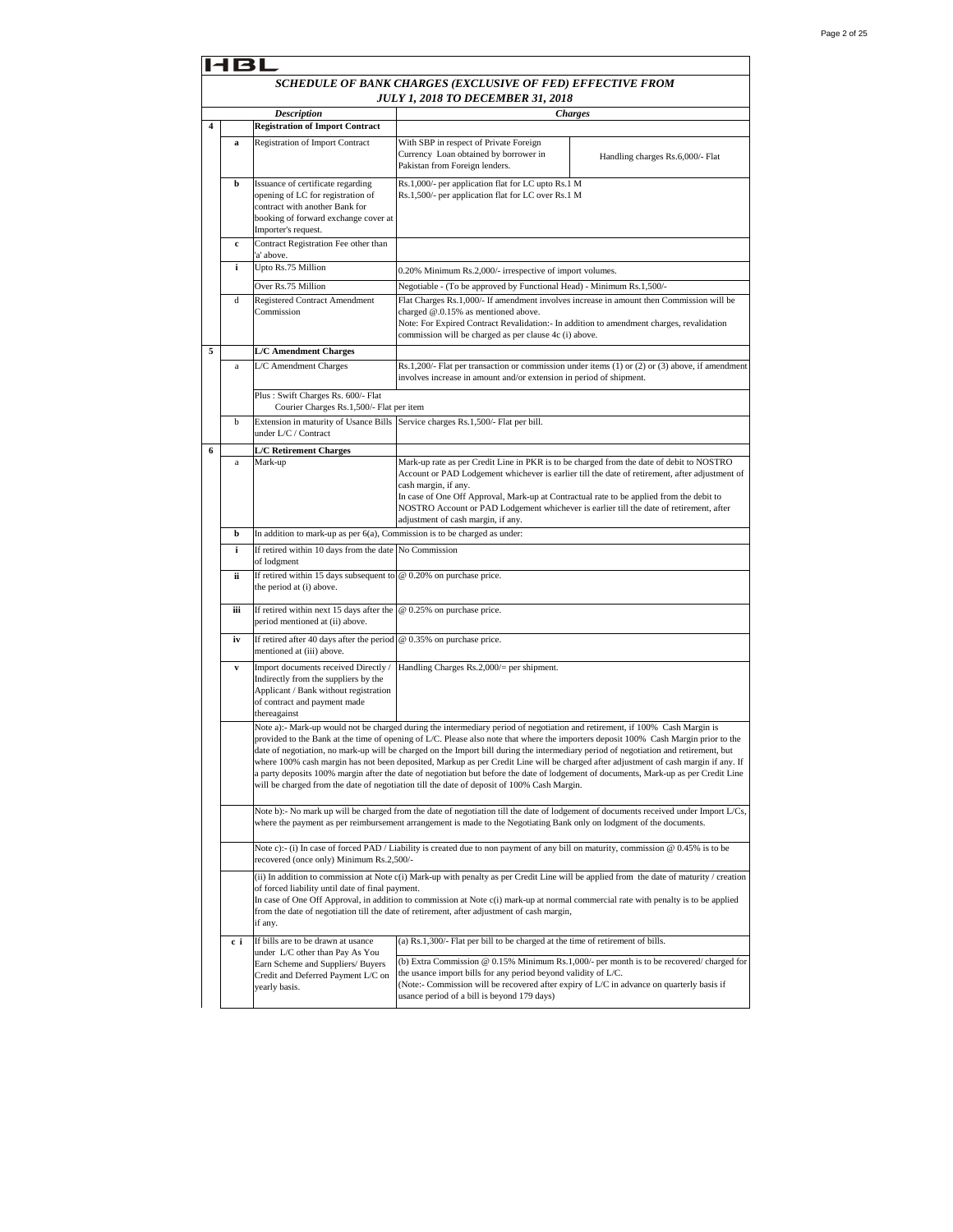|    | 131         |                                                                                                                                                                                       |                                                                                                                                                                                                                                              |                                                                                               |  |
|----|-------------|---------------------------------------------------------------------------------------------------------------------------------------------------------------------------------------|----------------------------------------------------------------------------------------------------------------------------------------------------------------------------------------------------------------------------------------------|-----------------------------------------------------------------------------------------------|--|
|    |             |                                                                                                                                                                                       | SCHEDULE OF BANK CHARGES (EXCLUSIVE OF FED) EFFECTIVE FROM<br><b>JULY 1, 2018 TO DECEMBER 31, 2018</b>                                                                                                                                       |                                                                                               |  |
|    |             | <b>Description</b>                                                                                                                                                                    |                                                                                                                                                                                                                                              | <b>Charges</b>                                                                                |  |
|    | ii          | D/A Commission for bills drawn<br>under L/C if business exceeds Rs.250<br>M(P.A.)                                                                                                     | Negotiable (To be approved by Functional Head).                                                                                                                                                                                              |                                                                                               |  |
|    | d           | Discrepancy in L/C Documents:-                                                                                                                                                        | If discrepancies are found by CTP in import L/C documents, US\$ 75/- will be claimed from<br>negotiating bank as per standard clause being stipulated in all L/Cs.                                                                           |                                                                                               |  |
| 7  |             | <b>L/C Cancellation Charges</b>                                                                                                                                                       |                                                                                                                                                                                                                                              |                                                                                               |  |
|    |             | L/C cancellation charges                                                                                                                                                              | (i) Rs.2,000/- Flat                                                                                                                                                                                                                          |                                                                                               |  |
|    |             |                                                                                                                                                                                       | (ii) Plus Swift charges Rs.500/-                                                                                                                                                                                                             |                                                                                               |  |
| 8  |             | <b>Credit Report Charges</b>                                                                                                                                                          |                                                                                                                                                                                                                                              |                                                                                               |  |
|    |             | Credit report on Foreign Suppliers/                                                                                                                                                   | (i) Actual                                                                                                                                                                                                                                   |                                                                                               |  |
|    |             | Buyers.                                                                                                                                                                               | (ii) Plus Swift charges - Rs.500/-                                                                                                                                                                                                           |                                                                                               |  |
|    |             |                                                                                                                                                                                       | Note : In case credit report obtained from external agencies, actual Plus Swift Charges -                                                                                                                                                    |                                                                                               |  |
|    |             |                                                                                                                                                                                       | Rs.500/- or Courier Charges - Rs.1,500/- to be recovered.                                                                                                                                                                                    |                                                                                               |  |
| 9  |             | <b>FIM</b>                                                                                                                                                                            |                                                                                                                                                                                                                                              |                                                                                               |  |
|    | a           |                                                                                                                                                                                       | Handling charges on Retirement of Import Documents under Sight L/C by keeping the Consignment under Pledge (FIM):-                                                                                                                           |                                                                                               |  |
|    | i           | Arrangement of Facility                                                                                                                                                               | Nil                                                                                                                                                                                                                                          |                                                                                               |  |
|    | ii          | On one time Request.                                                                                                                                                                  | @ 0.55% of Bill Amount                                                                                                                                                                                                                       |                                                                                               |  |
|    | iii         | Due to Forced Clearance                                                                                                                                                               | @ 1.20% of Bill Amount                                                                                                                                                                                                                       |                                                                                               |  |
|    | b           | Handling charges of D.A L/C Consignment cleared & kept under Pledge:-                                                                                                                 |                                                                                                                                                                                                                                              |                                                                                               |  |
|    | i           | Arranged at the time of opening of<br>D.A L/C.                                                                                                                                        | @ 0.35% of Bill Amount                                                                                                                                                                                                                       |                                                                                               |  |
|    | ii          | One time facility to customer on his<br>request where Bank is not agreeable<br>to deliver documents on D.A basis<br>due to Forced PAD outstanding or any<br>over dues in the account. | @ 0.55% of Bill Amount                                                                                                                                                                                                                       |                                                                                               |  |
|    | iii         | Where customer fails to accept<br>documents on first presentation &<br>Bank is forced to clear the<br>Consignment & keep in Bonded<br>warehouse.                                      | @ 1.20% of Bill Amount                                                                                                                                                                                                                       |                                                                                               |  |
| 10 |             | Import Bills returned unpaid.                                                                                                                                                         |                                                                                                                                                                                                                                              |                                                                                               |  |
|    |             | Import Bills returned unpaid.                                                                                                                                                         | Handling charges US \$ 100/- or equivalent in Pak Rupees.                                                                                                                                                                                    |                                                                                               |  |
|    |             |                                                                                                                                                                                       | paid bills.                                                                                                                                                                                                                                  | Plus Courier charges Rs.1,500/- and any other charges from Beneficiary Bank for return of un- |  |
|    |             |                                                                                                                                                                                       | Note: a) If documents received pertain to<br>other banks in Pakistan or are sent to them on<br>the instructions of the forwarding Bank.                                                                                                      | Handling Charges US \$ 40 Plus Courier<br>Charges of Rs.250/-                                 |  |
|    |             |                                                                                                                                                                                       | Note: b) If forwarding Bank authorizes us to<br>deliver documents free of cost                                                                                                                                                               | Handling Charges of Rs.2,000/- to be recovered<br>from Drawee.                                |  |
| 11 |             | <b>Documentary Collection</b>                                                                                                                                                         |                                                                                                                                                                                                                                              |                                                                                               |  |
|    | a           | Import Collections:- Documentary on<br>Sight & Usance basis                                                                                                                           | Sight Rs.1,000/- Flat<br>Usance Commission @ 0.10% per month or part thereof (from the date of lodgement until<br>payment) Minimum Rs.1,000/-<br>Note: If usance bills lodged and retired on the same day Rs.1,000/- Flat will be recovered. |                                                                                               |  |
|    | b           | Consignments.                                                                                                                                                                         | 0.1% Minimum Rs.1,000/- irrespective of import volumes.                                                                                                                                                                                      |                                                                                               |  |
|    | $\mathbf c$ | Import against Advance payment to<br>suppliers.(Without L/C)                                                                                                                          | (i) Rs. 1,500/- Flat at the time of remittance                                                                                                                                                                                               |                                                                                               |  |
|    | d           | Handling charges against payment of<br>import bills from the proceeds of FCF                                                                                                          | (i) Handling charges Rs.1,500/-                                                                                                                                                                                                              |                                                                                               |  |
|    |             | (Foreign Currency Financing) where<br>L/C is established and shipping<br>documents are received at another<br>Bank.                                                                   | (ii) Plus Swift Charges Rs.500/-                                                                                                                                                                                                             |                                                                                               |  |
| 12 |             | <b>Reimbursement Charges</b>                                                                                                                                                          |                                                                                                                                                                                                                                              |                                                                                               |  |
|    |             | Reimbursement charges<br>(Payable to reimbursing Banks)                                                                                                                               | At Actual                                                                                                                                                                                                                                    |                                                                                               |  |
| 13 |             | <b>Other Import Related Charges</b>                                                                                                                                                   |                                                                                                                                                                                                                                              |                                                                                               |  |
|    | a           | Issuance of freight certificate for<br>import on FOB basis.                                                                                                                           | Rs.1,000/- Flat                                                                                                                                                                                                                              |                                                                                               |  |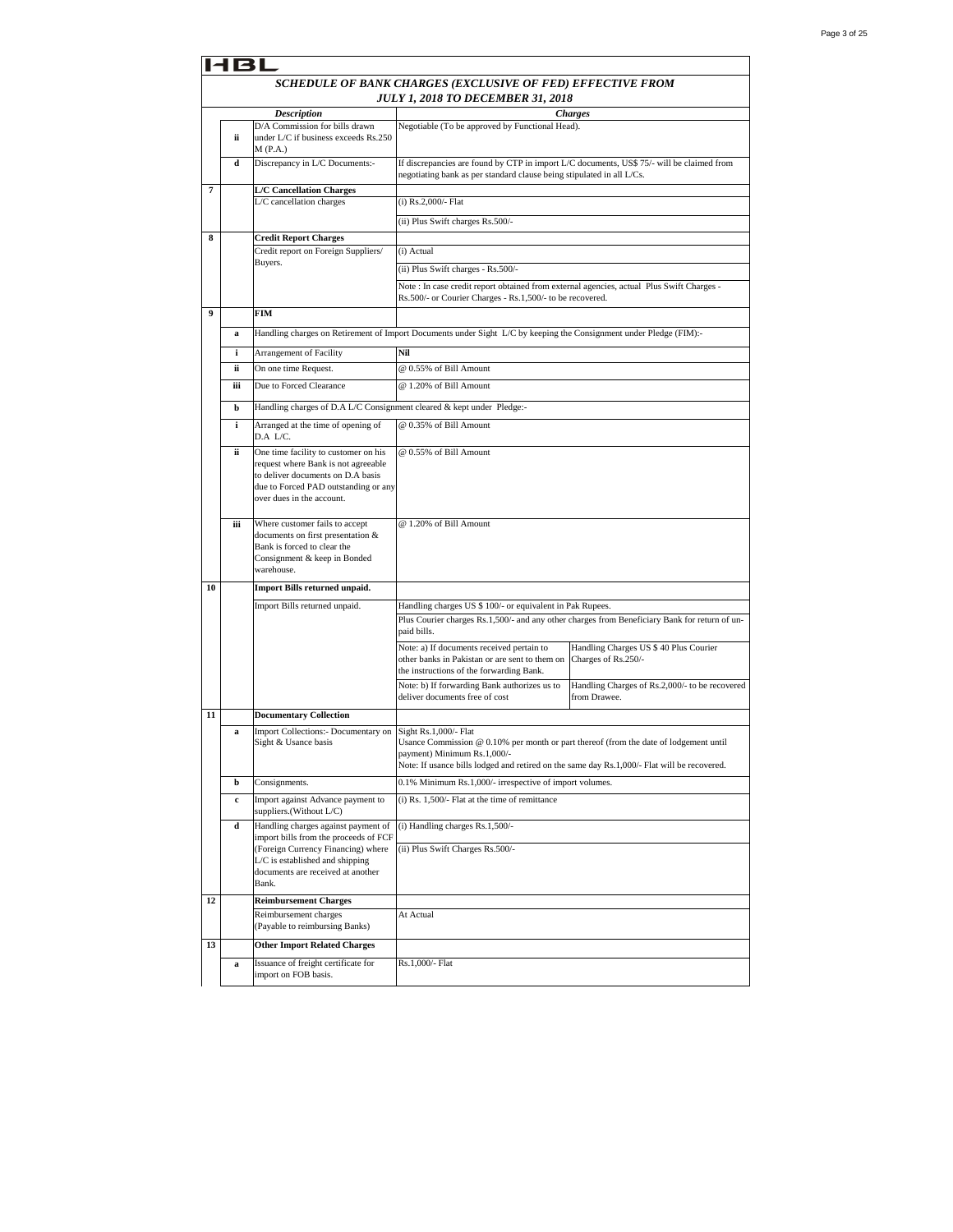|   | 4 6 L  |                                                                                                                                                                                                                         |                                                                                                                                                                                                                                                                                                                                                    |
|---|--------|-------------------------------------------------------------------------------------------------------------------------------------------------------------------------------------------------------------------------|----------------------------------------------------------------------------------------------------------------------------------------------------------------------------------------------------------------------------------------------------------------------------------------------------------------------------------------------------|
|   |        |                                                                                                                                                                                                                         | SCHEDULE OF BANK CHARGES (EXCLUSIVE OF FED) EFFECTIVE FROM                                                                                                                                                                                                                                                                                         |
|   |        |                                                                                                                                                                                                                         | JULY 1, 2018 TO DECEMBER 31, 2018                                                                                                                                                                                                                                                                                                                  |
|   |        | <b>Description</b>                                                                                                                                                                                                      | <b>Charges</b>                                                                                                                                                                                                                                                                                                                                     |
|   | b      | Service charges against import<br>transactions i.e. Import Bills/PAD /<br>Collection / Direct Documents/<br>Advance Payment.                                                                                            | @ 0.15% Minimum Rs.1,500/-                                                                                                                                                                                                                                                                                                                         |
|   | c      | Delivery Order issued for release of<br>AWB consignment in absence of<br>original documents.                                                                                                                            | Rs.2,000/- Flat                                                                                                                                                                                                                                                                                                                                    |
|   | d      | Expenses recovery protest / Legal<br>charges                                                                                                                                                                            | At Actual                                                                                                                                                                                                                                                                                                                                          |
|   | Part-B | <b>EXPORTS</b>                                                                                                                                                                                                          |                                                                                                                                                                                                                                                                                                                                                    |
| 1 |        | L/C Advising<br>Advising L/C                                                                                                                                                                                            |                                                                                                                                                                                                                                                                                                                                                    |
|   | a      |                                                                                                                                                                                                                         | (i) Rs.2,000/- Flat<br>(ii) Plus Courier Charges Rs.150/- (in case of within city) or Rs.250/- (in case of intercity)                                                                                                                                                                                                                              |
|   | b      | Export L/C Pre-Advice.                                                                                                                                                                                                  | (i) Rs.1,000/- Flat<br>(ii) Plus Courier Charges Rs.150/- (in case of within city) or Rs.250/- (in case of intercity)                                                                                                                                                                                                                              |
| 2 |        | <b>Amendment Advising.</b>                                                                                                                                                                                              |                                                                                                                                                                                                                                                                                                                                                    |
|   |        | Amendment Advising.                                                                                                                                                                                                     | (i) Rs.1,000/- Flat<br>(ii) Plus Courier Charges Rs.150/- (in case of within city) or Rs.250/- (in case of intercity)                                                                                                                                                                                                                              |
| 3 | a      | <b>Negotiation</b><br>Negotiation of Rupee Bills under<br>Export LCs.                                                                                                                                                   | @ 0.25% Minimum Rs.1,000/-                                                                                                                                                                                                                                                                                                                         |
|   | b      | Export bill realized through FCY<br>account                                                                                                                                                                             | @ 0.12% Minimum Rs.1,500/-                                                                                                                                                                                                                                                                                                                         |
|   | c      | Charges for Exports to Afghanistan<br>against deposit/surrender of FCY<br>Notes.                                                                                                                                        | @ 0.45% Minimum Rs.3,000/- The charges mentioned at Part-C (B) 1 (e) will not be<br>applicable here.                                                                                                                                                                                                                                               |
|   | d      | <b>Export Development Surcharge</b>                                                                                                                                                                                     | Rs.80/- Flat per transaction                                                                                                                                                                                                                                                                                                                       |
|   | e      | <b>Negotiation Charges</b><br>(FCY L/C's):                                                                                                                                                                              |                                                                                                                                                                                                                                                                                                                                                    |
|   | i      | <b>Clean Documents</b>                                                                                                                                                                                                  | Rs.1,000/- Flat<br>Plus Courier Charges Rs.1,500/-                                                                                                                                                                                                                                                                                                 |
|   | ii     | <b>Discrepant Documents</b>                                                                                                                                                                                             | Rs.2,000/- Flat<br>Plus Courier Charges Rs.1,500/-                                                                                                                                                                                                                                                                                                 |
|   |        | recoveries made in December.                                                                                                                                                                                            | Note: - (1) In case of overdue FBP, Mark-up as per credit line to be recovered.<br>(2) Negotiable where annual export business volume on Group Basis is above Rs.25 M, with the approval of Functional Head. If<br>commitment of annual export business volume above Rs.25 M is not fulfilled then normal negotiation rates will be applicable and |
|   | f      | Documents-Returned Unpaid                                                                                                                                                                                               | Rs.600/- Flat per document plus charges of Correspondent Bank, if any.                                                                                                                                                                                                                                                                             |
| 4 |        | Confirmation<br>Confirmation/Acceptance                                                                                                                                                                                 | These charges will be approved on case to case basis by Financial Institutions - Global Trade<br>Services (FI-GTS). Please refer Note No.7 (Last Page)                                                                                                                                                                                             |
| 5 |        | Transfer of L/Cs.<br>Transfer of Export L/Cs.                                                                                                                                                                           | Rs.1,500/- Flat                                                                                                                                                                                                                                                                                                                                    |
|   |        | Reimbursement                                                                                                                                                                                                           |                                                                                                                                                                                                                                                                                                                                                    |
| 6 |        | Reimbursement payment to other<br>local banks from Non-Resident Rupee<br>A/c.                                                                                                                                           | Rs.1,000/- Flat                                                                                                                                                                                                                                                                                                                                    |
| 7 |        | Processing of Documents under L/C<br>restricted on other Banks<br>Where documents are sent to other                                                                                                                     | Rs.1,000/- Flat                                                                                                                                                                                                                                                                                                                                    |
|   |        | banks for negotiation under restricted<br>L/C.                                                                                                                                                                          |                                                                                                                                                                                                                                                                                                                                                    |
| 8 |        | <b>Handling of Duty Draw - Back</b><br>Claims                                                                                                                                                                           |                                                                                                                                                                                                                                                                                                                                                    |
|   | a<br>b | Handling of Duty draw back claim<br>Handling the processing of 6% R&D                                                                                                                                                   | 0.25% minimum Rs.1,000/- per submission to SBP.<br>0.25% minimum Rs.1,000/- per submission to SBP.                                                                                                                                                                                                                                                 |
| 9 |        | support claims to SBP.<br><b>NOC Issuance / Documents</b>                                                                                                                                                               |                                                                                                                                                                                                                                                                                                                                                    |
|   | a      | <b>Transferred</b><br>Transfer of export proceeds to other                                                                                                                                                              | Commission @ 0.12% Minimum Rs.1,000/- Maximum Rs.7,000/-                                                                                                                                                                                                                                                                                           |
|   |        | Bank.                                                                                                                                                                                                                   |                                                                                                                                                                                                                                                                                                                                                    |
|   | b      | ERF - NOC for Entitlement                                                                                                                                                                                               | Rs.1,200/- (Flat) per case                                                                                                                                                                                                                                                                                                                         |
|   | c      | Charges for registration of contract<br>for Export of Raw Cotton with State<br>Bank of Pakistan and subsequent<br>handling of shipping documents for<br>return of Bank Guarantee from State<br><b>Bank of Pakistan.</b> | Rs.1,500/- Flat                                                                                                                                                                                                                                                                                                                                    |
|   | d      | Preparation of substitution case in<br>export re-finances.                                                                                                                                                              | Rs.1,500 /- Flat                                                                                                                                                                                                                                                                                                                                   |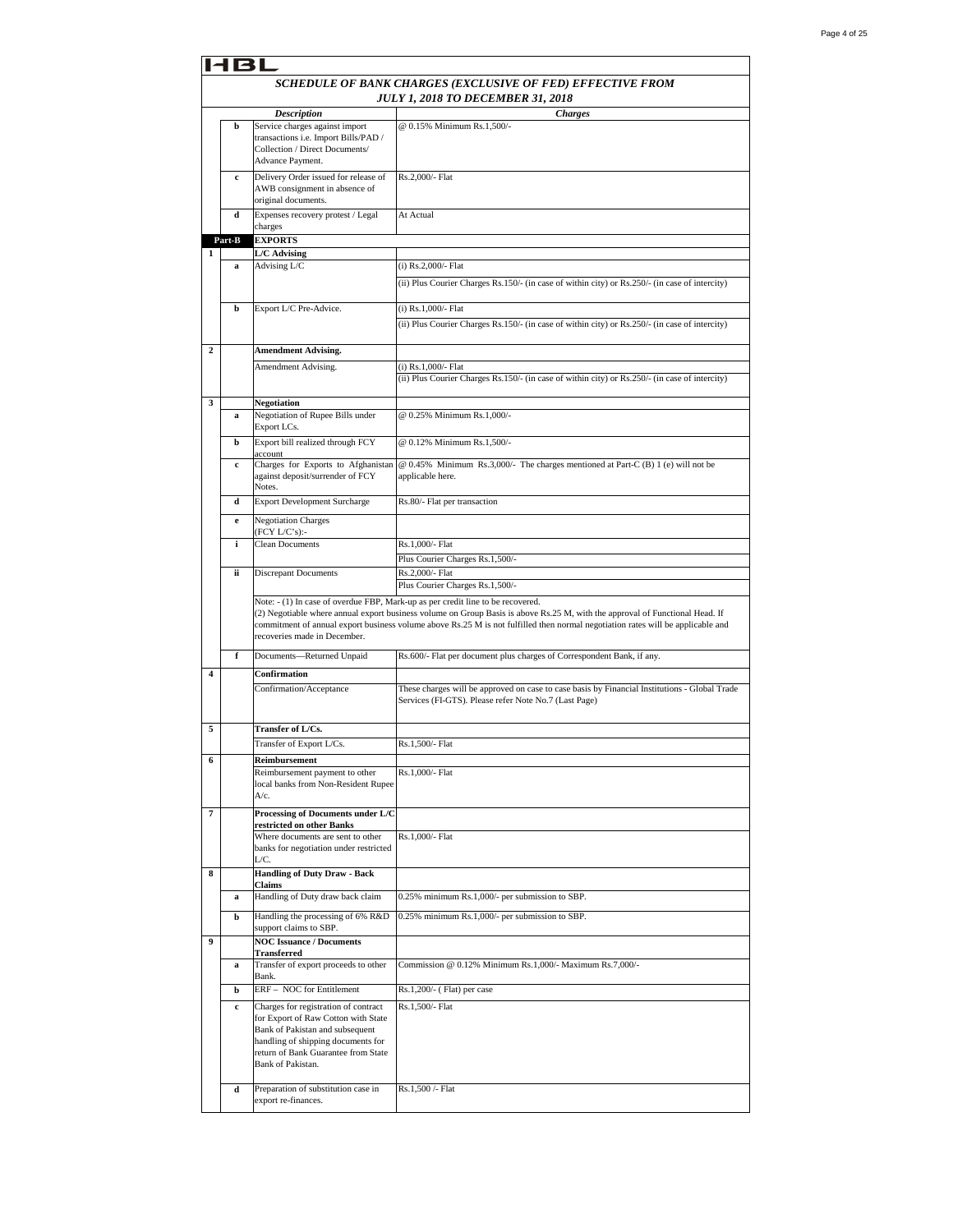|    |              |                                                                      | SCHEDULE OF BANK CHARGES (EXCLUSIVE OF FED) EFFECTIVE FROM                                                             |                                                                                                 |  |
|----|--------------|----------------------------------------------------------------------|------------------------------------------------------------------------------------------------------------------------|-------------------------------------------------------------------------------------------------|--|
|    |              |                                                                      | <b>JULY 1, 2018 TO DECEMBER 31, 2018</b>                                                                               |                                                                                                 |  |
|    |              | <b>Description</b>                                                   |                                                                                                                        | <b>Charges</b>                                                                                  |  |
| 10 |              | <b>Collections</b>                                                   |                                                                                                                        |                                                                                                 |  |
|    | a            | Foreign Cheques/ Drafts/ FTCs                                        | (i) 0.12% Minimum Rs.200/- Maximum Rs.1,200/-                                                                          |                                                                                                 |  |
|    |              |                                                                      | (ii) Plus Courier Charges - Rs.150/- Flat                                                                              |                                                                                                 |  |
|    | b            | Foreign Documentary Bills for                                        | @ 0.20% Minimum Rs.1,000/- Maximum Rs.2,000/-                                                                          |                                                                                                 |  |
|    |              | Collection (on which Bank does not<br>earn any Exchange difference). |                                                                                                                        |                                                                                                 |  |
|    | $\mathbf c$  | FDBC where Bank earns exchange                                       | Rs.500/- Flat Per Shipment                                                                                             |                                                                                                 |  |
|    |              | difference.                                                          |                                                                                                                        |                                                                                                 |  |
|    | d            | Transfer of export bill lodged under                                 | Rs.1,200/- Flat                                                                                                        |                                                                                                 |  |
|    |              | collection to other banks.                                           |                                                                                                                        |                                                                                                 |  |
|    | e            | Service charges against Export<br>Documents sent on collection basis | 0.13% minimum Rs.1,000/-                                                                                               |                                                                                                 |  |
|    |              | where payment cover is already                                       |                                                                                                                        | (i)Note:- The Bank will recover upfront Courier charges from Exporters - Rs.1,500/- at the time |  |
|    |              | received in our NOSTRO A/C. (Other                                   | of dispatch of documents or Courier charges as per Exporter's agreement with Courier                                   |                                                                                                 |  |
|    |              | than Advance Payment)                                                | Company. Exporters will have to produce copies of such agreements with Courier companies<br>which are on Bank's panel. |                                                                                                 |  |
| 11 |              | <b>Advance Payment Charges</b>                                       |                                                                                                                        |                                                                                                 |  |
|    |              | Handling Charges against advance                                     | 0.10% minimum Rs.1,000/-                                                                                               |                                                                                                 |  |
|    |              | payment received for export                                          |                                                                                                                        |                                                                                                 |  |
|    | Part C       | <b>FOREIGN CURRENCY REMITTANCES</b>                                  |                                                                                                                        |                                                                                                 |  |
| A  |              | <b>OUTWARD:</b>                                                      |                                                                                                                        |                                                                                                 |  |
| 1  | a-i          | Issuance of FDD from FC A/C &                                        | @ 0.25% Minimum Rs.1.000/-                                                                                             |                                                                                                 |  |
|    |              | against PKR as per Foreign Exchange<br>Regulations.                  |                                                                                                                        |                                                                                                 |  |
|    |              |                                                                      |                                                                                                                        |                                                                                                 |  |
|    |              |                                                                      | Plus Swift charges Rs.500/-                                                                                            |                                                                                                 |  |
|    |              |                                                                      |                                                                                                                        | Note:- This commission will not be recovered where FC proceeds of Home Remittance are sent      |  |
|    |              |                                                                      | as settlement to the beneficiary's bank.                                                                               |                                                                                                 |  |
|    |              |                                                                      | Free issuance of FDD for HBL at Work Account                                                                           |                                                                                                 |  |
|    | a-ii         | Issuance of FFT from FC A/C &                                        | @ 0.25% Minimum Rs.750/-                                                                                               |                                                                                                 |  |
|    |              | against PKR as per Foreign Exchange<br>Regulations.                  |                                                                                                                        |                                                                                                 |  |
|    |              |                                                                      |                                                                                                                        |                                                                                                 |  |
|    |              |                                                                      | Plus Swift charges Rs.500/-                                                                                            |                                                                                                 |  |
|    |              |                                                                      |                                                                                                                        | Note:- This commission will not be recovered where FC proceeds of Home Remittance are sent      |  |
|    |              |                                                                      | as settlement to the beneficiary's bank.                                                                               |                                                                                                 |  |
|    |              |                                                                      | Commission Charges are to be waived for HBL at Work Account but SWIFT Charges will                                     |                                                                                                 |  |
|    |              |                                                                      | apply & should be deducted.                                                                                            |                                                                                                 |  |
|    | b            | Special remittances in respect of<br>Shipping Freight, Dividend,     |                                                                                                                        | Service charges Rs.1,000/- per case in addition to normal remittance charges under 1(a) above.  |  |
|    |              | Advertisement etc.                                                   |                                                                                                                        |                                                                                                 |  |
|    | $\mathbf c$  | <b>Local Foreign Funds Transfers (LFFT)</b>                          |                                                                                                                        |                                                                                                 |  |
|    |              | LFFT within the same Branch or to                                    |                                                                                                                        |                                                                                                 |  |
|    |              | any Branch within the same city,                                     | Free                                                                                                                   |                                                                                                 |  |
|    |              | irrespective of amount                                               |                                                                                                                        |                                                                                                 |  |
|    |              | <b>Intercity LFFT</b>                                                | 0.10%<br>Minimum - $\text{USS} = 5$ /-                                                                                 | Depending on the currency in which transfer is<br>being made                                    |  |
|    |              |                                                                      | $GBP = 3/-$                                                                                                            |                                                                                                 |  |
|    |              |                                                                      | Euro = $4/-$<br>$CNY = 20/$                                                                                            |                                                                                                 |  |
|    |              |                                                                      | Decimal charges will be rounded down                                                                                   |                                                                                                 |  |
|    |              |                                                                      | Note: Free Intercity LFFT for HBL at Work Account                                                                      |                                                                                                 |  |
|    | d            | <b>FFT/FDD</b>                                                       |                                                                                                                        |                                                                                                 |  |
|    | i.           | Cancellation Charges / Stop Payment                                  | Rs.500/- Plus Drawee Bank Charges if any.                                                                              |                                                                                                 |  |
|    |              | per instrument.                                                      |                                                                                                                        |                                                                                                 |  |
|    |              |                                                                      |                                                                                                                        |                                                                                                 |  |
|    |              |                                                                      | Plus Swift charges Rs.500/-                                                                                            |                                                                                                 |  |
|    | e            | Issuance of duplicate FDD                                            | Normal Issuance Charges under 1(a) above.                                                                              |                                                                                                 |  |
|    |              |                                                                      |                                                                                                                        |                                                                                                 |  |
|    |              |                                                                      |                                                                                                                        |                                                                                                 |  |
|    |              |                                                                      | Plus Swift Charges - Rs.500/- for additional message.                                                                  |                                                                                                 |  |
|    |              |                                                                      |                                                                                                                        |                                                                                                 |  |
| в  |              | <b>INWARD:</b>                                                       |                                                                                                                        |                                                                                                 |  |
| 1  | a            | Home Remittance                                                      | Nil                                                                                                                    |                                                                                                 |  |
|    | b            | Others (Advance Payment)                                             | Nil                                                                                                                    |                                                                                                 |  |
|    | $\mathbf{c}$ | Coinstar Money Transfer (Previously<br>Travelex)                     | Nil                                                                                                                    |                                                                                                 |  |
|    | d            | Service charges on payment of all                                    | @ Rs.0.15% Minimum Rs.500/- Maximum Rs.4,000/-                                                                         |                                                                                                 |  |
|    |              | Inward Foreign Remittances (other<br>than Home Remittances) to       |                                                                                                                        |                                                                                                 |  |
|    |              | beneficiaries maintaining accounts                                   |                                                                                                                        |                                                                                                 |  |
|    |              | with other Banks.                                                    | Plus Courier Charges Rs. 150/-                                                                                         |                                                                                                 |  |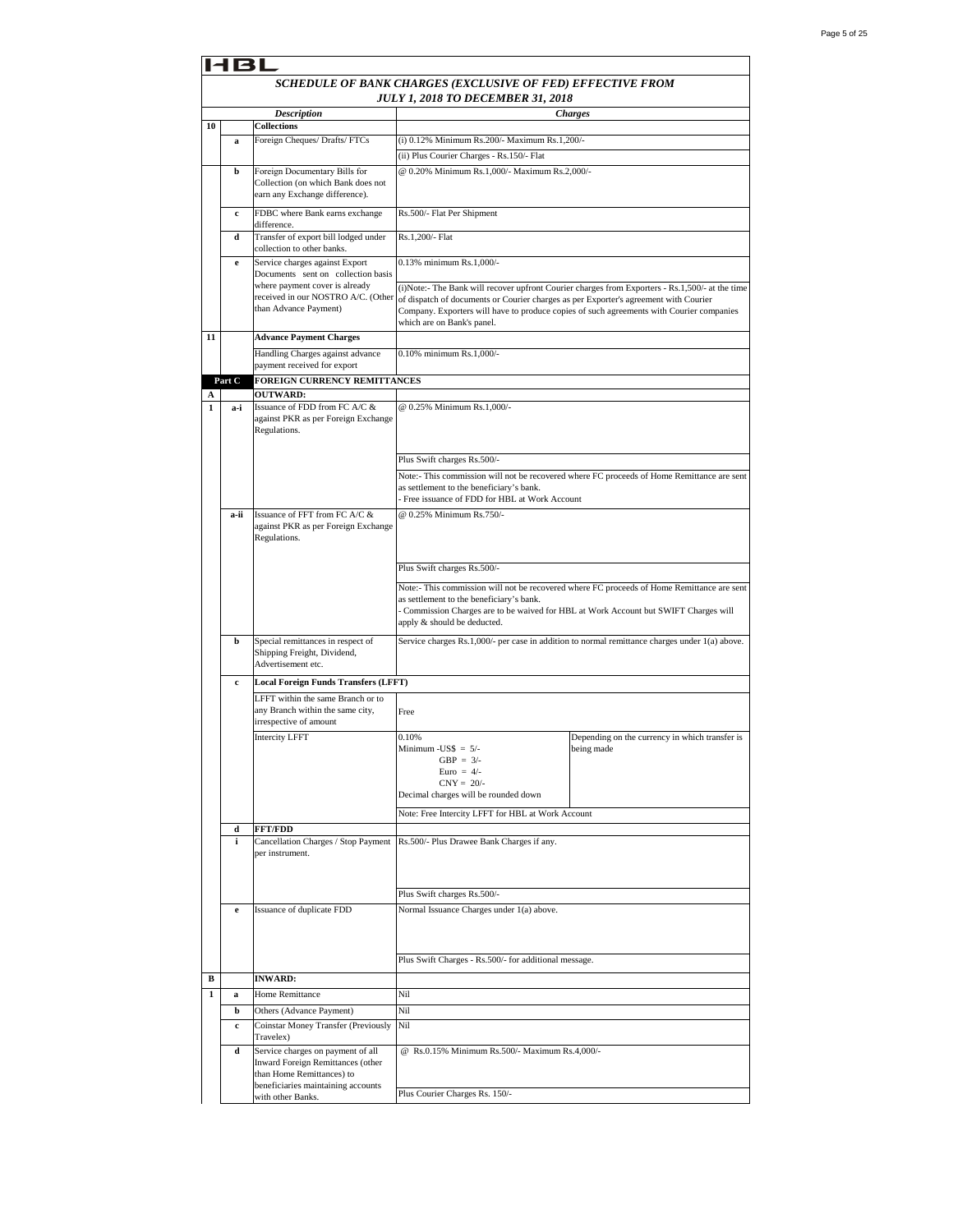|                         | 18L                                                        |                                                                                                                                              |                                                                                                                                                                                                                                                                                              |  |  |  |
|-------------------------|------------------------------------------------------------|----------------------------------------------------------------------------------------------------------------------------------------------|----------------------------------------------------------------------------------------------------------------------------------------------------------------------------------------------------------------------------------------------------------------------------------------------|--|--|--|
|                         | SCHEDULE OF BANK CHARGES (EXCLUSIVE OF FED) EFFECTIVE FROM |                                                                                                                                              |                                                                                                                                                                                                                                                                                              |  |  |  |
|                         | <b>JULY 1, 2018 TO DECEMBER 31, 2018</b>                   |                                                                                                                                              |                                                                                                                                                                                                                                                                                              |  |  |  |
|                         |                                                            | <b>Description</b>                                                                                                                           | <b>Charges</b>                                                                                                                                                                                                                                                                               |  |  |  |
|                         | e                                                          | Commission / Handling charges on<br>deposits of Foreign Currency Notes<br>for the credit of FC Account in<br>respective currencies.          | Free if the deposit remains in the FC Account for 14 days,<br>otherwise commission @ 0.25% (in FCY or Pak Rupees).<br>Minimum Rs.300/-<br>Note: These Charges will be applicable only on the amount remitted / withdrawn within 14 days from the<br>FCN amount deposited in the FC Accounts. |  |  |  |
|                         | Part D                                                     | OTHER CHARGES ON FOREIGN EXCHANGE TRANSACTIONS                                                                                               |                                                                                                                                                                                                                                                                                              |  |  |  |
| 1                       |                                                            | Correspondents' charges, if any, will<br>be recovered.                                                                                       | At actual                                                                                                                                                                                                                                                                                    |  |  |  |
| $\mathbf{2}$            |                                                            | Foreign bills sent for collection<br>returned unpaid.                                                                                        | Rs.500/- Flat Plus Correspondent Bank's Charges, if any                                                                                                                                                                                                                                      |  |  |  |
|                         |                                                            |                                                                                                                                              | Plus Swift charges Rs.500/- if applicable.                                                                                                                                                                                                                                                   |  |  |  |
| 3                       |                                                            | Inward collections received (relating<br>to F.C A/c) from abroad or local                                                                    | US\$ 5/- for collection upto US\$ 1,000/-<br>US\$ 15/- for collection above US\$ 1.000/-                                                                                                                                                                                                     |  |  |  |
|                         |                                                            | banks/ branches & where payment is<br>demanded in Foreign Currency.                                                                          | Plus Swift charges Rs.500/-                                                                                                                                                                                                                                                                  |  |  |  |
| $\overline{\mathbf{4}}$ |                                                            | Clean Inward Foreign Collection<br>Cheque Return Charges (To be<br>charged for sending back cheque to<br>Collecting Bank through DHL).       | US\$ 20/- (To be recovered from Collecting Bank)                                                                                                                                                                                                                                             |  |  |  |
| 5                       |                                                            | Inward cheques received from local                                                                                                           | Commission @ 0.15% Minimum Rs.250/-                                                                                                                                                                                                                                                          |  |  |  |
|                         |                                                            | branches, up-country branches or<br>local banks for payment in Pak.<br>Rupees. (Convert the relevant Foreign<br>Currency at the buying rate) | Plus Swift charges Rs.500/-                                                                                                                                                                                                                                                                  |  |  |  |
| 6                       |                                                            | <b>Issuance of Proceeds Realization</b><br>Certificate, if transaction is older than<br>one year.                                            | Rs.500/- Flat per certificate.                                                                                                                                                                                                                                                               |  |  |  |
| 7                       |                                                            | <b>Duplicate Proceeds Realization</b><br>Certificate.                                                                                        | Rs.1,000/- Flat per certificate.                                                                                                                                                                                                                                                             |  |  |  |
| 8                       |                                                            | Standing Instruction Charges in<br>Foreign Currency A/c.                                                                                     | US\$ 5/- per transaction plus actual remittance charges as applicable.                                                                                                                                                                                                                       |  |  |  |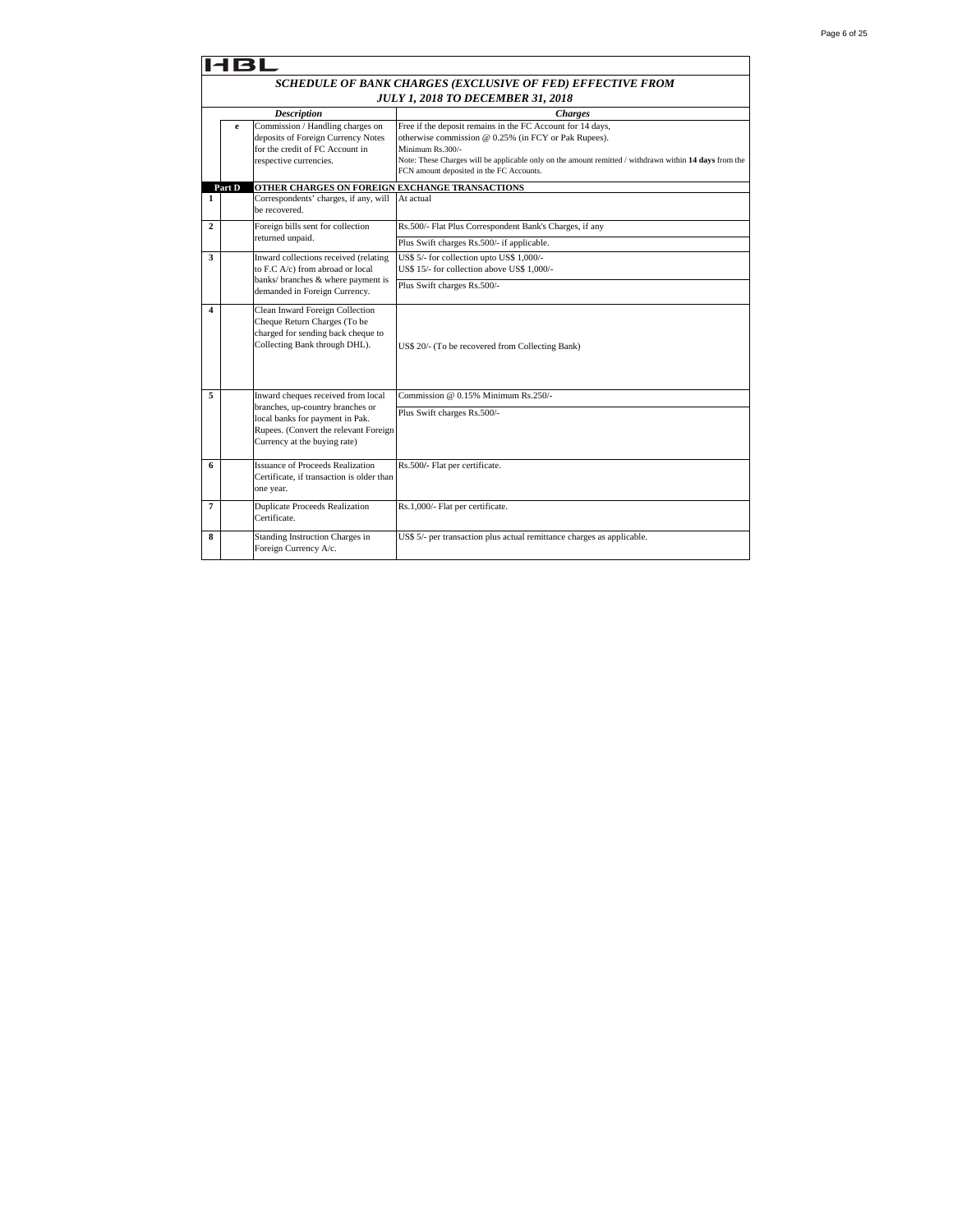|   |             |                                                                                                       | <b>JULY 1, 2018 TO DECEMBER 31, 2018</b>                                                                                                                                                |                                                                                                                                                                                                                                                                                                                                                                                                                                                               |                       |  |
|---|-------------|-------------------------------------------------------------------------------------------------------|-----------------------------------------------------------------------------------------------------------------------------------------------------------------------------------------|---------------------------------------------------------------------------------------------------------------------------------------------------------------------------------------------------------------------------------------------------------------------------------------------------------------------------------------------------------------------------------------------------------------------------------------------------------------|-----------------------|--|
|   |             | <b>Description</b>                                                                                    |                                                                                                                                                                                         | <b>Charges</b>                                                                                                                                                                                                                                                                                                                                                                                                                                                |                       |  |
|   | Part E      | <b>REMITTANCES</b>                                                                                    | <b>DOMESTIC BANKING</b>                                                                                                                                                                 |                                                                                                                                                                                                                                                                                                                                                                                                                                                               |                       |  |
| 1 |             | Issuance of Banker's Cheque                                                                           |                                                                                                                                                                                         |                                                                                                                                                                                                                                                                                                                                                                                                                                                               |                       |  |
|   | a           | Through A/c                                                                                           |                                                                                                                                                                                         | Rs.250/- Flat<br>Note:-Charges for issuance of Banker's Cheque for payment of fee/dues in favour of Educational Institutions, HEC/Board etc.                                                                                                                                                                                                                                                                                                                  |                       |  |
|   |             | 0.50% of fee/dues or Rs.25/- per instrument*, whichever is less.                                      |                                                                                                                                                                                         |                                                                                                                                                                                                                                                                                                                                                                                                                                                               |                       |  |
|   |             | *Charges amount should not exceed Rs.25/- inclusive of FED.                                           |                                                                                                                                                                                         |                                                                                                                                                                                                                                                                                                                                                                                                                                                               |                       |  |
|   | b           | For Cash Management customers, Charges as per specific agreement with them.                           |                                                                                                                                                                                         |                                                                                                                                                                                                                                                                                                                                                                                                                                                               |                       |  |
|   | $\mathbf c$ | Cancellation of Bankers Cheque                                                                        | Rs.200/- Flat<br>Note:- No cancellation charges on Banker's Cheque :                                                                                                                    | (i) Issued in favour of Ministry of Food, Government of Pakistan, as an advance deposit against<br>BARDANA (Jute Bags) only during wheat procurement season.<br>(ii) Issued in favour of Government Departments as Security Deposit and refunded to the<br>Purchaser on recommendation of the same Government Department.<br>(iii) Issued in favour of Educational Institutions, HEC/Board etc.<br>(iv) HBL Freedom A/c holder is exempted from these charges |                       |  |
|   | d           | Issuance of Replacement, in case of                                                                   | Same as Banker's Cheque issuance charges                                                                                                                                                |                                                                                                                                                                                                                                                                                                                                                                                                                                                               |                       |  |
|   |             | lost Banker's Cheque                                                                                  | Terms & Conditions apply                                                                                                                                                                |                                                                                                                                                                                                                                                                                                                                                                                                                                                               |                       |  |
|   | $\rm e$     | Courier Delivery of Banker's Cheque                                                                   | Rs. 250/-                                                                                                                                                                               |                                                                                                                                                                                                                                                                                                                                                                                                                                                               |                       |  |
|   |             | <b>Call Deposit Receipt (CDR)</b>                                                                     |                                                                                                                                                                                         |                                                                                                                                                                                                                                                                                                                                                                                                                                                               |                       |  |
|   | a           | <b>Issuance from Account</b>                                                                          | Rs. 200/-                                                                                                                                                                               |                                                                                                                                                                                                                                                                                                                                                                                                                                                               |                       |  |
|   | $\mathbf b$ | Cancellation of CDR issued from                                                                       | $Rs. 200/-$                                                                                                                                                                             |                                                                                                                                                                                                                                                                                                                                                                                                                                                               |                       |  |
|   | $\mathbf c$ | Account<br>Issuance of Duplicate CDR issued                                                           | Rs. 200/-                                                                                                                                                                               |                                                                                                                                                                                                                                                                                                                                                                                                                                                               |                       |  |
|   |             | from account                                                                                          |                                                                                                                                                                                         |                                                                                                                                                                                                                                                                                                                                                                                                                                                               |                       |  |
|   |             | Special Pre-printed Drafts for CMD                                                                    |                                                                                                                                                                                         | @ 0.04% - issuance charges or as per agreement by CMD with the customer.                                                                                                                                                                                                                                                                                                                                                                                      |                       |  |
|   |             | Customers                                                                                             |                                                                                                                                                                                         |                                                                                                                                                                                                                                                                                                                                                                                                                                                               |                       |  |
|   |             | INTER BRANCH ONLINE TRANSACTIONS / CROSS BRANCH OFF LINE TRANSFERS                                    |                                                                                                                                                                                         |                                                                                                                                                                                                                                                                                                                                                                                                                                                               |                       |  |
|   |             | Product                                                                                               | <b>Transaction</b>                                                                                                                                                                      | <b>Charges</b>                                                                                                                                                                                                                                                                                                                                                                                                                                                | <b>Payable By</b>     |  |
|   | $\mathbf a$ | Deposit (Cash)                                                                                        | (i) Within City<br>(ii) Inter city                                                                                                                                                      | Free<br>Rs.370/- Flat                                                                                                                                                                                                                                                                                                                                                                                                                                         | Depositor             |  |
|   |             | Note:-                                                                                                |                                                                                                                                                                                         |                                                                                                                                                                                                                                                                                                                                                                                                                                                               |                       |  |
|   |             | i) Freedom account is exempted from the recovery of Within City & Intercity charges.                  |                                                                                                                                                                                         |                                                                                                                                                                                                                                                                                                                                                                                                                                                               |                       |  |
|   | b           | Withdrawals (Cash)                                                                                    | (i) Within City Upto                                                                                                                                                                    | Free                                                                                                                                                                                                                                                                                                                                                                                                                                                          |                       |  |
|   |             |                                                                                                       | Rs.500,000/- per day<br>(ii) Within City Over<br>$Rs.500,000/=$<br>per day                                                                                                              | 0.125% of the transaction amount with<br>Minimum Rs.600/-                                                                                                                                                                                                                                                                                                                                                                                                     | <b>Account Holder</b> |  |
|   |             |                                                                                                       | (iii) Inter-city upto<br>Rs.500,000/- per day<br>(iv) Inter-City Over                                                                                                                   | Rs.370- Flat<br>0.125% of the transaction amount with                                                                                                                                                                                                                                                                                                                                                                                                         |                       |  |
|   |             |                                                                                                       | $Rs.500,000/=$<br>per day                                                                                                                                                               | Minimum Rs.600/-                                                                                                                                                                                                                                                                                                                                                                                                                                              |                       |  |
|   | $\mathbf c$ | <b>Cheque Deposits</b><br>(HBL Cheque - For credit to HBL<br>Account)                                 | (i) Within city and<br>within the Catchment area<br>of One Clearing House                                                                                                               | Free                                                                                                                                                                                                                                                                                                                                                                                                                                                          |                       |  |
|   |             |                                                                                                       | (ii) Inter city                                                                                                                                                                         | Free                                                                                                                                                                                                                                                                                                                                                                                                                                                          |                       |  |
|   | d           | Non-HBL Cheque deposited in local<br>clearing and funds credited to HBL<br>Inter-city Branch Account  |                                                                                                                                                                                         | Flat Rs.400/-                                                                                                                                                                                                                                                                                                                                                                                                                                                 | Beneficiary           |  |
|   | e           | Local Funds Transfers (LFTs) Online (i) Within city and<br>Funds Transfer / Cross Branch<br>Transfers | within the Catchment area<br>of One Clearing House                                                                                                                                      | Free                                                                                                                                                                                                                                                                                                                                                                                                                                                          | <b>Account Holder</b> |  |
|   |             |                                                                                                       | (ii) Inter city                                                                                                                                                                         | Flat Rs.200/-                                                                                                                                                                                                                                                                                                                                                                                                                                                 |                       |  |
|   |             | Note: HBL Cheque to be obtained from Account Holders for all LFTs (e) above.                          |                                                                                                                                                                                         |                                                                                                                                                                                                                                                                                                                                                                                                                                                               |                       |  |
|   |             | (i) Islamabad & Rawalpindi<br>(ii) Chenab Nagar (Rabwah) and Chinniot<br>(iii) Khushab & Jauharabad   | Note:-1 (a) Where link is down, remittance may be sent by other means without extra charges.<br>(b) All on-line transactions should be treated as within city between following cities: |                                                                                                                                                                                                                                                                                                                                                                                                                                                               |                       |  |
|   |             | collected through Online facility instead of NIFT.                                                    |                                                                                                                                                                                         | Note:-(2) (a) As per HOK instructions all HBL Cheques deposited at Branch Counters which are drawn on Misys Branches must be                                                                                                                                                                                                                                                                                                                                  |                       |  |
|   |             | be recovered.                                                                                         |                                                                                                                                                                                         | (b) Collection of Non HBL Cheque Rs.300/- Flat (Plus FED) where NIFT facility is available otherwise Normal OBC Charges are to                                                                                                                                                                                                                                                                                                                                |                       |  |
|   |             | Note:-(3) Cash Management as per agreement signed with the customer.                                  |                                                                                                                                                                                         |                                                                                                                                                                                                                                                                                                                                                                                                                                                               |                       |  |
|   |             | Note:-(4) Cash Management as per Schedule of Charges where no written agreement is available.         |                                                                                                                                                                                         | Note:-(5) No service charges shall be recovered from students depositing fee directly in the Fee Collection Account of the Educational                                                                                                                                                                                                                                                                                                                        |                       |  |
|   |             | Institution through Cash Deposit / LFT / IBTS / Cross Branch Transaction etc.                         |                                                                                                                                                                                         |                                                                                                                                                                                                                                                                                                                                                                                                                                                               |                       |  |
|   |             | Note:-(6) Charges mentioned at 3 a,b, c, d e are also applicable for all Branches.                    |                                                                                                                                                                                         |                                                                                                                                                                                                                                                                                                                                                                                                                                                               |                       |  |
|   |             |                                                                                                       |                                                                                                                                                                                         | Note:-(7) Charges mentioned in Point 4 (a,b & d) above are not applicable on HBL Freedom and HBL at Work Account Holders. HBL                                                                                                                                                                                                                                                                                                                                 |                       |  |
|   |             | HumWatan Accounts are exempted from charges mentioned in point-4(b & e)                               |                                                                                                                                                                                         | Note:-(8) All charges pertaining to intercity funds transfers under this section will be exempted in case of sales of third party mutual                                                                                                                                                                                                                                                                                                                      |                       |  |
|   |             |                                                                                                       |                                                                                                                                                                                         |                                                                                                                                                                                                                                                                                                                                                                                                                                                               |                       |  |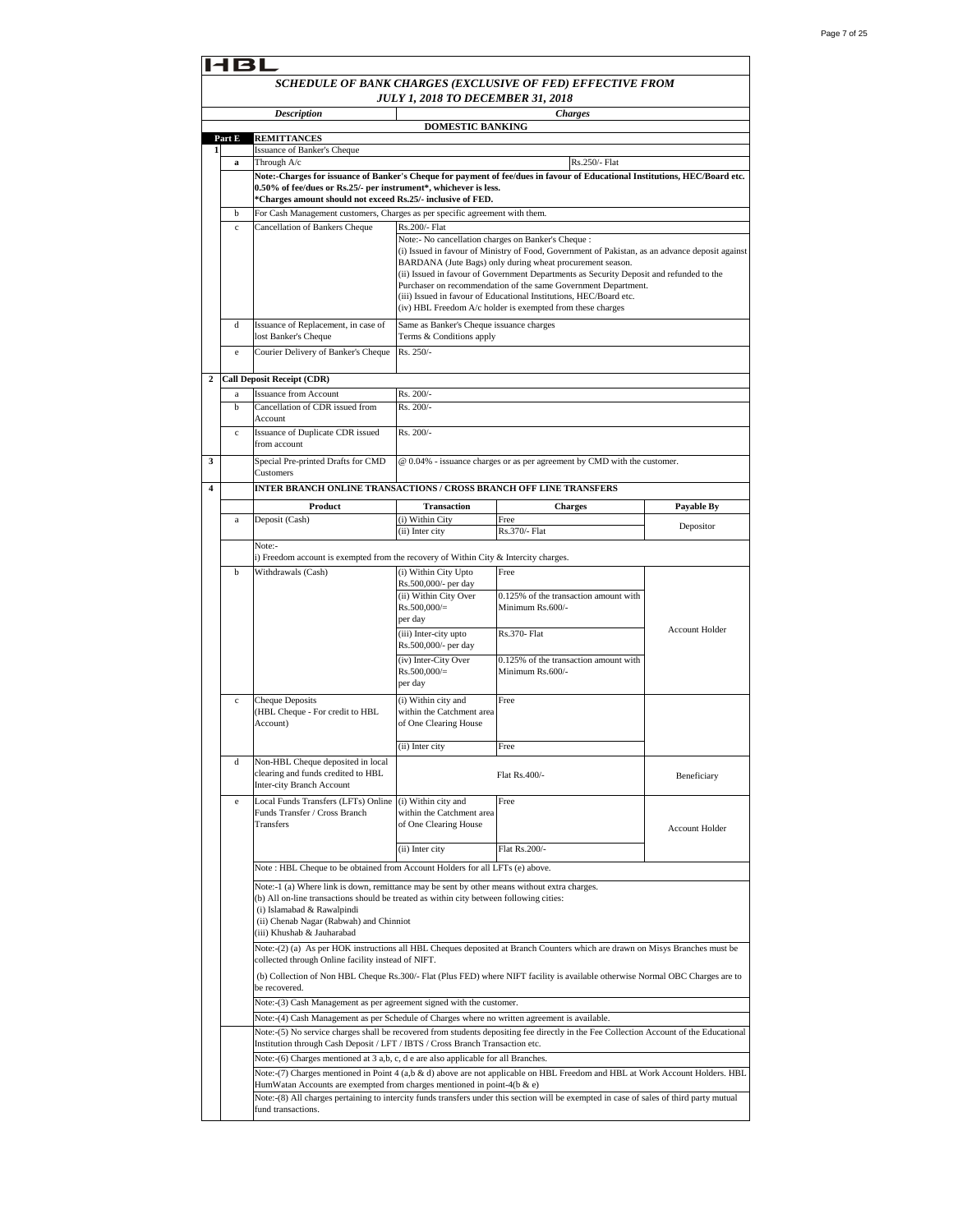|                | 14BL                   |                                                                                       |                                                                                                                                                                                                                                                                                                                                                                                                             |                                                                                             |                                                                                     |                                                                 |
|----------------|------------------------|---------------------------------------------------------------------------------------|-------------------------------------------------------------------------------------------------------------------------------------------------------------------------------------------------------------------------------------------------------------------------------------------------------------------------------------------------------------------------------------------------------------|---------------------------------------------------------------------------------------------|-------------------------------------------------------------------------------------|-----------------------------------------------------------------|
|                |                        | SCHEDULE OF BANK CHARGES (EXCLUSIVE OF FED) EFFECTIVE FROM                            | JULY 1, 2018 TO DECEMBER 31, 2018                                                                                                                                                                                                                                                                                                                                                                           |                                                                                             |                                                                                     |                                                                 |
|                |                        | <b>Description</b>                                                                    |                                                                                                                                                                                                                                                                                                                                                                                                             |                                                                                             | <b>Charges</b>                                                                      |                                                                 |
| 5              |                        | 3rd Party Funds Transfer using SBP's, RTGS System - MT 103 Facility                   |                                                                                                                                                                                                                                                                                                                                                                                                             |                                                                                             |                                                                                     |                                                                 |
|                |                        | Threshold amount of 3rd Party Funds Transfer through RTGS via MT-103 is Rs. 1 Million |                                                                                                                                                                                                                                                                                                                                                                                                             |                                                                                             |                                                                                     |                                                                 |
|                |                        |                                                                                       |                                                                                                                                                                                                                                                                                                                                                                                                             |                                                                                             |                                                                                     |                                                                 |
|                | <b>Funds Outflow</b>   |                                                                                       | <b>Transaction Time Window</b>                                                                                                                                                                                                                                                                                                                                                                              | <b>Charges Payable to</b><br><b>SBP</b> Per<br><b>Transaction (PKR)</b><br>G.L.Code-9903187 | *HBL Share of<br><b>Charges Per</b><br><b>Transaction (PKR)</b><br>G.L.Code-9914049 | <b>Total Charges to be</b><br>recovered from Customers<br>(PKR) |
|                |                        |                                                                                       | 9:00 AM to 1:30 PM                                                                                                                                                                                                                                                                                                                                                                                          | Rs. 200/-                                                                                   | Rs. 20/-                                                                            | Rs. 220/-                                                       |
|                |                        | Monday to Friday                                                                      | 1:30 PM to 3:00 PM                                                                                                                                                                                                                                                                                                                                                                                          | Rs.300/-                                                                                    | $Rs. 30/-$                                                                          | Rs.330/-                                                        |
|                |                        |                                                                                       | 3:00 PM to 4:00 PM                                                                                                                                                                                                                                                                                                                                                                                          | Rs. 500/-                                                                                   | Rs. 50/-                                                                            | Rs. 550/-                                                       |
|                | <b>Funds In-flow</b>   |                                                                                       | NΙL                                                                                                                                                                                                                                                                                                                                                                                                         |                                                                                             |                                                                                     |                                                                 |
|                |                        | *Note: FED/ST is applicable on HBL's share of charges only.                           |                                                                                                                                                                                                                                                                                                                                                                                                             |                                                                                             |                                                                                     |                                                                 |
| 6              |                        | 3rd Party Funds Transfer using SBP's, RTGS System - MT 102 Facility                   |                                                                                                                                                                                                                                                                                                                                                                                                             |                                                                                             |                                                                                     |                                                                 |
|                |                        | Threshold amount of 3rd Party Funds Transfer through RTGS via MT-102 is Rs. 100,000/- |                                                                                                                                                                                                                                                                                                                                                                                                             |                                                                                             |                                                                                     |                                                                 |
|                | <b>Funds Outflow</b>   |                                                                                       | <b>Transaction Time Window</b>                                                                                                                                                                                                                                                                                                                                                                              | <b>Charges Payable to</b><br><b>SBP</b> Per<br><b>Transaction (PKR)</b><br>G.L.Code-9903187 | *HBL Share of<br><b>Charges Per</b><br><b>Transaction (PKR)</b><br>G.L.Code-9914049 | <b>Total Charges to be</b><br>recovered from Customers<br>(PKR) |
|                |                        |                                                                                       | First Batch 12:00 PM                                                                                                                                                                                                                                                                                                                                                                                        | Rs. 25/-                                                                                    | Rs. 25/-                                                                            | $Rs. 50/-$                                                      |
|                |                        | <b>Monday to Friday</b>                                                               | 2nd Batch 3:30 PM                                                                                                                                                                                                                                                                                                                                                                                           | Rs. 25/-                                                                                    | Rs. 25/-                                                                            | $Rs. 50/-$                                                      |
|                | <b>Funds In-flow</b>   |                                                                                       | NII                                                                                                                                                                                                                                                                                                                                                                                                         |                                                                                             |                                                                                     |                                                                 |
|                |                        | *Note: FED/ST is applicable on HBL's share of charges only.                           |                                                                                                                                                                                                                                                                                                                                                                                                             |                                                                                             |                                                                                     |                                                                 |
| 1              | Part F                 | <b>BILLS</b><br>Collection: -                                                         |                                                                                                                                                                                                                                                                                                                                                                                                             |                                                                                             |                                                                                     |                                                                 |
|                | a                      | Documentary                                                                           | @ 0.40% Minimum Rs.1,000/-                                                                                                                                                                                                                                                                                                                                                                                  |                                                                                             |                                                                                     |                                                                 |
|                |                        |                                                                                       | (ii) Plus Courier Charges Rs.150/- (in case of within city) or Rs.250/- (in case of intercity)                                                                                                                                                                                                                                                                                                              |                                                                                             |                                                                                     |                                                                 |
|                | b                      | Clean (including cheques/dividend                                                     | @ 0.25% Minimum Rs.300/- Maximum Rs.10,000/-                                                                                                                                                                                                                                                                                                                                                                |                                                                                             |                                                                                     |                                                                 |
|                | warrants/ drafts etc.) |                                                                                       | (ii) Plus Courier Charges Rs.150/- (in case of within city) or Rs.250/- (in case of intercity)<br>No charges on LBC i.e. proceeds of other banks cheques collected in cash OR routed through<br>account maintained with local NBP branch and vice versa.                                                                                                                                                    |                                                                                             |                                                                                     |                                                                 |
|                | c                      | Cheques received for collection                                                       | @ 0.25% Minimum Rs.500/- Maximum Rs.10,000/-                                                                                                                                                                                                                                                                                                                                                                |                                                                                             |                                                                                     |                                                                 |
|                |                        | directly from other Banks                                                             | (ii) Plus Courier Charges Rs.150/- (in case of within city) or Rs.250/- (in case of intercity)                                                                                                                                                                                                                                                                                                              |                                                                                             |                                                                                     |                                                                 |
|                | d                      | Charges for US\$ drafts / cheques<br>presented in clearing.                           | Rs.350/- per instrument. Flat                                                                                                                                                                                                                                                                                                                                                                               |                                                                                             |                                                                                     |                                                                 |
|                | e                      | Intercity clearing through NIFT                                                       | Rs.350/- per instrument. Flat<br>No charges for transactions between following twin cities:-<br>(i) Rawalpindi & Islamabad.<br>(ii) Chenab Nagar (Rabwah) and Chinniot.<br>(iii) Khushab & Jauharabad.<br>No charges within Catchment Area of NIFT in All Regions, if clearing is handled as local<br>clearing and not as intercity clearing.<br>(iv) HBL Freedom A/c holder is exempted from these charges |                                                                                             |                                                                                     |                                                                 |
|                |                        | Urgent collection of local cheques for [Rs.500/- per collection.                      |                                                                                                                                                                                                                                                                                                                                                                                                             |                                                                                             |                                                                                     |                                                                 |
|                | g                      | Rs.500,000/- and above<br>Returning Charges for Intercity                             | Rs. 500/- Flat                                                                                                                                                                                                                                                                                                                                                                                              |                                                                                             |                                                                                     |                                                                 |
|                |                        | Clearing / Collection (Documentary /<br>Clean)                                        |                                                                                                                                                                                                                                                                                                                                                                                                             |                                                                                             |                                                                                     |                                                                 |
|                |                        |                                                                                       | (ii) Plus Courier Charges Rs.150/- (in case of within city) or Rs.250/- (in case of intercity)<br>Only for OBC                                                                                                                                                                                                                                                                                              |                                                                                             |                                                                                     |                                                                 |
| $\overline{2}$ |                        | <b>Inland Letter of Credit</b>                                                        |                                                                                                                                                                                                                                                                                                                                                                                                             |                                                                                             |                                                                                     |                                                                 |
|                | a                      | <b>Opening Commission</b>                                                             | Upto Rs.25 M                                                                                                                                                                                                                                                                                                                                                                                                | 0.40% per quarter                                                                           |                                                                                     | Minimum Rs.2,000/- per<br>LC                                    |
|                |                        |                                                                                       | Exceeding Rs. 25 M to<br>Rs.50 M                                                                                                                                                                                                                                                                                                                                                                            | 0.35% per quarter                                                                           |                                                                                     |                                                                 |
|                |                        |                                                                                       | Exceeding Rs. 50 M to<br>Rs.100 M                                                                                                                                                                                                                                                                                                                                                                           | 0.30% per quarter                                                                           |                                                                                     |                                                                 |
|                |                        |                                                                                       | Above Rs.100 M                                                                                                                                                                                                                                                                                                                                                                                              | Negotiable Per Quarter                                                                      |                                                                                     |                                                                 |
|                |                        |                                                                                       | Plus Swift Charges Rs.500/- Flat<br>Courier Charges Rs.150/- (in case of within city) or Rs.250/-<br>(in case of intercity)                                                                                                                                                                                                                                                                                 |                                                                                             |                                                                                     |                                                                 |
|                |                        |                                                                                       | Note: Charges negotiable on case-to-case basis under approval of Functional Head                                                                                                                                                                                                                                                                                                                            |                                                                                             |                                                                                     |                                                                 |
|                | b                      | Amendments charges without<br>increase in amount.                                     | Rs.1,500/- Flat                                                                                                                                                                                                                                                                                                                                                                                             |                                                                                             |                                                                                     |                                                                 |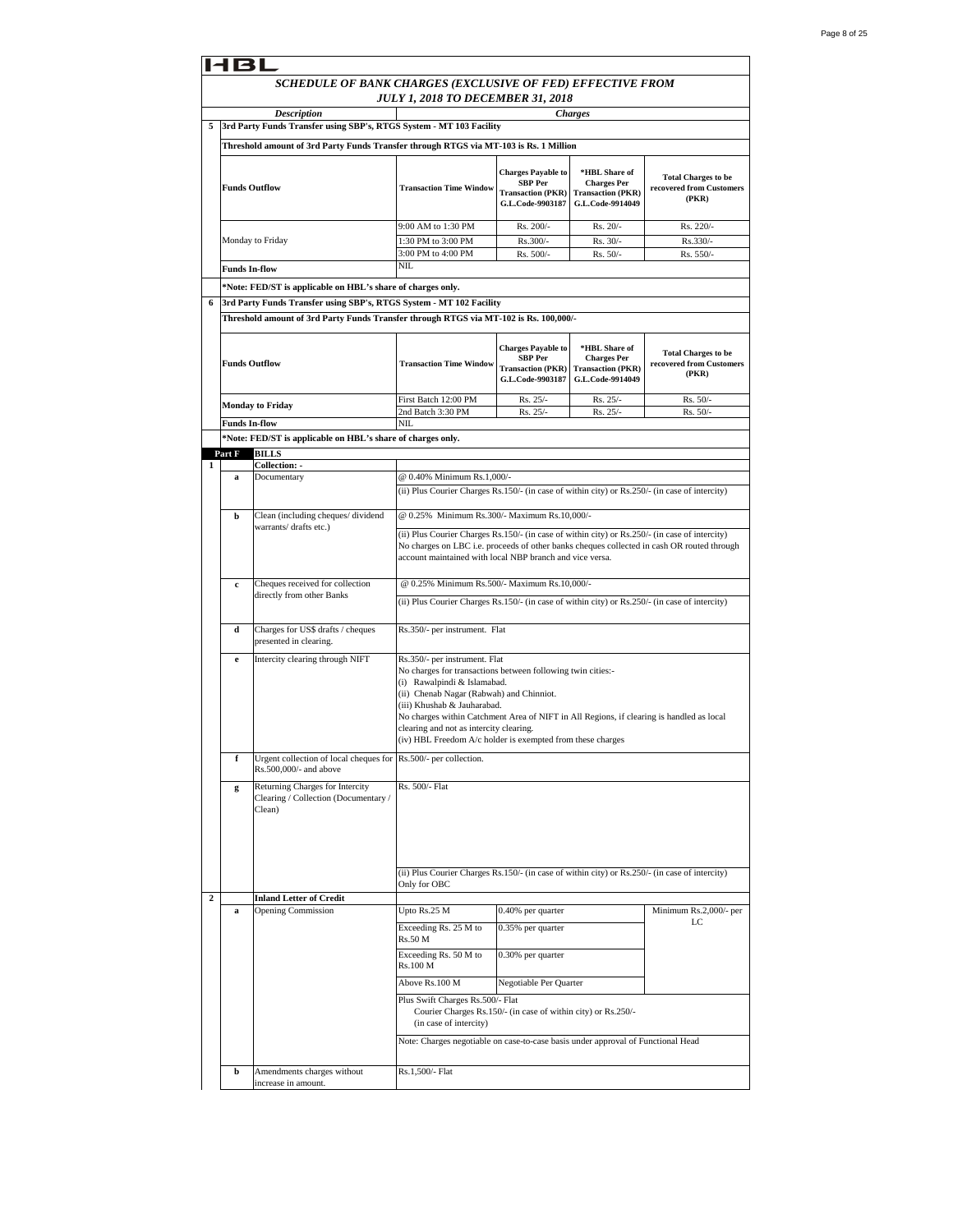|   | 61          |                                                                                                                                         |                                                                                                                                                                                                                                                              |  |
|---|-------------|-----------------------------------------------------------------------------------------------------------------------------------------|--------------------------------------------------------------------------------------------------------------------------------------------------------------------------------------------------------------------------------------------------------------|--|
|   |             |                                                                                                                                         | SCHEDULE OF BANK CHARGES (EXCLUSIVE OF FED) EFFECTIVE FROM                                                                                                                                                                                                   |  |
|   |             |                                                                                                                                         | <b>JULY 1, 2018 TO DECEMBER 31, 2018</b>                                                                                                                                                                                                                     |  |
|   |             | <b>Description</b>                                                                                                                      | <b>Charges</b>                                                                                                                                                                                                                                               |  |
|   | $\mathbf c$ | Involving increase in amount and / or<br>extension in period of shipment.                                                               | Rs.1,500/- per transaction or Commission as per (2a) above, in case of increase in amount or<br>extention in validity of LC.                                                                                                                                 |  |
|   | d           | Extension in maturity of Usance Bills                                                                                                   | Service charges Rs.1,000/- Flat per bill                                                                                                                                                                                                                     |  |
|   | e           | Cancellation Charges.<br>(Cancellation with mutual consent of<br>Bank & Customer/ Beneficiary)                                          | Rs.1,500/- Flat                                                                                                                                                                                                                                              |  |
|   | f           | Advising / Amendment Charges.                                                                                                           | Rs.1,500/- Flat                                                                                                                                                                                                                                              |  |
|   |             |                                                                                                                                         | (ii) Plus Courier Charges Rs.150/- (in case of within city) or Rs.250/- (in case of intercity)                                                                                                                                                               |  |
|   | g           | To add Confirmation on LC Charges                                                                                                       | As per Credit Risk (to be approved by FID).                                                                                                                                                                                                                  |  |
|   | h           | Handling commission on inland<br>import collection bills at opening end.                                                                | Rs.600/- Flat per collection.                                                                                                                                                                                                                                |  |
|   | i           | Handling of discrepant documents                                                                                                        | Rs.1,500/- Flat                                                                                                                                                                                                                                              |  |
| 3 |             |                                                                                                                                         |                                                                                                                                                                                                                                                              |  |
|   |             | Purchase of Bills, Cheques etc.                                                                                                         |                                                                                                                                                                                                                                                              |  |
|   | a           | Documentary Bills other than those<br>drawn against Letters of Credit                                                                   | Same charges as for collection cited at 1(a) above                                                                                                                                                                                                           |  |
|   |             |                                                                                                                                         | Plus Mark-up as per Credit Line from the date of purchase to the date of payment.<br>In case of One Off Approvals, Mark-up at normal Commercial rate is to be applied from the<br>date of purchase to the date of payment.                                   |  |
|   | b           | Clean Bills (Cheques, Drafts etc)                                                                                                       | Same charges as for collection cited at 1(b) above                                                                                                                                                                                                           |  |
|   |             |                                                                                                                                         | Plus Mark-up as per Credit Line from the date of purchase to the date of payment.<br>In case of One Off Approvals, Mark-up at normal Commercial rate is to be applied from the<br>date of purchase to the date of payment.                                   |  |
|   |             |                                                                                                                                         | Note:- Salary cheques issued by Controller of Military Accounts are exempted from charges<br>cited at 1(b) and 1 (f) above and markup. However, Courier Charges Rs.150/- (in case of within<br>city) or Rs.250/- (in case of intercity) are to be recovered. |  |
|   | i           |                                                                                                                                         | Postage Local (within city) - Rs.30/- Inland (Inter City) 50/- per item / Courier charges Local (within city) Rs.150/- Inland (Inter-city)<br>Rs.250/- per item are to be recovered on collection of each instrument (whether clean or documentary).         |  |
|   | ii          | Collecting Bank's Charges and Swift / Courier Charges will be extra.                                                                    |                                                                                                                                                                                                                                                              |  |
|   | $\mathbf c$ | Mark-up shall be applied as under on bills purchased/negotiated.                                                                        |                                                                                                                                                                                                                                                              |  |
|   | i           | If retired up to 21 <sup>st</sup> day from the date<br>of purchase.                                                                     | Mark-up as per Credit Line on Actual Finance.<br>In case of One Off Approval, Mark-up at normal Commercial rate on Actual Finance is to be<br>applied.                                                                                                       |  |
|   | ii          | If retired during next 210 days.                                                                                                        | Mark-up as per Credit Line on Actual Finance.<br>In case of One Off Approval, Mark-up at normal Commercial rate on Actual Finance is to be<br>applied.<br>Plus Bank's commission @ 20 paisas per Rs.100/-                                                    |  |
|   | iii         | Storage Charges.                                                                                                                        | i) No charge, if cleared within 3 days of its receipt by the branch.                                                                                                                                                                                         |  |
|   |             |                                                                                                                                         | ii) Rs.2 per packet per day - Minimum Rs.200/-                                                                                                                                                                                                               |  |
| 4 |             | Documentary bills drawn against Inland Letters of Credit.                                                                               |                                                                                                                                                                                                                                                              |  |
|   | 4.1         | <b>SIGHT BILLS</b>                                                                                                                      |                                                                                                                                                                                                                                                              |  |
|   |             |                                                                                                                                         |                                                                                                                                                                                                                                                              |  |
|   | a           | <b>At Negotiating End</b>                                                                                                               |                                                                                                                                                                                                                                                              |  |
|   | i           | <b>Negotiation Commission</b>                                                                                                           | Commission @ 0.55% Minimum Rs.600/-                                                                                                                                                                                                                          |  |
|   |             |                                                                                                                                         | Plus Markup as per Credit Line or normal Commercial rate from date of Negotiation till<br>realization.                                                                                                                                                       |  |
|   | ii          | Collection charges (Inland L/Cs)                                                                                                        | Rs.800/- Flat                                                                                                                                                                                                                                                |  |
|   | iii         | Collection charges for restricted L/C<br>(where negotiation is restricted to<br>some other Bank and presented to us<br>for forwarding). | Rs.1,000/- Flat                                                                                                                                                                                                                                              |  |
|   | þ           | At opening end (at the time of<br>retirement) rate of mark-up                                                                           |                                                                                                                                                                                                                                                              |  |
|   | i           | If retired within 3 days from the date<br>of lodgment.                                                                                  | Mark-up as per Credit Line from the date of negotiation.<br>In case of One Off Approval, Mark-up at normal Commercial rate is to be applied from the date<br>of negotiation.                                                                                 |  |
|   | ii          | If retired after 3 days of lodgment.                                                                                                    | Mark-up as per Credit Line plus Commission @ 0.25%.<br>In case of One Off Approval, Mark-up at normal Commercial rate plus Commission @ 0.25%<br>is to be recovered.                                                                                         |  |
|   |             |                                                                                                                                         | Note:- No mark-up will be charged from the date of negotiation till the date of lodgment for documents received under Inland L/Cs,                                                                                                                           |  |
|   | $\mathbf c$ | If negotiation is restricted to some<br>other Bank.                                                                                     | where the payment as per re-imbursement arrangement is made to the Negotiating Bank only on receipt of documents.<br>Forwarding branch should recover Handling Charge of Rs.500/- (Flat) per bill plus actual<br>charges of Negotiating Bank.                |  |
|   | 4.2         | <b>USANCE BILLS</b>                                                                                                                     |                                                                                                                                                                                                                                                              |  |
|   | a           | At opening end: -                                                                                                                       |                                                                                                                                                                                                                                                              |  |
|   |             |                                                                                                                                         |                                                                                                                                                                                                                                                              |  |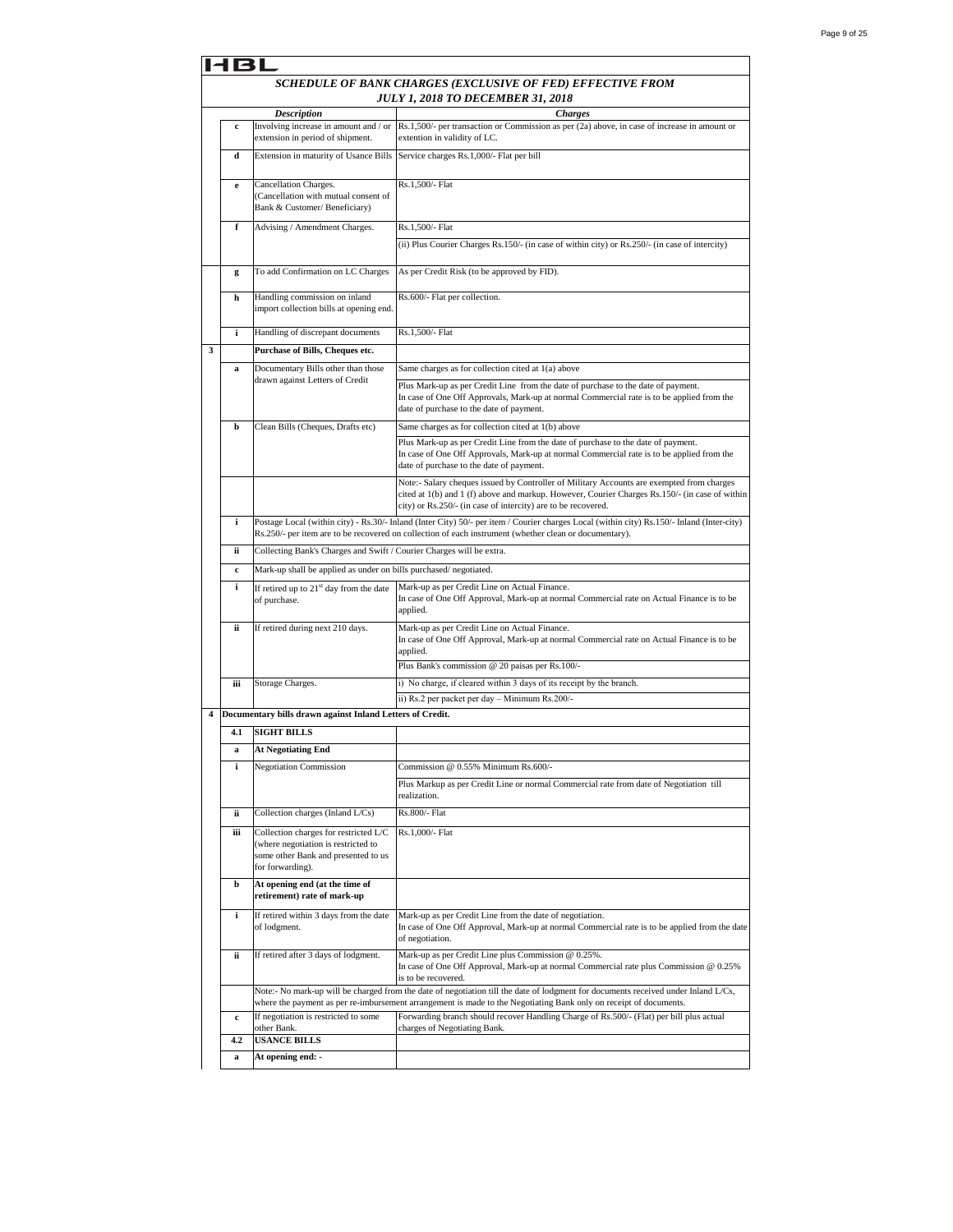|                  | 131         |                                                                                                                                                                                          |                                                                                                                                                                                                                                                                                                                                                                                                                               |        |  |
|------------------|-------------|------------------------------------------------------------------------------------------------------------------------------------------------------------------------------------------|-------------------------------------------------------------------------------------------------------------------------------------------------------------------------------------------------------------------------------------------------------------------------------------------------------------------------------------------------------------------------------------------------------------------------------|--------|--|
|                  |             |                                                                                                                                                                                          | SCHEDULE OF BANK CHARGES (EXCLUSIVE OF FED) EFFECTIVE FROM<br><b>JULY 1, 2018 TO DECEMBER 31, 2018</b>                                                                                                                                                                                                                                                                                                                        |        |  |
|                  |             | <b>Description</b>                                                                                                                                                                       | <b>Charges</b>                                                                                                                                                                                                                                                                                                                                                                                                                |        |  |
|                  | i           | Collection charges.                                                                                                                                                                      | @ 0.40% - Minimum Rs.800/- Maximum Rs.1,500/- if documents are paid within L/C validity.                                                                                                                                                                                                                                                                                                                                      |        |  |
|                  | ii          | If bill matures after expiry of L/C.                                                                                                                                                     | Usual charges as in (i) above plus delivery of documents against acceptance commission @<br>0.10% per month on bill amount on realization from the date of expiry of L/C. Minimum<br>Rs.600/-.                                                                                                                                                                                                                                |        |  |
|                  |             |                                                                                                                                                                                          | (i) In case of forced PAD / Liability is created due to non payment of any bill on maturity,<br>commission @ 0.45% is to be recovered (once only).                                                                                                                                                                                                                                                                            |        |  |
|                  |             |                                                                                                                                                                                          | (ii) In addition to commission at (i) above mark-up with penalty as per Credit Line will be<br>applied from the date of maturity / creation of forced liability till date of final payment.<br>In case of One Off Approval, in addition to commission at (i) above, mark-up at normal<br>Commercial rate with penalty will be applied from the date of maturity / creation of forced<br>liability till date of final payment. |        |  |
|                  | b           | At collecting end:                                                                                                                                                                       |                                                                                                                                                                                                                                                                                                                                                                                                                               |        |  |
|                  | i           | Collection charges                                                                                                                                                                       | Commission @ 0.40% - Minimum Rs.1,000/-                                                                                                                                                                                                                                                                                                                                                                                       |        |  |
|                  | ii          | In case of purchase                                                                                                                                                                      | Usual commission as in b(i) above<br>And markdown $@0.60$ % for every 15 days from the date of purchase till the date of maturity/<br>payment, whichever comes later.                                                                                                                                                                                                                                                         |        |  |
|                  |             |                                                                                                                                                                                          | Note:- All other charges such as Postages / Courier / Collecting agent's charges etc, wherever applicable will be extra.                                                                                                                                                                                                                                                                                                      |        |  |
|                  | Part G      | <b>FINANCES / ADVANCES</b>                                                                                                                                                               |                                                                                                                                                                                                                                                                                                                                                                                                                               |        |  |
| A                |             | <b>PROJECT FINANCE</b>                                                                                                                                                                   |                                                                                                                                                                                                                                                                                                                                                                                                                               |        |  |
| 1                |             | Project Application Fee (Non<br>Refundable) After acceptance of<br>sanction by the company but before<br>disbursement of the total amount of<br>sanction (Funded and Non Funded<br>Both) | On case to case basis as per agreement with the party.                                                                                                                                                                                                                                                                                                                                                                        |        |  |
| 2                |             | Fee and Charges in respect of project<br>financing in addition to interest/return<br>on investment:-                                                                                     |                                                                                                                                                                                                                                                                                                                                                                                                                               |        |  |
|                  | я           | Commitment Fee (on un-disbursed<br>balance)                                                                                                                                              | On case to case basis as per agreement with the party.                                                                                                                                                                                                                                                                                                                                                                        |        |  |
|                  | b           | Project Monitoring fee (on Funded &<br>Non Funded both)                                                                                                                                  | On case to case basis as per agreement with the party.                                                                                                                                                                                                                                                                                                                                                                        |        |  |
|                  | c           | Legal documentation fee                                                                                                                                                                  | On case to case basis as per agreement with the party.                                                                                                                                                                                                                                                                                                                                                                        |        |  |
|                  | d           | Trustee-ship fee (to be recovered in<br>case of consortium financing).                                                                                                                   | On case to case basis as per agreement with the party.                                                                                                                                                                                                                                                                                                                                                                        |        |  |
|                  | e           | Consortium Agent Fee                                                                                                                                                                     | On case to case basis as per agreement with the party.                                                                                                                                                                                                                                                                                                                                                                        |        |  |
|                  | f           | Re-structuring & Re-scheduling fee of<br>Project Finance including all types of<br>Moratorium / Deferments.                                                                              | On case to case basis as per agreement with the party.                                                                                                                                                                                                                                                                                                                                                                        |        |  |
|                  | g           | Valuation of Fixed Assets                                                                                                                                                                | On case to case basis as per agreement with the party.                                                                                                                                                                                                                                                                                                                                                                        |        |  |
|                  |             |                                                                                                                                                                                          | Note for 1 and 2 above:- Charges to be approved by the Functional Head / Competent Authority.                                                                                                                                                                                                                                                                                                                                 |        |  |
| в                |             | <b>WORKING CAPITAL LOANS/</b><br><b>ADVANCES/AUTO LEASE</b><br>OTHER THAN CONSUMER<br><b>FINANCE) AND COMMERCIAL</b><br><b>LENDING</b>                                                   |                                                                                                                                                                                                                                                                                                                                                                                                                               |        |  |
| 1                |             | of fund based and non fund based                                                                                                                                                         | <b>Legal documentation fee in all cases</b> Legal Documentation Fee will be recovered from all customers $@0.15\%$ . Minimum Rs.1,500/-<br>Maximum Rs.5,000/- per proposal on the amount of documentation (i.e. principal plus mark-                                                                                                                                                                                          |        |  |
|                  |             | facilities                                                                                                                                                                               | up) at the time of initial disbursement, enhancement, additional financing $\&$ change in<br>securities / collateral of fund based & non-fund based facilities.                                                                                                                                                                                                                                                               |        |  |
|                  |             |                                                                                                                                                                                          | However, finances against Bank Deposits / Govt. Securities (where no legal opinion is sought),<br>shall be exempted from this fee.                                                                                                                                                                                                                                                                                            |        |  |
|                  |             |                                                                                                                                                                                          | (a) Legal Opinion, Preparation of MODTD/Legal Mortgage,<br>Verification genuineness along with Search of Property<br>Document.                                                                                                                                                                                                                                                                                                | Actual |  |
|                  |             |                                                                                                                                                                                          | (b) Stamp duty on Control & Security Documents (as per Stamp<br>Duty Act applicable in each Province)                                                                                                                                                                                                                                                                                                                         | Actual |  |
|                  |             |                                                                                                                                                                                          | (c) Registration Fee & Charge Search Report.                                                                                                                                                                                                                                                                                                                                                                                  | Actual |  |
|                  |             |                                                                                                                                                                                          | Note: Legal documentation fee has to be recovered in addition to the charges under (a), (b) & (<br>c) above.                                                                                                                                                                                                                                                                                                                  |        |  |
| $\boldsymbol{2}$ |             | <b>Handling Charges for Facilities</b><br>(Funds Based & Non Funds Based)<br>Rs. 40 M upto Rs. 100 M                                                                                     |                                                                                                                                                                                                                                                                                                                                                                                                                               |        |  |
|                  | a           | CREDIT SANCTION<br>(New facility/Initial)                                                                                                                                                | @ 0.12% minimum of Rs.40,000/- of funded facilities including usance L/Cs                                                                                                                                                                                                                                                                                                                                                     |        |  |
|                  | b           | Interim (any change in the<br>facility/security)                                                                                                                                         | Rs.10,000/- Flat (per amendment) For SMEs Rs.3,000/- Flat                                                                                                                                                                                                                                                                                                                                                                     |        |  |
|                  | $\mathbf c$ | Enhancement                                                                                                                                                                              | @ 0.10% of the enhanced funded amount including Usance L/Cs.                                                                                                                                                                                                                                                                                                                                                                  |        |  |
|                  | d           | Facilities on Short form for One Off                                                                                                                                                     | Minimum Rs.2,000/-                                                                                                                                                                                                                                                                                                                                                                                                            |        |  |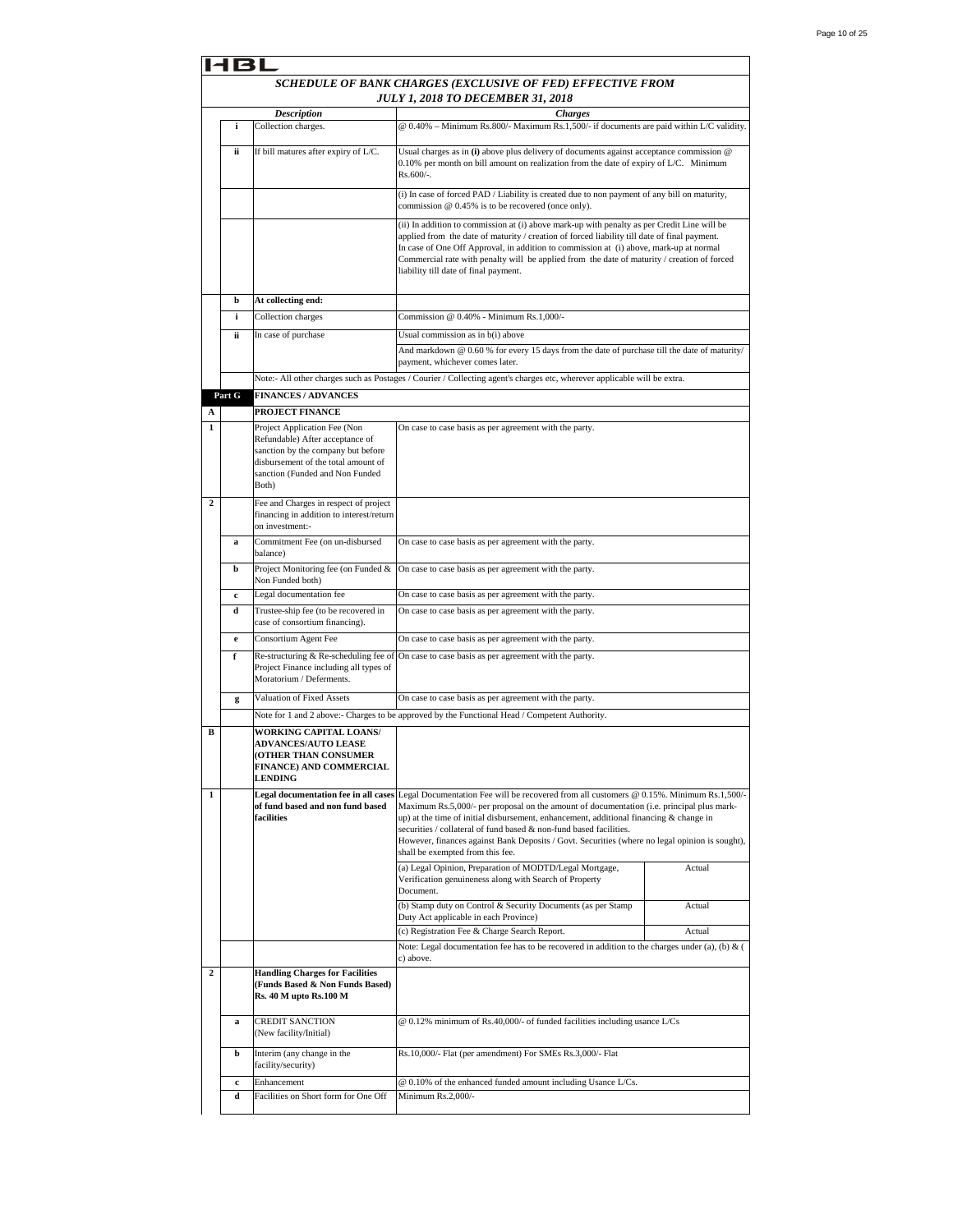|                         | 18L                                                                                             |                                                                                                                                                                            |                                                                                            |                                                                                                                                                                                                                                    |  |
|-------------------------|-------------------------------------------------------------------------------------------------|----------------------------------------------------------------------------------------------------------------------------------------------------------------------------|--------------------------------------------------------------------------------------------|------------------------------------------------------------------------------------------------------------------------------------------------------------------------------------------------------------------------------------|--|
|                         | SCHEDULE OF BANK CHARGES (EXCLUSIVE OF FED) EFFECTIVE FROM<br>JULY 1, 2018 TO DECEMBER 31, 2018 |                                                                                                                                                                            |                                                                                            |                                                                                                                                                                                                                                    |  |
|                         |                                                                                                 | <b>Description</b>                                                                                                                                                         |                                                                                            | <b>Charges</b>                                                                                                                                                                                                                     |  |
|                         | e                                                                                               | Annual Review Fee (on Renewal)                                                                                                                                             | case basis, with the approval of Functional Head.                                          | @ 0.1% to 1.0% Negotiable - subject to Exposure & Trade Business routed annually on case to                                                                                                                                        |  |
|                         |                                                                                                 | and 3/4th - 9 Months                                                                                                                                                       |                                                                                            | Note : i) Renewal for shorter periods, proportionate fee to be recovered i.e., 1/4th - 3 Months, 1/2 - 6 Months,<br>ii) Maximum fee of 1% will be charged in the absence of specific approval for reduced rate by Functional Head. |  |
|                         | f                                                                                               | Front end / Arrangement fee                                                                                                                                                |                                                                                            | @ 1.50% Flat wherever applicable at Bank's discretion                                                                                                                                                                              |  |
|                         | g                                                                                               | Penal Charges in case of overdue of                                                                                                                                        |                                                                                            | Additional charges $@$ 4% will be levied over $&$ above the normal commercial markup rate                                                                                                                                          |  |
|                         |                                                                                                 | FCIF, FAFB, FAPC, FIM, FATR,<br>FCF, FCBP, IDP, ERF & IDBP                                                                                                                 | agreed.                                                                                    |                                                                                                                                                                                                                                    |  |
|                         |                                                                                                 | Authority. The negotiated charges should be mentioned in the Credit Proposal of the Customer.                                                                              |                                                                                            | Note-: Exceeding Rs.100.00 M as per approved arrangements with the customers and approval of the Functional Head / Competent                                                                                                       |  |
| 3                       |                                                                                                 | Restructuring & Rescheduling Fee on<br>Term Loans (DF/FAF) including all<br>types of moratorium/deferments.                                                                | @ 0.20% of rescheduled / restructured amount.<br>(No charges upto Rs.0.5 M).               |                                                                                                                                                                                                                                    |  |
|                         |                                                                                                 |                                                                                                                                                                            |                                                                                            | Note: Waiver subject to approval by Functional Head and in the light of credit rating and business relationship with the Customer.                                                                                                 |  |
| $\overline{\mathbf{4}}$ |                                                                                                 | <b>Application Processing Charges for</b><br><b>Fresh, Enhancement, Reduction of</b><br>all types of limits upto Rs.40(M).<br>(Funds Based and Non Funds<br><b>Based</b> ) | Fresh / Enhancement / Decrease / Renewal                                                   |                                                                                                                                                                                                                                    |  |
|                         |                                                                                                 | <b>Facility Amount</b>                                                                                                                                                     | <b>Charges</b>                                                                             | Minimum                                                                                                                                                                                                                            |  |
|                         |                                                                                                 | Up to Rs. 1 M                                                                                                                                                              | ÷,                                                                                         | Rs.1,000/-                                                                                                                                                                                                                         |  |
|                         |                                                                                                 | above Rs. 1 M to Rs. 2 M                                                                                                                                                   | $\overline{\phantom{a}}$                                                                   | $Rs.2,000/-$                                                                                                                                                                                                                       |  |
|                         |                                                                                                 | above Rs. 2 M to Rs. 5 M                                                                                                                                                   | 0.10%                                                                                      | $Rs.3,000/-$                                                                                                                                                                                                                       |  |
|                         |                                                                                                 | above Rs. 5 M to Rs. 10 M                                                                                                                                                  | 0.10%                                                                                      | Rs.5,000/-                                                                                                                                                                                                                         |  |
|                         |                                                                                                 | above Rs. 10 M to Rs. 20 M                                                                                                                                                 | 0.25%                                                                                      | Rs.25,000/-                                                                                                                                                                                                                        |  |
|                         |                                                                                                 | above Rs. 20 M to Rs.40 M                                                                                                                                                  | 0.20%                                                                                      | Rs.40,000/-                                                                                                                                                                                                                        |  |
|                         |                                                                                                 | <b>Interim Enhancement/Changes/ One</b><br>off / Temporary Extensions                                                                                                      |                                                                                            | $Rs.2,000/-$                                                                                                                                                                                                                       |  |
|                         |                                                                                                 | Note:- These charges are not applicable to the following categories: -                                                                                                     |                                                                                            |                                                                                                                                                                                                                                    |  |
|                         |                                                                                                 | Export Refinance.<br>a)                                                                                                                                                    |                                                                                            |                                                                                                                                                                                                                                    |  |
|                         |                                                                                                 | Finances 100% secured by deposits with our Bank.<br>b)<br>All Staff Finances.                                                                                              |                                                                                            |                                                                                                                                                                                                                                    |  |
| 5                       |                                                                                                 | Prime Minister Youth Business Loan - PMYBL                                                                                                                                 |                                                                                            |                                                                                                                                                                                                                                    |  |
|                         |                                                                                                 | <b>Application Processing Fee</b>                                                                                                                                          | Rs. 100/- Flat                                                                             |                                                                                                                                                                                                                                    |  |
| 6                       |                                                                                                 | Replacement of securities under lien<br>with the Bank (except at the time of<br>annual review of facilities and other<br>than our own Bank's deposits under<br>lien.       | Rs.2,000/- Flat                                                                            |                                                                                                                                                                                                                                    |  |
| С                       |                                                                                                 | <b>HBL EASY LOAN</b>                                                                                                                                                       |                                                                                            |                                                                                                                                                                                                                                    |  |
|                         | a                                                                                               | <b>Application Processing Fee</b>                                                                                                                                          | Rs.1,000/- Flat - Facility size upto PKR 1,000,000/-<br>(Non-Refundable, Payable Upfront). |                                                                                                                                                                                                                                    |  |
|                         |                                                                                                 |                                                                                                                                                                            | (Non-Refundable, Payable Upfront).                                                         | Rs.2,500/- Flat - Facility size above Rs.1,000,000/- to upto Rs.5,000,000/                                                                                                                                                         |  |
|                         |                                                                                                 |                                                                                                                                                                            | (Non-Refundable, Payable Upfront).                                                         | Rs.5,000/- Flat - Facility size above Rs.5,000,000/- & less than Rs.50,000,000/-<br>Rs.15,000/- Flat - Facility size Rs.50,000,000/- & above.                                                                                      |  |
|                         |                                                                                                 |                                                                                                                                                                            | (Non-Refundable, Payable Upfront).                                                         |                                                                                                                                                                                                                                    |  |
|                         | b                                                                                               | <b>Annual Renewal Fee</b>                                                                                                                                                  | Rs.1,000/- Flat - Facility size upto PKR 1,000,000/-<br>(Non-Refundable, Payable Upfront). |                                                                                                                                                                                                                                    |  |
|                         |                                                                                                 |                                                                                                                                                                            | (Non-Refundable, Payable Upfront).                                                         | Rs.2,500/- Flat - Facility size above Rs.1,000,000/- to upto Rs,5,000,000/-                                                                                                                                                        |  |
|                         |                                                                                                 |                                                                                                                                                                            | (Non-Refundable, Payable Upfront).                                                         | Rs.5,000/- Flat - Facility size above Rs.5,000,000/- & less than Rs.50,000,000/-                                                                                                                                                   |  |
|                         |                                                                                                 |                                                                                                                                                                            | (Non-Refundable, Payable Upfront).                                                         | Rs.15,000/- Flat - Facility size Rs.50,000,000/- & above.                                                                                                                                                                          |  |
|                         | $\mathbf c$                                                                                     | Interim Facility Enhancement                                                                                                                                               | Rs.1,000/- Flat - Facility size upto PKR 1,000,000/-<br>(Non-Refundable, Payable Upfront). |                                                                                                                                                                                                                                    |  |
|                         |                                                                                                 |                                                                                                                                                                            | (Non-Refundable, Payable Upfront).                                                         | Rs.2,500/- Flat - Facility size above Rs.1,000,000/- to upto Rs.5,000,000/-                                                                                                                                                        |  |
|                         |                                                                                                 |                                                                                                                                                                            | (Non-Refundable, Payable Upfront).                                                         | Rs.5,000/- Flat - Facility size above Rs.5,000,000/- & less than Rs.50,000,000/-                                                                                                                                                   |  |
|                         |                                                                                                 |                                                                                                                                                                            | (Non-Refundable, Payable Upfront).                                                         | Rs.15,000/- Flat - Facility size Rs.50,000,000/- & above.                                                                                                                                                                          |  |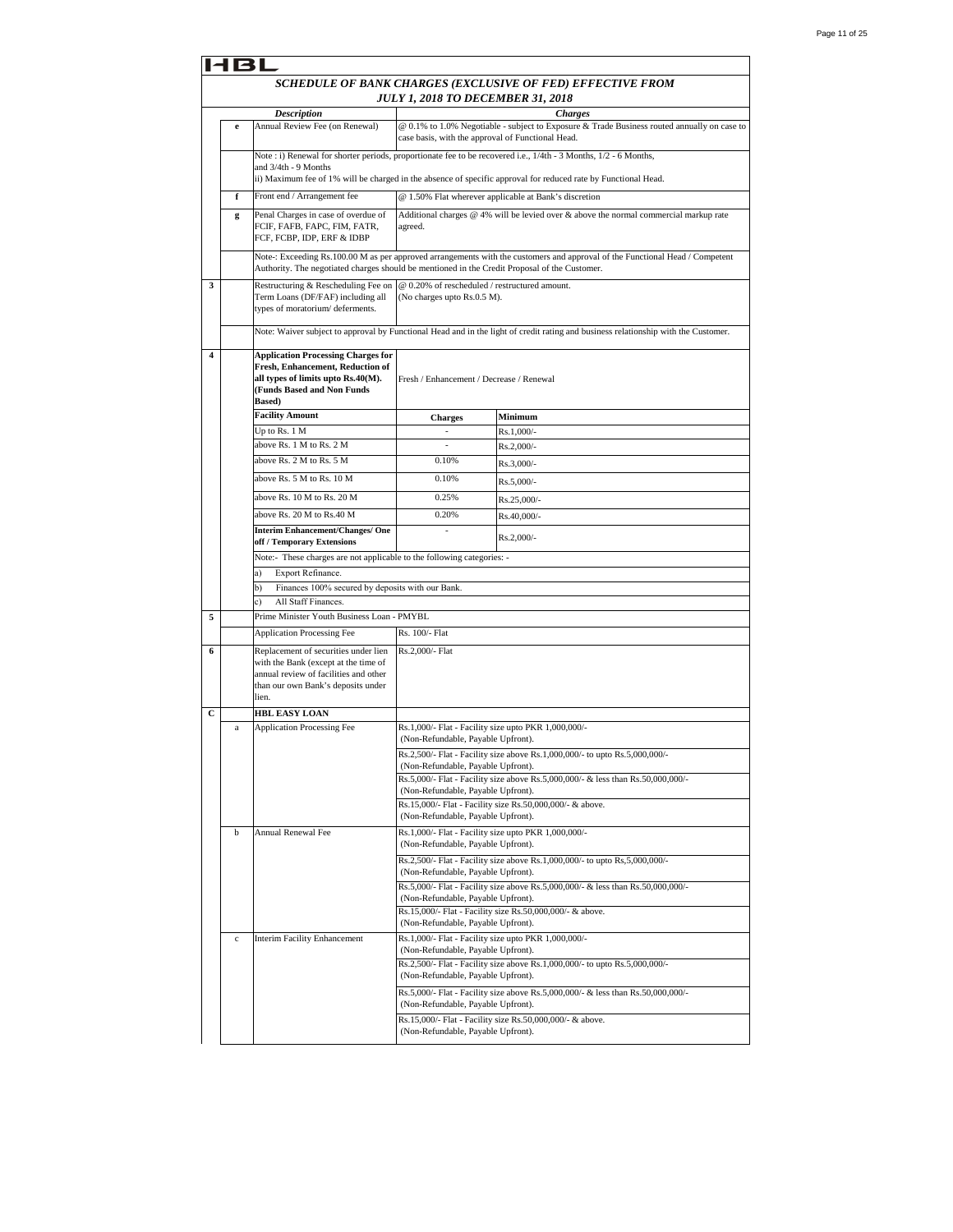|                | SCHEDULE OF BANK CHARGES (EXCLUSIVE OF FED) EFFECTIVE FROM<br><b>JULY 1, 2018 TO DECEMBER 31, 2018</b> |                                                                                                                                                                                                                                          |                                                                                                                                                                                                                                                                                                                                                                               |  |  |  |
|----------------|--------------------------------------------------------------------------------------------------------|------------------------------------------------------------------------------------------------------------------------------------------------------------------------------------------------------------------------------------------|-------------------------------------------------------------------------------------------------------------------------------------------------------------------------------------------------------------------------------------------------------------------------------------------------------------------------------------------------------------------------------|--|--|--|
|                |                                                                                                        | <b>Description</b>                                                                                                                                                                                                                       | <b>Charges</b>                                                                                                                                                                                                                                                                                                                                                                |  |  |  |
|                |                                                                                                        | Charges of 5% flat of outstanding principal loan amount.                                                                                                                                                                                 | (1) All commission/other charges applicable on LG and LC facilities will be as per Schedule of Charges.<br>(2) For individual & Proprietorship customers availing funded facility against checking accounts, minimum tenor shall be 6 months<br>and any premature adjustment of such loans before a period of 6 months (180 days) shall be subject to a premature termination |  |  |  |
| D              |                                                                                                        | HBL SMALL BUSINESS FINANCE                                                                                                                                                                                                               |                                                                                                                                                                                                                                                                                                                                                                               |  |  |  |
|                | a                                                                                                      | <b>Application Processing Fee</b>                                                                                                                                                                                                        | @ 0.10% of the facility amount, Minimum Rs.5,000/-<br>(One time implied - Non-refundable, Payable Up-front)                                                                                                                                                                                                                                                                   |  |  |  |
|                | b                                                                                                      | <b>Facility Fee</b>                                                                                                                                                                                                                      | @ 0.10% of the facility amount, Minimum Rs.2,500/-<br>(Payable at the time of facility acceptance by customer)                                                                                                                                                                                                                                                                |  |  |  |
|                | $\mathbf c$                                                                                            | <b>Annual Renewal Fee</b>                                                                                                                                                                                                                | @ 0.05% of the facility amount, Minimum Rs.2,500/-<br>(Non-refundable, Payable Up-front)                                                                                                                                                                                                                                                                                      |  |  |  |
|                | d                                                                                                      | Interim Facility Enhancement Fee                                                                                                                                                                                                         | @ 0.05% of the amount of excess requested over approved limits,<br>Minimum Rs.2,500/- (Non-refundable, Payable Up-front)                                                                                                                                                                                                                                                      |  |  |  |
|                | e                                                                                                      | L/G Court/Custom Guarantees                                                                                                                                                                                                              | 0.50% per Quarter                                                                                                                                                                                                                                                                                                                                                             |  |  |  |
|                | f                                                                                                      | LG (All other Types)                                                                                                                                                                                                                     | 0.40% per Quarter                                                                                                                                                                                                                                                                                                                                                             |  |  |  |
|                | g                                                                                                      | Letter of Credit                                                                                                                                                                                                                         | Charges as per Part-A(a-1)                                                                                                                                                                                                                                                                                                                                                    |  |  |  |
|                | h                                                                                                      | Shipment Guarantee                                                                                                                                                                                                                       | Charges as per Part-K-1                                                                                                                                                                                                                                                                                                                                                       |  |  |  |
|                | i                                                                                                      | Penal Charges                                                                                                                                                                                                                            | @ 5% of weightage everage of last quarter debit balance from due date till<br>adjustment/settlement of overdue amount.                                                                                                                                                                                                                                                        |  |  |  |
| E              |                                                                                                        | <b>LEASING FINANCE (Machinery)</b>                                                                                                                                                                                                       |                                                                                                                                                                                                                                                                                                                                                                               |  |  |  |
|                | a                                                                                                      | Front end Fee                                                                                                                                                                                                                            | @ 1.0% of the lease amount (Waiver subject to approval by Functional Head and in the light of<br>credit rating and business relationship with the customers).                                                                                                                                                                                                                 |  |  |  |
|                | b                                                                                                      | Legal Documentation Fee                                                                                                                                                                                                                  | $(i)$ Rs.3,000/- Flat in each case                                                                                                                                                                                                                                                                                                                                            |  |  |  |
|                |                                                                                                        |                                                                                                                                                                                                                                          |                                                                                                                                                                                                                                                                                                                                                                               |  |  |  |
|                |                                                                                                        |                                                                                                                                                                                                                                          | (ii) Actual out of pocket expenses (if First and Second charge is created)                                                                                                                                                                                                                                                                                                    |  |  |  |
|                | c                                                                                                      | Commitment Fee (On un- disbursed<br>amount / balance)                                                                                                                                                                                    | @ 1/12 of 1% per month or part thereof on un-disbursed amount/balance starting 30 days after<br>the date of approval. (Waiver subject to approval by Functional Head in the light of credit<br>rating and business relationship with the customer).                                                                                                                           |  |  |  |
|                | d                                                                                                      | Machinery Lease for Corporate,<br>processing Fee                                                                                                                                                                                         | @ 0.5% of amount of finance, Minimum Rs.6,000/- non-refundable.                                                                                                                                                                                                                                                                                                               |  |  |  |
| F              |                                                                                                        | <b>RURAL FINANCING</b>                                                                                                                                                                                                                   |                                                                                                                                                                                                                                                                                                                                                                               |  |  |  |
| 1              |                                                                                                        | PRODUCTION AND DEVELOPMENT                                                                                                                                                                                                               |                                                                                                                                                                                                                                                                                                                                                                               |  |  |  |
|                |                                                                                                        | existing exposure/Additional Product to existing customer.                                                                                                                                                                               | Application Processing Charges for New to Bank/Existing Renewals/Enhancement in                                                                                                                                                                                                                                                                                               |  |  |  |
|                |                                                                                                        | Upto Rs.500 K                                                                                                                                                                                                                            | Rs.2,000/- Flat.                                                                                                                                                                                                                                                                                                                                                              |  |  |  |
|                | a<br>b                                                                                                 |                                                                                                                                                                                                                                          | Rs.4,000/- Flat.                                                                                                                                                                                                                                                                                                                                                              |  |  |  |
|                | $\mathbf c$                                                                                            | Above Rs.500 K and Upto 1 M<br>Above Rs.1 M and Upto Rs.5 M                                                                                                                                                                              | Rs.6,000/- Flat.                                                                                                                                                                                                                                                                                                                                                              |  |  |  |
|                |                                                                                                        |                                                                                                                                                                                                                                          |                                                                                                                                                                                                                                                                                                                                                                               |  |  |  |
|                | d<br>e                                                                                                 | Above Rs.5 M and Upto Rs.10M<br>Above Rs.10 M                                                                                                                                                                                            | Rs.8,500/- Flat.<br>0.1% of the finance amount                                                                                                                                                                                                                                                                                                                                |  |  |  |
|                |                                                                                                        |                                                                                                                                                                                                                                          |                                                                                                                                                                                                                                                                                                                                                                               |  |  |  |
|                | f                                                                                                      | Per Tractor                                                                                                                                                                                                                              | Rs.3,000/- Flat                                                                                                                                                                                                                                                                                                                                                               |  |  |  |
| G              |                                                                                                        | OTHER CHARGES ON ADVANCES                                                                                                                                                                                                                |                                                                                                                                                                                                                                                                                                                                                                               |  |  |  |
| 1              | a                                                                                                      | For the issuance of NOC on the<br>request of customers for creating<br>additional / pari-passu charge/ second<br>charge on their fixed assets for<br>acquiring further project finances<br>from other banks / financial<br>institutions. | Rs.10,000/- Flat per transaction                                                                                                                                                                                                                                                                                                                                              |  |  |  |
|                | b                                                                                                      | For the issuance of NOC on the<br>request of Customers for creating<br>charge on their current assets.                                                                                                                                   | Rs.10,000/- Flat per transaction                                                                                                                                                                                                                                                                                                                                              |  |  |  |
| $\overline{2}$ | a                                                                                                      | Redemption of charge fee to be<br>recovered from party when Bank<br>officers are called before Registrar for<br>redemption of the mortgage.                                                                                              | Rs.2,500/- Flat per property.                                                                                                                                                                                                                                                                                                                                                 |  |  |  |
| 3              | a                                                                                                      | Registration with SECP & Lawyer's<br>charges for both Private & Public<br>limited companies where charge on<br>current or fixed Assets is registered.                                                                                    | Actual Cost - Plus Rs.1,200/- per case.                                                                                                                                                                                                                                                                                                                                       |  |  |  |
|                | b                                                                                                      | Registration of charge at Registrar's<br>Office for Partnership / Proprietorship<br>firms / Individual finances exceeding<br>Rs.0.5 (M) for mortgage at registrar of<br>Property office.                                                 | Actual Cost - Plus Rs.1,000/- per case.                                                                                                                                                                                                                                                                                                                                       |  |  |  |
|                | $\mathbf{c}$                                                                                           | For finances below $Rs.0.5(M)$<br>Partnership / Proprietorship /<br>Individual borrowers.                                                                                                                                                | Actual Cost.                                                                                                                                                                                                                                                                                                                                                                  |  |  |  |
| 4              |                                                                                                        | To mark lien on securities issued by<br>other institutions.                                                                                                                                                                              | Rs.500/- Flat per trip                                                                                                                                                                                                                                                                                                                                                        |  |  |  |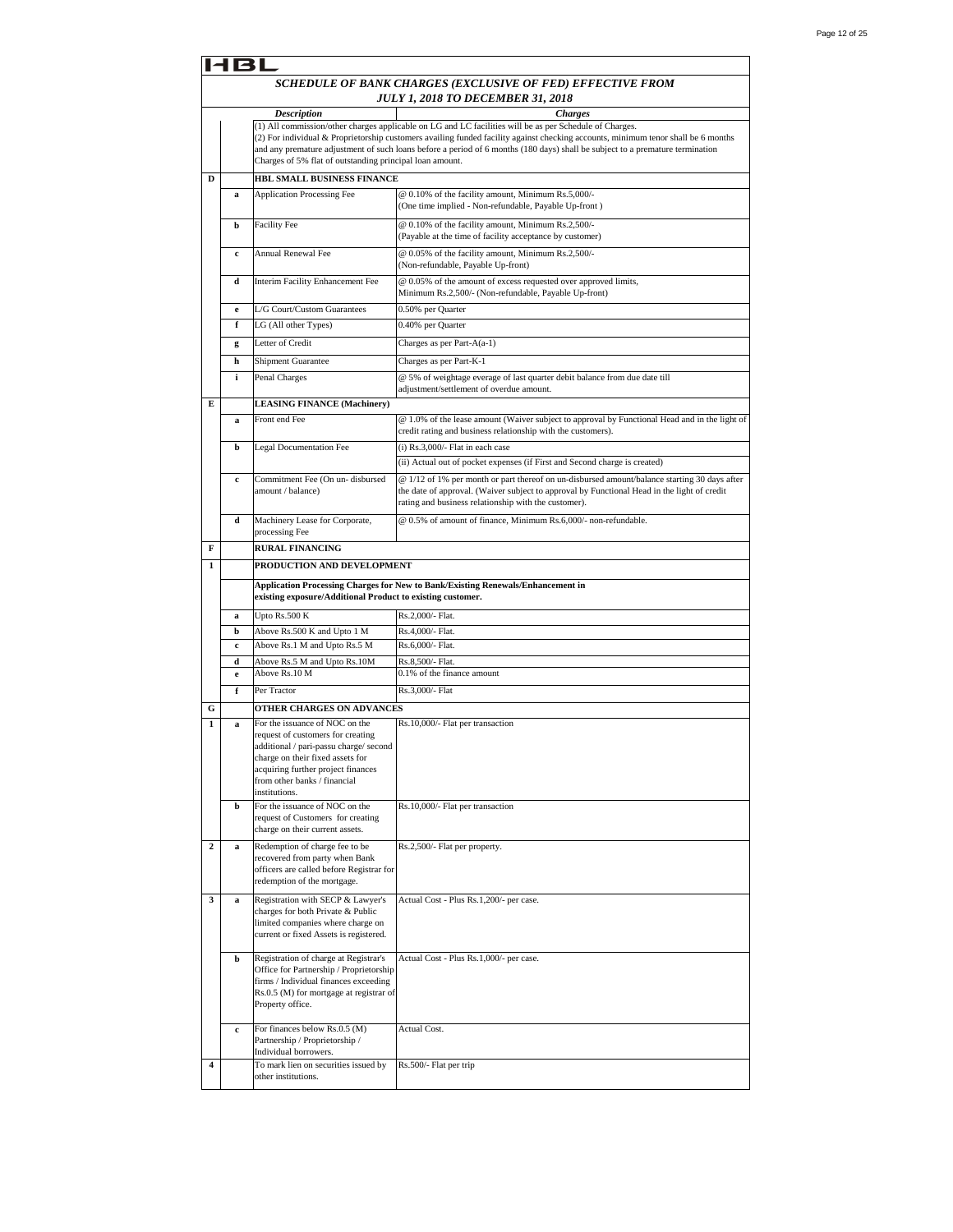|                | 6 L         |                                                                                                                                     |                                                                                                        |                     |                                        |                                                                                                 |
|----------------|-------------|-------------------------------------------------------------------------------------------------------------------------------------|--------------------------------------------------------------------------------------------------------|---------------------|----------------------------------------|-------------------------------------------------------------------------------------------------|
|                |             | SCHEDULE OF BANK CHARGES (EXCLUSIVE OF FED) EFFECTIVE FROM                                                                          |                                                                                                        |                     |                                        |                                                                                                 |
|                |             |                                                                                                                                     | <b>JULY 1, 2018 TO DECEMBER 31, 2018</b>                                                               |                     |                                        |                                                                                                 |
|                |             | <b>Description</b>                                                                                                                  |                                                                                                        |                     | Charges                                |                                                                                                 |
| 5              |             | Collection/Encashment of profit                                                                                                     | Rs.250/- Flat per trip                                                                                 |                     |                                        |                                                                                                 |
|                |             | coupons on Govt. Savings Certificates<br>issued by other Banks/Saving Centers                                                       |                                                                                                        |                     |                                        |                                                                                                 |
|                |             | under lien with us.                                                                                                                 |                                                                                                        |                     |                                        |                                                                                                 |
| 6              |             | For Finances against Pledge/                                                                                                        |                                                                                                        |                     |                                        |                                                                                                 |
|                |             | Hypothecation.                                                                                                                      |                                                                                                        |                     |                                        |                                                                                                 |
|                | a           | Godown Rent.                                                                                                                        | Actual                                                                                                 |                     |                                        |                                                                                                 |
|                | b           | Stock Inspection Charges.<br>(Hypothecation/Pledge) inspection                                                                      | (i) Actual bill from outside surveyors to be paid directly debiting customer's account.                |                     |                                        |                                                                                                 |
|                |             | frequency as per credit approval                                                                                                    |                                                                                                        |                     |                                        |                                                                                                 |
|                |             | and/or as per credit policy.                                                                                                        | (ii) If inspection carried out by Bank Staff, charges will be as under:-                               |                     |                                        |                                                                                                 |
|                |             |                                                                                                                                     | <b>For Advances</b>                                                                                    |                     | Pledge                                 | Hypothecation                                                                                   |
|                |             |                                                                                                                                     |                                                                                                        |                     |                                        |                                                                                                 |
|                |             |                                                                                                                                     | Up to Rs.1.000 M                                                                                       |                     | Rs.200/- Flat                          | Nil                                                                                             |
|                |             |                                                                                                                                     | Up to Rs.5.000 M<br>Up to Rs.10.000 M                                                                  |                     | Rs.1,200/- Flat<br>Rs.1,800/- Flat     | Rs.1,200/- Flat<br>Rs.1,800/- Flat                                                              |
|                |             |                                                                                                                                     | Above Rs.10.000 M                                                                                      |                     | Rs.2,200/- Flat                        | Rs.2,200/- Flat                                                                                 |
|                |             |                                                                                                                                     | Note:- If during same period, outside Surveyors inspected the godown, then only actual                 |                     |                                        |                                                                                                 |
|                |             |                                                                                                                                     | Conveyance charges shall be recovered, in case of (ii) above.                                          |                     |                                        |                                                                                                 |
|                |             |                                                                                                                                     |                                                                                                        |                     |                                        |                                                                                                 |
|                | $\mathbf c$ | In case of Muccadum (Managed<br>Pledge)                                                                                             | Actual bill by Muccadum to be paid directly debiting customer's account.                               |                     |                                        |                                                                                                 |
|                |             |                                                                                                                                     |                                                                                                        |                     |                                        |                                                                                                 |
|                |             | Note: - These charges are per Customer for each pledge site.                                                                        |                                                                                                        |                     |                                        |                                                                                                 |
|                | d           | Other incidental expenses (Insurance                                                                                                | Actual Cost.                                                                                           |                     |                                        |                                                                                                 |
|                |             | Premium, Legal charges)                                                                                                             |                                                                                                        |                     |                                        |                                                                                                 |
|                |             | Note:- No charges in case of occasional surprise checking of godowns carried by Bank's Executives / External and Internal Auditors. |                                                                                                        |                     |                                        |                                                                                                 |
|                | Part H      | <b>CONSUMER FINANCES</b>                                                                                                            |                                                                                                        |                     |                                        |                                                                                                 |
| 1              |             | <b>HBL CarLoan</b>                                                                                                                  |                                                                                                        |                     |                                        |                                                                                                 |
|                |             |                                                                                                                                     |                                                                                                        |                     |                                        |                                                                                                 |
|                | 1.1         | <b>Application Processing Fee</b><br>(Inclusive of documentation charges)                                                           | Rs.7,500/-<br>Rs.3,750/- (For individuals applying again after 6 months or maturity of one facility or |                     |                                        |                                                                                                 |
|                |             |                                                                                                                                     | Settlement after minimum 6 months)                                                                     |                     |                                        |                                                                                                 |
|                |             |                                                                                                                                     | Recovered upon Approval                                                                                |                     |                                        |                                                                                                 |
|                |             |                                                                                                                                     | Inclusive of:                                                                                          |                     |                                        |                                                                                                 |
|                |             |                                                                                                                                     | Documentation charges<br>Verification                                                                  |                     |                                        |                                                                                                 |
|                |             |                                                                                                                                     | <b>Stamp Duty</b>                                                                                      |                     |                                        |                                                                                                 |
|                |             |                                                                                                                                     | Credit Report: Actual Upto Rs. 150/-                                                                   |                     |                                        |                                                                                                 |
|                | 1.2         | Early Settlement Charges                                                                                                            | 1. Termination prior to delivery of vehicle, @ 10% of outstanding amount at the time of<br>settlement. |                     |                                        |                                                                                                 |
|                |             |                                                                                                                                     |                                                                                                        |                     |                                        | 2. Termination after delivery of vehicle, @ 5% of outstanding amount at the time of settlement. |
|                |             |                                                                                                                                     |                                                                                                        |                     |                                        |                                                                                                 |
|                | 1.3         | Partial Payment                                                                                                                     | 1. Partial Payment prior to delivery of vehicle, @ 10% of amount being settled.                        |                     |                                        |                                                                                                 |
|                |             |                                                                                                                                     | 2. Partial Payment delivery of vehicle, @ 5% of amount being settled.                                  |                     |                                        |                                                                                                 |
|                | 1.4<br>1.5  | Vehicle Appraisal (if applicable)<br>Re-possession Charges.                                                                         | Actual<br>Actual or Rs.50,000/- whichever is Lower.                                                    |                     |                                        |                                                                                                 |
|                |             |                                                                                                                                     |                                                                                                        |                     |                                        |                                                                                                 |
|                | 1.6         | Legal Notice Fee                                                                                                                    | Actual Cost.                                                                                           |                     |                                        |                                                                                                 |
|                | 1.7         | Late Payment Charges                                                                                                                | Rs.1,000/- per late payment                                                                            |                     |                                        |                                                                                                 |
| $\overline{a}$ |             | <b>HBL HomeLoan</b>                                                                                                                 |                                                                                                        |                     |                                        |                                                                                                 |
|                | 2.1         | Processing charges                                                                                                                  | Rs.10,000/-<br>Inclusive of:                                                                           |                     |                                        |                                                                                                 |
|                |             |                                                                                                                                     | Verification                                                                                           |                     |                                        |                                                                                                 |
|                |             |                                                                                                                                     | Credit Report: Actual Upto Rs. 150/-                                                                   |                     |                                        |                                                                                                 |
|                | 2.2         | Early Termination/ Settlement                                                                                                       | 10% of Principal settled                                                                               |                     |                                        |                                                                                                 |
|                |             | Charges.                                                                                                                            | 5% after 50% of Tenure has passed                                                                      |                     |                                        |                                                                                                 |
|                | 2.3         | Partial Payment Charges                                                                                                             | 10% of Principal settled                                                                               |                     |                                        |                                                                                                 |
|                |             |                                                                                                                                     | 5% after 50% of Tenure has passed                                                                      |                     |                                        |                                                                                                 |
|                | 2.4         | Legal Opinion                                                                                                                       | Rs. 10,000/-                                                                                           |                     |                                        |                                                                                                 |
|                | 2.5         | Property Appraisal                                                                                                                  | Rs. 3,500/- per valuation                                                                              |                     |                                        |                                                                                                 |
|                | 2.6         | Property Insurance premium                                                                                                          | Property Insurance Premium borne by the Bank                                                           |                     |                                        |                                                                                                 |
|                | 2.7         | Late Payment Charges                                                                                                                | Rs. 1,000/- per late payment                                                                           |                     |                                        |                                                                                                 |
|                | 2.8         |                                                                                                                                     |                                                                                                        |                     |                                        |                                                                                                 |
|                |             | Stamp Duty (including but not limited Actual to be borne by the Customer<br>to Finance Documents, Transfer of                       |                                                                                                        |                     |                                        |                                                                                                 |
|                |             | Title and Mortgage Perfection)                                                                                                      |                                                                                                        |                     |                                        |                                                                                                 |
|                |             |                                                                                                                                     |                                                                                                        |                     |                                        |                                                                                                 |
| 3              |             | <b>Personal Loans</b>                                                                                                               |                                                                                                        |                     |                                        |                                                                                                 |
|                | 3.1         | Processing charges                                                                                                                  | Salary Transfer:                                                                                       |                     | Rs.3,500/- or 1.25% of the loan amount |                                                                                                 |
|                |             |                                                                                                                                     | Topup:<br>Deposit Based:                                                                               | whichever is higher |                                        |                                                                                                 |
|                |             |                                                                                                                                     | New to Bank:                                                                                           |                     | Rs.3,500/- or 1.25% of the loan amount |                                                                                                 |
|                |             |                                                                                                                                     |                                                                                                        | whichever is higher |                                        |                                                                                                 |
|                |             |                                                                                                                                     | Institutional /                                                                                        | As per Agreement.   |                                        |                                                                                                 |
|                |             |                                                                                                                                     | Corporate Segment :                                                                                    |                     |                                        |                                                                                                 |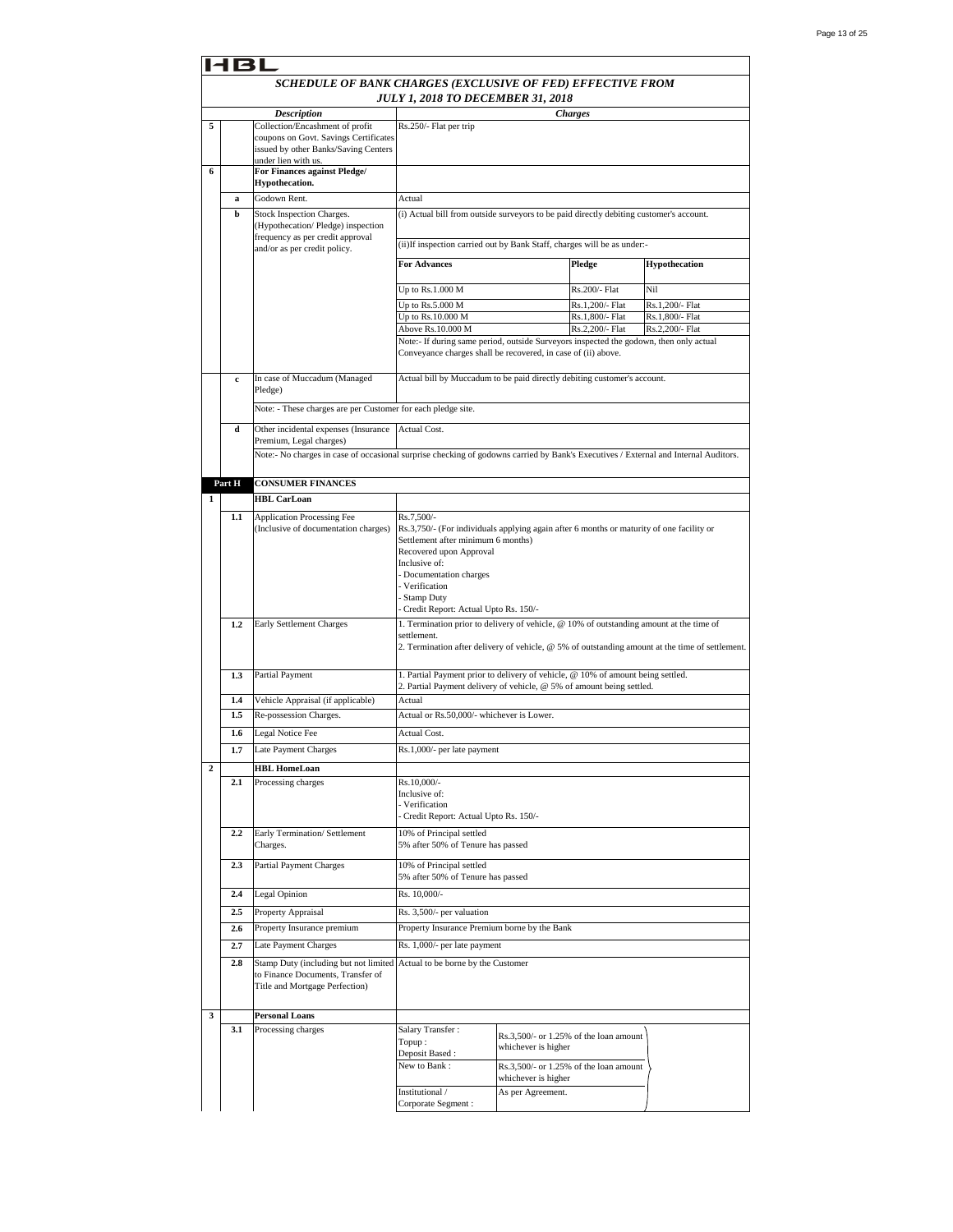|   | 1 B L        |                                                            |                                                                                                    |                                                                                 |  |
|---|--------------|------------------------------------------------------------|----------------------------------------------------------------------------------------------------|---------------------------------------------------------------------------------|--|
|   |              |                                                            | SCHEDULE OF BANK CHARGES (EXCLUSIVE OF FED) EFFECTIVE FROM                                         |                                                                                 |  |
|   |              |                                                            | <b>JULY 1, 2018 TO DECEMBER 31, 2018</b>                                                           |                                                                                 |  |
|   |              | <b>Description</b>                                         |                                                                                                    | <b>Charges</b>                                                                  |  |
|   | 3.2          | Early settlement Charges.                                  | @ 5% of outstanding finance amount.                                                                |                                                                                 |  |
|   | 3.3          | Partial Payment                                            | Partial Payment not allowed                                                                        |                                                                                 |  |
|   | 3.4          | Late Payment Charges                                       | Rs.800/- per late payment                                                                          |                                                                                 |  |
| 4 |              | <b>HBL Credit Cards</b>                                    | <b>HBL</b> CreditCard                                                                              | <b>HBL FuelSaver</b>                                                            |  |
|   | a            | Service Charges                                            | Maximum 39%                                                                                        | Maximum 39%                                                                     |  |
|   |              |                                                            | per annum of outstanding amount                                                                    | per annum of outstanding amount                                                 |  |
|   | b            | <b>BTF Service Charges</b>                                 | 24% per annum of outstanding BTF<br>amount.                                                        | 24% per annum of outstanding BTF<br>amount.                                     |  |
|   | c            | HBL Installment Plan (HIP) Service<br>Charges              | 24% per annum of outstanding HIP amount.                                                           | 24% per annum of outstanding HIP amount.                                        |  |
|   | d            | Cash Advance Service Charges                               | 39% per annum<br>of outstanding cash advance amount.                                               | 39% per annum<br>of outstanding cash advance amount.                            |  |
|   | e            | <b>Annual Fee</b>                                          | Rs.3,000/- for HBL Green Card<br>Rs.6,000/- for HBL Gold Card<br>Rs.10,000/- for HBL Platinum Card |                                                                                 |  |
|   | f            | Supplementary Fee                                          | Rs.1,500/- for HBL Green Card<br>Rs.3,000/- for HBL Gold Card<br>Rs.5,000/- for HBL Platinum Card  |                                                                                 |  |
|   | g            | Monthly Fee (Basic)                                        |                                                                                                    | Rs.250/- for HBL Fuel Saver Green Card<br>Rs.500/- for HBL Fuel Saver Gold Card |  |
|   | h            | Monthly Fee (Supplementary)                                |                                                                                                    | Rs.125/- for HBL Fuel Saver Green Card<br>Rs.250/- for HBL Fuel Saver Gold Card |  |
|   | i            | <b>BTF Processing Charges</b>                              | Rs.500/- or 3% of the transferred amount,<br>whichever is higher                                   | Rs.500/- or 3% of the transferred<br>amount, whichever is higher                |  |
|   | j            | Late Fee                                                   | Rs.1,250/- per month                                                                               | Rs.1,250/- per month                                                            |  |
|   | k            | Voucher Retrieval Fee                                      | Rs. 1,000/- per transaction                                                                        | Rs. 1,000/- per transaction                                                     |  |
|   | 1            | Arbitration Charges for Disputed<br>Transactions           | US\$ 500/- or equivalent in Pak Rupee                                                              | US\$ 500/- or equivalent in Pak Rupee                                           |  |
|   | ${\bf m}$    | Card Replacement Fee                                       | Rs. 600/- per card                                                                                 | Rs. 600/- per card                                                              |  |
|   | $\mathbf n$  | Cash Advance Issuance Fee                                  | Rs. 750/- or 3% of withdrawn<br>amount, whichever is higher                                        | Rs. 750/- or 3% of withdrawn amount,<br>whichever is higher                     |  |
|   | $\bf{o}$     | <b>Banker's Cheque</b><br><b>Issuance Fee</b>              | Rs.500/- per cheque                                                                                | Rs.500/- per cheque                                                             |  |
|   | p            | Early Payment Charges for<br>installment plan              | 5% of remaining principal balance                                                                  | 5% of remaining principal balance                                               |  |
|   | $\mathbf{q}$ | <b>Foreign Transaction Charges</b>                         | 3% of transaction amount                                                                           | 3% of transaction amount                                                        |  |
|   | r            | Card Conversion Fee                                        | Rs.600/- per card                                                                                  | Rs.600/- per card                                                               |  |
|   | s            | Returned Cheque Charges                                    | Rs.1,000/- per cheque                                                                              | Rs.1,000/- per cheque                                                           |  |
|   | t            | Direct Debit Rejection Fee                                 | Rs.750/- per month                                                                                 | Rs.750/- per month                                                              |  |
|   | u            | <b>SMS Alert Charges</b>                                   | Rs.100/- per month                                                                                 | Rs.100/- per month                                                              |  |
|   | $\mathbf{v}$ | <b>HBL Installment Plan Processing</b><br>Charges/HIP Fees | Rs.600/- per instalment plan                                                                       | Rs.600/- per instalment plan                                                    |  |
| 5 |              | <b>HBL Insurance Scheme</b>                                |                                                                                                    |                                                                                 |  |
|   | a            | Credit Shelter                                             | 0.50% of outstanding balance                                                                       |                                                                                 |  |
|   | b            | Credit Shelter Plus                                        | 0.073% of credit limit                                                                             |                                                                                 |  |
|   | c            | Income Continuation - Plan-A                               | Rs.399/- per month                                                                                 |                                                                                 |  |
|   | d            | Income Continuation - Plan-B                               | Rs.250/- per month                                                                                 |                                                                                 |  |
|   | e            | Total Assurance - Plan A                                   | Rs.300/- per month                                                                                 |                                                                                 |  |
|   | f            | Total Assurance - Plan B                                   | Rs.575/- per month                                                                                 |                                                                                 |  |
|   | g<br>h       | Triple Health Cash Plan<br><b>HBL Wallet Plan</b>          | Minimum Rs.175/- and maximum Rs.970/- per month (varies according to plan)<br>Rs.199/- per month   |                                                                                 |  |
|   | i            | HBL Family Protect - A                                     | Rs.165/- per month                                                                                 |                                                                                 |  |
|   | j            | <b>HBL Family Protect - B</b>                              | Rs.1,650/- per year                                                                                |                                                                                 |  |
|   | k            | HBL LifePlus - A                                           | Rs.250/- per month                                                                                 |                                                                                 |  |
|   | 1            | HBL LifePlus - B                                           | Rs.325/- per month                                                                                 |                                                                                 |  |
|   | ${\bf m}$    | HBL My Health Forever                                      | Rs. 3,000/- per year                                                                               |                                                                                 |  |
|   | n            | Credit Shield Plus                                         | 0.79% of total outstanding balance                                                                 |                                                                                 |  |
| 6 |              | <b>HBL Salary Plus</b>                                     |                                                                                                    |                                                                                 |  |
|   | a            | Processing charges                                         | 1% of overdraft limit or Rs.2,500/- whichever is higher                                            |                                                                                 |  |
|   |              |                                                            |                                                                                                    |                                                                                 |  |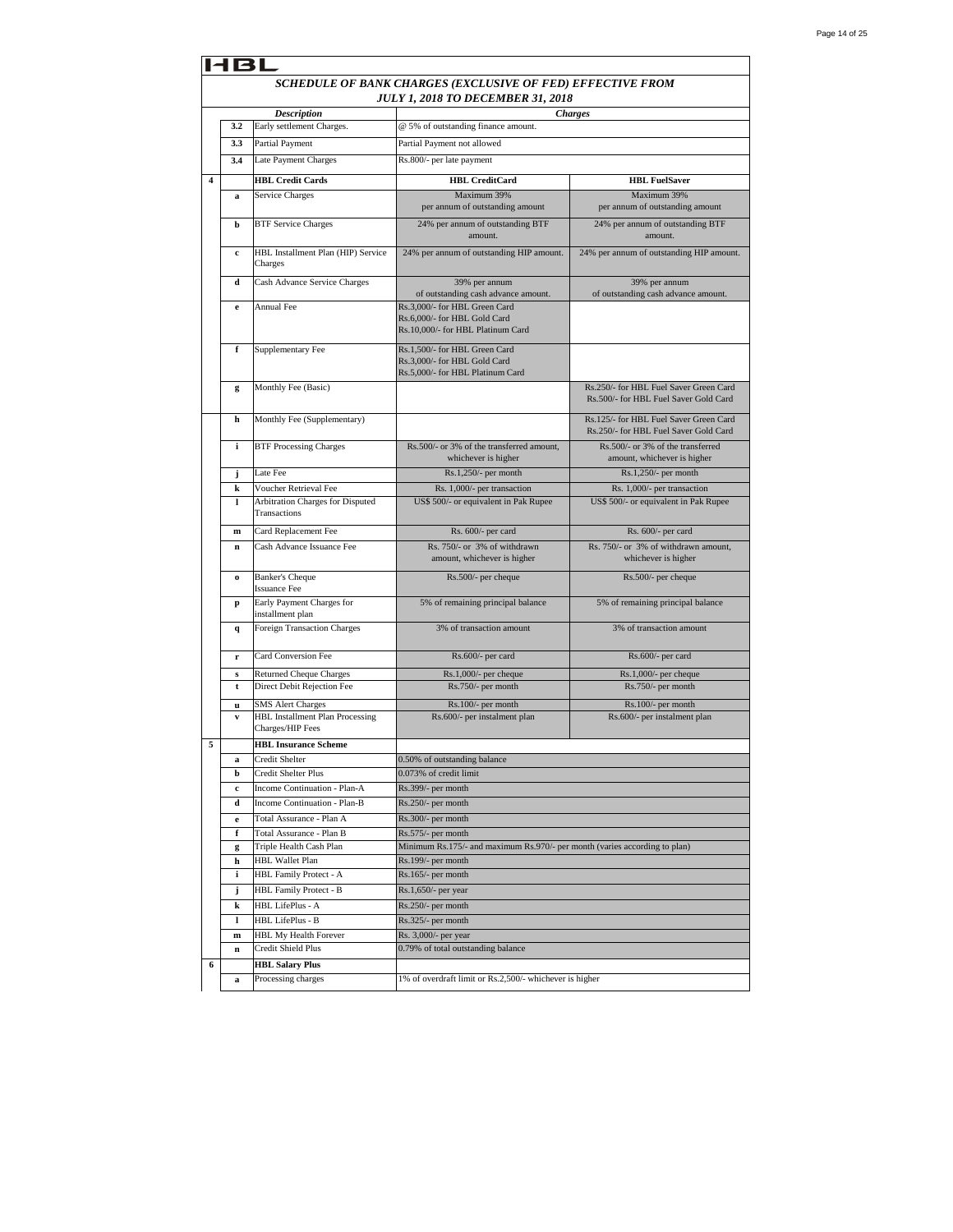|                | 18L    |                                                                                                                                                                                                                                                                                                                |                                                                                                                                                                                                                                                                                     |  |  |
|----------------|--------|----------------------------------------------------------------------------------------------------------------------------------------------------------------------------------------------------------------------------------------------------------------------------------------------------------------|-------------------------------------------------------------------------------------------------------------------------------------------------------------------------------------------------------------------------------------------------------------------------------------|--|--|
|                |        |                                                                                                                                                                                                                                                                                                                | SCHEDULE OF BANK CHARGES (EXCLUSIVE OF FED) EFFECTIVE FROM<br><b>JULY 1, 2018 TO DECEMBER 31, 2018</b>                                                                                                                                                                              |  |  |
|                |        | <b>Description</b>                                                                                                                                                                                                                                                                                             | <b>Charges</b>                                                                                                                                                                                                                                                                      |  |  |
|                | b      | Mark-up                                                                                                                                                                                                                                                                                                        | Monthly Mark-up of 2.5-3% per month classification per annum 30-36%                                                                                                                                                                                                                 |  |  |
|                | c      | Annual Renewal Fee                                                                                                                                                                                                                                                                                             | 1% of overdraft limit or Rs.2,500/- whichever is higher                                                                                                                                                                                                                             |  |  |
|                | Part I | STANDING INSTRUCTIONS CHARGES:                                                                                                                                                                                                                                                                                 |                                                                                                                                                                                                                                                                                     |  |  |
| 1              | a      | <b>Standing Order/Balance Order</b>                                                                                                                                                                                                                                                                            | Rs.200/- per transaction except deduction of loan installments.                                                                                                                                                                                                                     |  |  |
|                |        | charges will be recovered in addition<br>to normal remittance charges.                                                                                                                                                                                                                                         |                                                                                                                                                                                                                                                                                     |  |  |
|                | b      | Amendment of Current Standing<br>Order                                                                                                                                                                                                                                                                         | Rs.200/- Flat                                                                                                                                                                                                                                                                       |  |  |
|                | Part J |                                                                                                                                                                                                                                                                                                                | SALE & PURCHASE OF SECURITIES, SAFE CUSTODY OF ARTICLES IN SAFE DEPOSITS                                                                                                                                                                                                            |  |  |
| 1              |        | Withdrawal fee on shares and<br>securities held in safe custody (to be<br>recovered at the time of withdrawal)                                                                                                                                                                                                 | @ 0.25% up to Rs.10,000/- of the paid-up and face value (Minimum Rs.80/-).<br>@ 0.125% on amount exceeding Rs.10,000/- of the paid-up and face value<br>(Minimum Rs.170/-).                                                                                                         |  |  |
| $\overline{2}$ |        | Withdrawal fee on Govt. Securities.<br>Where shares and/or securities sold<br>are from those held in safe custody,<br>either commission on sale of shares<br>and securities, as shown against item<br>1, or withdrawal fees, as shown<br>against item 2 whichever is higher,<br>will be charged, but not both. | Rs.10/- Flat per scrip. Minimum Rs.85/-                                                                                                                                                                                                                                             |  |  |
| 3              |        | Handling charges for conversion,<br>renewal, consolidation or subdivision<br>of Govt. Securities.                                                                                                                                                                                                              | Rs.20/- Flat per scrip                                                                                                                                                                                                                                                              |  |  |
|                |        |                                                                                                                                                                                                                                                                                                                |                                                                                                                                                                                                                                                                                     |  |  |
| 4              |        | Fee for verifying and marking lien on<br>Govt. Securities issued by us at the<br>request of third party.                                                                                                                                                                                                       | Rs.500/- Flat per case                                                                                                                                                                                                                                                              |  |  |
| 5              |        | Handling charges for deposit of shares<br>and other securities in safe custody<br>marked under Lien for banking<br>facilities:-                                                                                                                                                                                |                                                                                                                                                                                                                                                                                     |  |  |
|                | a      | Individual shares with verified<br>Transfer Deed attached.                                                                                                                                                                                                                                                     | Rs.500/- Flat                                                                                                                                                                                                                                                                       |  |  |
|                | b      | Sale / Purchase of shares securities<br>held against banking facilities.                                                                                                                                                                                                                                       | Rs.500/- Flat per transaction.                                                                                                                                                                                                                                                      |  |  |
|                | c      | Charges for holding bearer securities<br>in safe custody on behalf of customer<br>against banking facilities.                                                                                                                                                                                                  | Rs.850/- Flat                                                                                                                                                                                                                                                                       |  |  |
|                | d      | Replacement of securities under lien                                                                                                                                                                                                                                                                           | Rs.1,000/- Flat per replacement                                                                                                                                                                                                                                                     |  |  |
| 6              |        | each quarter).                                                                                                                                                                                                                                                                                                 | Articles in Safe Deposit- Fee for Articles in Safe Deposit (to be recovered in advance at the time of deposit or at the commencement of                                                                                                                                             |  |  |
|                | a      | <b>Boxes and Packages</b>                                                                                                                                                                                                                                                                                      | Rs.5/- Flat per 100 cubic inches or any part thereof with a Minimum of Rs.400/- per quarter.                                                                                                                                                                                        |  |  |
|                | b      | Envelopes                                                                                                                                                                                                                                                                                                      | Rs.3/- Flat per 25 square Inches or any part thereof with a Minimum of Rs.400/- per quarter.                                                                                                                                                                                        |  |  |
| 7              | a      | Small                                                                                                                                                                                                                                                                                                          | Safe Deposit Lockers Fee (to be recovered in advance and at the commencement date yearly)<br>Rs.3,000/- Flat per annum.                                                                                                                                                             |  |  |
|                |        | Medium                                                                                                                                                                                                                                                                                                         | Rs.4,500/- Flat per annum.                                                                                                                                                                                                                                                          |  |  |
|                |        | Large                                                                                                                                                                                                                                                                                                          | Rs.6,000/- Flat per annum.                                                                                                                                                                                                                                                          |  |  |
|                |        | Extra Large                                                                                                                                                                                                                                                                                                    | Rs.10,000/- Flat per annum.                                                                                                                                                                                                                                                         |  |  |
|                |        | Cubicle Locker                                                                                                                                                                                                                                                                                                 | Rs.40,000/- Flat per annum.                                                                                                                                                                                                                                                         |  |  |
|                | b      | Late payment fee                                                                                                                                                                                                                                                                                               | 10% of the applicable annual locker rent with grace period of 30 days from the due date.                                                                                                                                                                                            |  |  |
|                | c      | Key Deposit (Will apply at the time of issuance of new locker).                                                                                                                                                                                                                                                |                                                                                                                                                                                                                                                                                     |  |  |
|                |        |                                                                                                                                                                                                                                                                                                                |                                                                                                                                                                                                                                                                                     |  |  |
|                |        |                                                                                                                                                                                                                                                                                                                | Note: Current Rate for the respective locker size will be applicable in case of customer status change.                                                                                                                                                                             |  |  |
|                |        | Small<br>Medium                                                                                                                                                                                                                                                                                                | Rs.3,000/- Flat                                                                                                                                                                                                                                                                     |  |  |
|                |        | Large/Extra Large                                                                                                                                                                                                                                                                                              | Rs.4,000/- Flat<br>Rs.6,000/- Flat                                                                                                                                                                                                                                                  |  |  |
|                |        | Cubicle Locker                                                                                                                                                                                                                                                                                                 | Rs.50,000/- Flat                                                                                                                                                                                                                                                                    |  |  |
|                | d      | <b>Breaking Charges</b>                                                                                                                                                                                                                                                                                        |                                                                                                                                                                                                                                                                                     |  |  |
|                |        | For Small, Medium, Large & Extra<br>Large Locker                                                                                                                                                                                                                                                               | Rs.4,000/- per Locker or actual cost whichever is more.                                                                                                                                                                                                                             |  |  |
|                |        | Cubicle Locker                                                                                                                                                                                                                                                                                                 | Rs.6,000/- per Locker or actual cost whichever is more.                                                                                                                                                                                                                             |  |  |
|                | e      | Addition of New Locker Operator                                                                                                                                                                                                                                                                                | Rs. 300/-                                                                                                                                                                                                                                                                           |  |  |
|                |        | should be recovered before the contents are delivered.                                                                                                                                                                                                                                                         | Note:- In case a locker is broken open for non-payment of fee and its content are retained with inventory in a separate locker, whenever<br>the locker holder(s) visits the Bank for collection of the items, all outstanding fee (with late payment fee) and break-opening charges |  |  |
| 1              | Part K | <b>GUARANTEES</b><br>Guarantees issued in favour of<br>shipping companies in lieu of Bills of<br>Lading.                                                                                                                                                                                                       | Rs.2,000/- Flat                                                                                                                                                                                                                                                                     |  |  |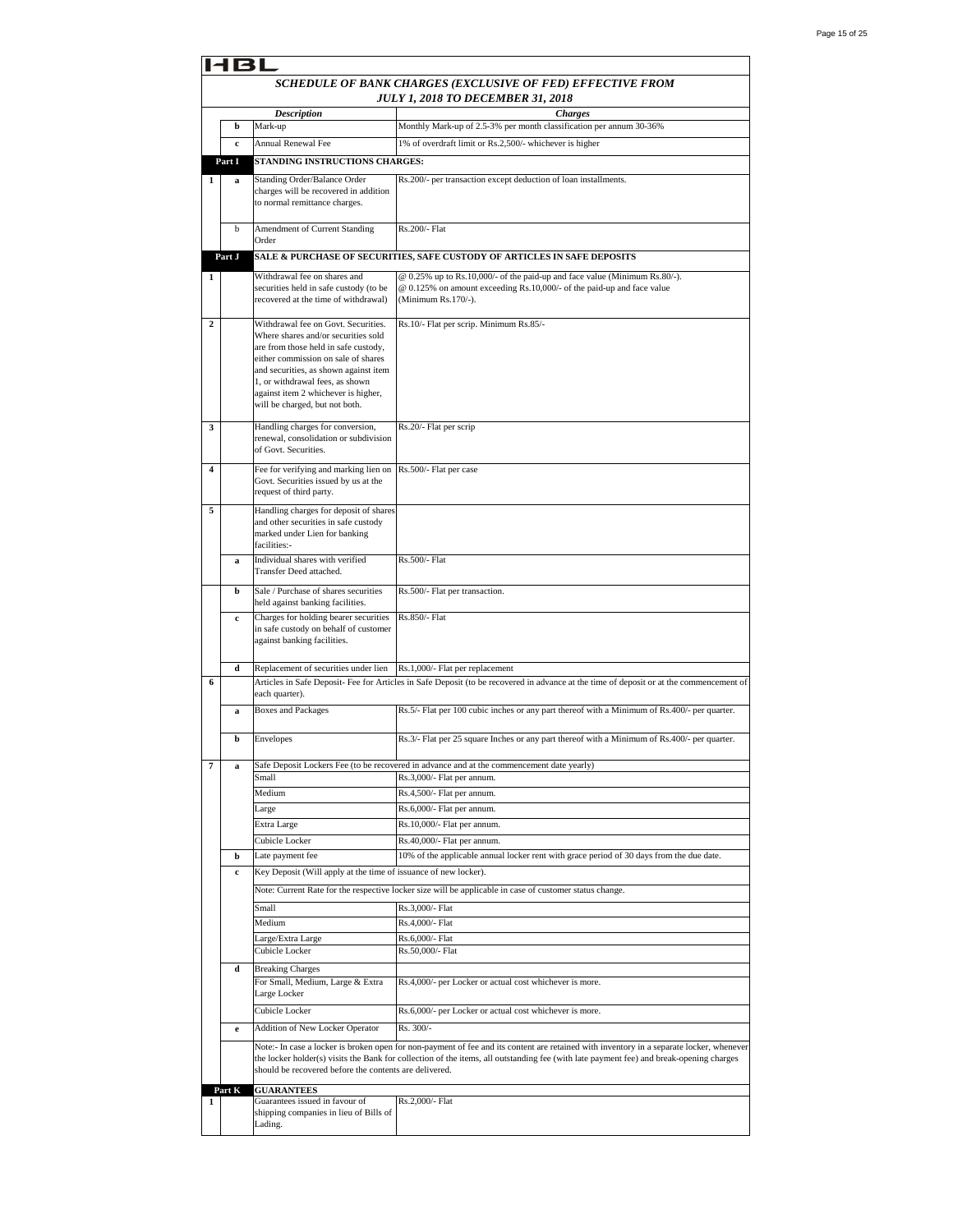|   | 14 B I |                                                                                                                                                                                                                                                                                                                                                                                                |                                                                                                                                                                                                                                                                                                                                                                                                                                                                                                                      |  |
|---|--------|------------------------------------------------------------------------------------------------------------------------------------------------------------------------------------------------------------------------------------------------------------------------------------------------------------------------------------------------------------------------------------------------|----------------------------------------------------------------------------------------------------------------------------------------------------------------------------------------------------------------------------------------------------------------------------------------------------------------------------------------------------------------------------------------------------------------------------------------------------------------------------------------------------------------------|--|
|   |        |                                                                                                                                                                                                                                                                                                                                                                                                | SCHEDULE OF BANK CHARGES (EXCLUSIVE OF FED) EFFECTIVE FROM<br>JULY 1, 2018 TO DECEMBER 31, 2018                                                                                                                                                                                                                                                                                                                                                                                                                      |  |
|   |        | <b>Description</b>                                                                                                                                                                                                                                                                                                                                                                             | <b>Charges</b>                                                                                                                                                                                                                                                                                                                                                                                                                                                                                                       |  |
| 2 |        | Guarantees issued in favour of<br>Collector of Customs in lieu of<br>payment of Duties/ levies.                                                                                                                                                                                                                                                                                                | @ 0.60% per quarter or part thereof.<br>@ 0.40% per quarter or part thereof for Financial Institutions.<br>@ 0.30% per quarter or part thereof (if 100% Cash Margin or Lien over Term / Saving<br>Deposits).<br>Minimum Rs.1,500/- to be recovered.                                                                                                                                                                                                                                                                  |  |
| 3 |        | <b>Other Guarantees</b>                                                                                                                                                                                                                                                                                                                                                                        | (i) $@$ 0.45% per quarter or part thereof Minimum Rs.1,500/-                                                                                                                                                                                                                                                                                                                                                                                                                                                         |  |
|   |        |                                                                                                                                                                                                                                                                                                                                                                                                | (ii) If secured against 100% Cash Margin, Commission @ 0.40% per quarter or part thereof<br>Minimum Rs.1,500/-.                                                                                                                                                                                                                                                                                                                                                                                                      |  |
|   |        |                                                                                                                                                                                                                                                                                                                                                                                                | (iii) Note:- In case the validity of guaratee is one year or more, then LG commission should be<br>charged at prescribed applicable rate,<br>Minimum Rs.1,500/- annually.                                                                                                                                                                                                                                                                                                                                            |  |
|   |        |                                                                                                                                                                                                                                                                                                                                                                                                | (iv) Note: - For open-ended Guarantees, Commission to be recovered on Annual Basis as per (i)<br>or (ii) above, as applicable or as per approval of competent authority.                                                                                                                                                                                                                                                                                                                                             |  |
| 4 | a      | Cross Border Back-to-Back<br>Guarantees including Performance<br>Bonds, Bid Bonds, Advance Payment<br>Guarantees issued against Counter<br>guarantees/Standby Letter of Credit<br>(SBLC) of Foreign Banks/ Financial<br>Institutions of Overseas Branches.                                                                                                                                     | (i) 0.45% per quarter or part thereof, Minimum USD 150/-.<br>(ii) Commission on guarantees issued against Counter Guarantees / Standby L/Cs is determined<br>based on issuing Bank/Country & Value / Tenor of the Instrument, Minimum USD 150/-.<br>These Charges will be approved on case to case basis by Financial Institutions - Global Trade<br>Services (FI-GTS).<br>Please refer Note No.7 (Last Page)                                                                                                        |  |
|   | b      |                                                                                                                                                                                                                                                                                                                                                                                                | Advising Charges for Guarantees or SBLCs issued by the Foreign Banks/Financial Instutitions or Oversease Branches                                                                                                                                                                                                                                                                                                                                                                                                    |  |
|   | (i)    | If advised without any risk &<br>responsibility                                                                                                                                                                                                                                                                                                                                                | US \$75 or equivalent in other currencies                                                                                                                                                                                                                                                                                                                                                                                                                                                                            |  |
|   |        | communication cost as prescribed under K(4c).                                                                                                                                                                                                                                                                                                                                                  | Note: The similar rate will apply in the cases of advising of subsequent amendments. Claim handling charges shall not apply except                                                                                                                                                                                                                                                                                                                                                                                   |  |
|   | (ii)   | If advised duly added with<br>Confirmation                                                                                                                                                                                                                                                                                                                                                     | Rates as per K 4 (c) will apply                                                                                                                                                                                                                                                                                                                                                                                                                                                                                      |  |
|   | c      | from the Correspondent Bank on whose behalf the Guarantee is being issued.                                                                                                                                                                                                                                                                                                                     | Branches are advised to include the actual cost of Stamp Paper, Courier / Swift Charges etc. while claiming the amount of commission                                                                                                                                                                                                                                                                                                                                                                                 |  |
| 5 |        | Claim Handling on Guarantees issued<br>on behalf of Foreign Correspondent                                                                                                                                                                                                                                                                                                                      | (i) Rs.2,000/- Flat or equivalent in FCY.<br>(ii) Communication costs Rs.1,500/- Flat or equivalent in FCY                                                                                                                                                                                                                                                                                                                                                                                                           |  |
| 6 |        | Consortium / Syndicate Guarantees                                                                                                                                                                                                                                                                                                                                                              | As per term sheet applicable for the entire Syndicate members.                                                                                                                                                                                                                                                                                                                                                                                                                                                       |  |
|   | a      | lodgement date.                                                                                                                                                                                                                                                                                                                                                                                | Note: - All guarantees issued by banks (except guarantees issued under consortium/syndication) must contain specific amount and<br>expiry date and a date by which the claims are to be lodged. Commission to be charged from the date of issue till expiry of the claim                                                                                                                                                                                                                                             |  |
|   | b      |                                                                                                                                                                                                                                                                                                                                                                                                | In case of the forced liability created on invocation of bank guarantees, (except Counter Guarantees or Standby Letter of Credits of<br>Foreign Banks) mark up at Commercial rate / Approved Customer Lending rate, on daily product basis will be recovered from the date<br>of invocation of the guarantee until complete adjustment of the forced loan & any other charges, if applicable.                                                                                                                        |  |
|   | c      | Administrative fee for expired<br>guarantee until original instrument is<br>not yet returned to us.                                                                                                                                                                                                                                                                                            | (i) Rs.2,000/- Flat to be recovered on half yearly basis or on prorata basis if returned earlier.<br>(ii) In case of 100% cash margin, no Administrative Fee will be recovered. This fee shall also<br>not apply on the cases as prescribed under K (4).<br>(iii) Administrative Fee may be waived on very exceptional basis with the approval of<br>Functional Head.<br>Note: Normal Commission shall be charged if claim is lodged within the validity of L/G,<br>otherwise Administrative Fees should be charged. |  |
|   | d      | Amendment                                                                                                                                                                                                                                                                                                                                                                                      | Rs.1,200/- Flat per amendment or commission at the rate specified above if amendment<br>involves increase in amount or extension in period, whichever is higher.                                                                                                                                                                                                                                                                                                                                                     |  |
|   | e      | concerned sanctioning authority.                                                                                                                                                                                                                                                                                                                                                               | The Bank reserves the right to charge different rates on the basis of volumes and security offered subject to prior approval by                                                                                                                                                                                                                                                                                                                                                                                      |  |
|   | Part L | <b>MISCELLANEOUS CHARGES</b>                                                                                                                                                                                                                                                                                                                                                                   |                                                                                                                                                                                                                                                                                                                                                                                                                                                                                                                      |  |
| 1 |        | Service Charges on following Accounts<br>where Minimum monthly average<br>balance is less than:-<br>Rs.5,000/-for Current Account<br>Rs.10,000/- for Value Account<br>Rs.20,000/- for Daily Progressive<br>Account &<br>Rs. 20,000/- for Daily Munafa Account<br>Service charges on following accounts<br>where Minimum daily balance is less<br>than:<br>RS. 25,000/- for HBL Freedom Account | Rs.50/- Flat, to be recovered on monthly basis.                                                                                                                                                                                                                                                                                                                                                                                                                                                                      |  |
|   |        |                                                                                                                                                                                                                                                                                                                                                                                                |                                                                                                                                                                                                                                                                                                                                                                                                                                                                                                                      |  |
|   |        |                                                                                                                                                                                                                                                                                                                                                                                                | Following categories of Accounts are exempt from recovery of "Service Charges"                                                                                                                                                                                                                                                                                                                                                                                                                                       |  |
|   |        | physically handicapped.                                                                                                                                                                                                                                                                                                                                                                        | 1) A/cs of employees of Government/Semi-Government institutions including Armed Forces Employees/Pensioners opened for salary and<br>pension purposes including widows/children of deceased employees eligible for family pension/ benevolent fund grant etc./ senior citizens or                                                                                                                                                                                                                                    |  |
|   |        | 2) Accounts of Mustehiqeen of Zakat.                                                                                                                                                                                                                                                                                                                                                           |                                                                                                                                                                                                                                                                                                                                                                                                                                                                                                                      |  |
|   |        | 3) Accounts of Students.                                                                                                                                                                                                                                                                                                                                                                       |                                                                                                                                                                                                                                                                                                                                                                                                                                                                                                                      |  |
|   |        | 4) Accounts of Deceased.                                                                                                                                                                                                                                                                                                                                                                       |                                                                                                                                                                                                                                                                                                                                                                                                                                                                                                                      |  |
|   |        |                                                                                                                                                                                                                                                                                                                                                                                                | 5) Loan servicing accounts (especially opened to facilitate repayment of Consumer / Agriculture Loans).                                                                                                                                                                                                                                                                                                                                                                                                              |  |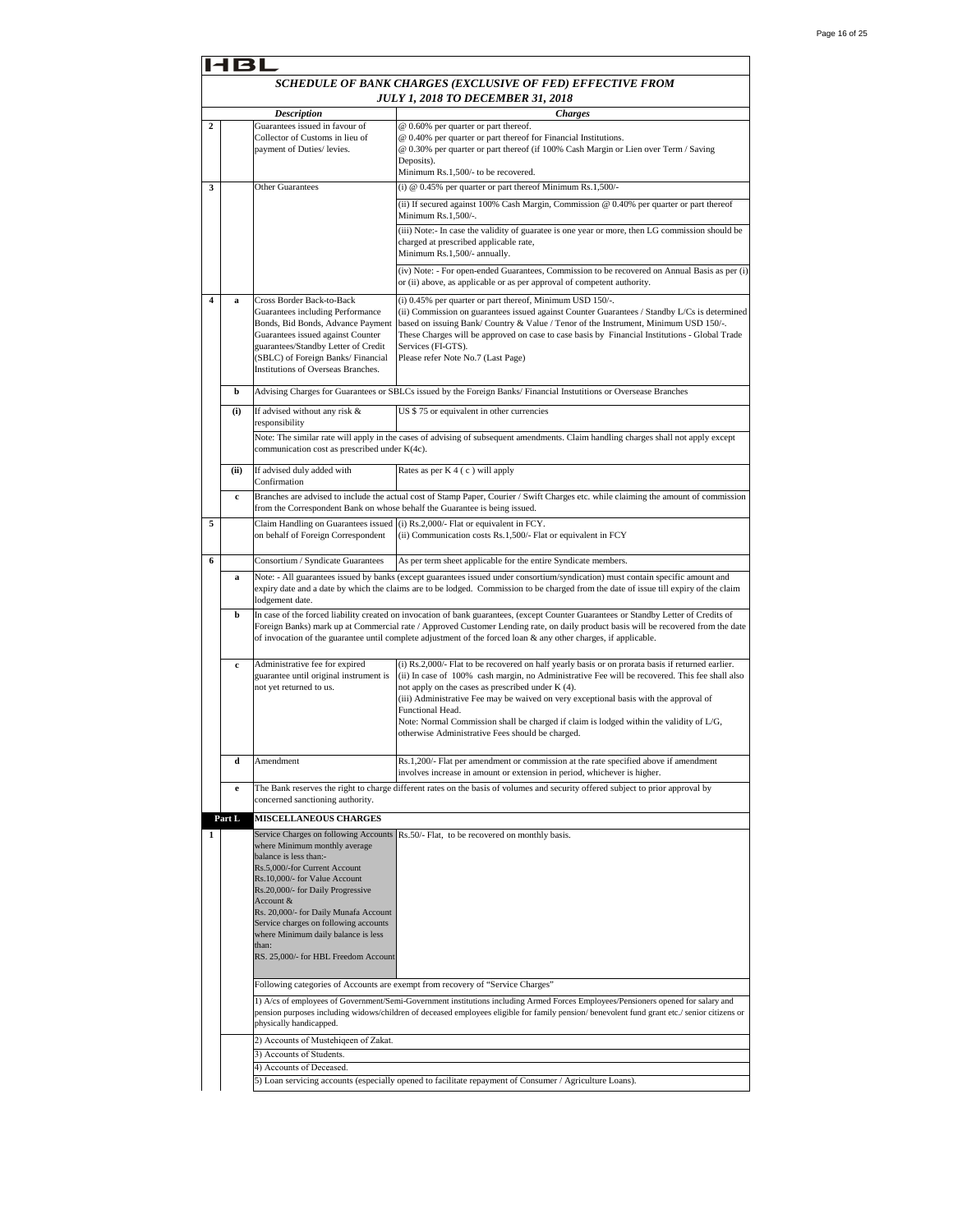|                                                           | B                                                                                                      |                                                                    |                                                                                                                                                                                          |                                                                                                  |  |
|-----------------------------------------------------------|--------------------------------------------------------------------------------------------------------|--------------------------------------------------------------------|------------------------------------------------------------------------------------------------------------------------------------------------------------------------------------------|--------------------------------------------------------------------------------------------------|--|
|                                                           | SCHEDULE OF BANK CHARGES (EXCLUSIVE OF FED) EFFECTIVE FROM<br><b>JULY 1, 2018 TO DECEMBER 31, 2018</b> |                                                                    |                                                                                                                                                                                          |                                                                                                  |  |
|                                                           |                                                                                                        | <b>Description</b>                                                 |                                                                                                                                                                                          | <b>Charges</b>                                                                                   |  |
|                                                           |                                                                                                        | 6) Accounts in Inactive and Unclaimed categories.                  |                                                                                                                                                                                          |                                                                                                  |  |
|                                                           | 7) Accounts of School Management Committee (SMCs) duly constituted by Education Deptt, Govt. of Sindh. |                                                                    |                                                                                                                                                                                          |                                                                                                  |  |
| 8) Nominated accounts against all types of Term Deposits. |                                                                                                        |                                                                    |                                                                                                                                                                                          |                                                                                                  |  |
| 9) Regular Saving Accounts.                               |                                                                                                        |                                                                    |                                                                                                                                                                                          |                                                                                                  |  |
|                                                           |                                                                                                        | 10) Special Non-Chequeing Accounts of Exporters (Account Type-CP). |                                                                                                                                                                                          |                                                                                                  |  |
|                                                           |                                                                                                        | 11) HBL iD Accounts.                                               |                                                                                                                                                                                          |                                                                                                  |  |
|                                                           |                                                                                                        | 12) HBL Money Club Accounts.                                       |                                                                                                                                                                                          |                                                                                                  |  |
|                                                           |                                                                                                        | 13) Pardes Card Accounts.                                          |                                                                                                                                                                                          |                                                                                                  |  |
|                                                           |                                                                                                        | 14) HBL @ work.                                                    |                                                                                                                                                                                          |                                                                                                  |  |
|                                                           |                                                                                                        | 15) HBL Rutba Accounts.                                            |                                                                                                                                                                                          |                                                                                                  |  |
|                                                           |                                                                                                        | 16) HBL Asaan Accounts                                             |                                                                                                                                                                                          |                                                                                                  |  |
|                                                           |                                                                                                        | 17) Basic Banking Account                                          |                                                                                                                                                                                          |                                                                                                  |  |
|                                                           |                                                                                                        | 18) HBL-HumWatan                                                   |                                                                                                                                                                                          |                                                                                                  |  |
| $\overline{c}$                                            |                                                                                                        | Service Charges on FC Savings & FC                                 |                                                                                                                                                                                          |                                                                                                  |  |
|                                                           |                                                                                                        | Current A/cs, where Minimum                                        |                                                                                                                                                                                          |                                                                                                  |  |
|                                                           |                                                                                                        | monthly average balance is less than:-                             |                                                                                                                                                                                          |                                                                                                  |  |
|                                                           |                                                                                                        | US\$ 1,000/-                                                       |                                                                                                                                                                                          |                                                                                                  |  |
|                                                           | i                                                                                                      |                                                                    | US equivalent of Rs.50/- Flat, to be recovered on monthly basis.                                                                                                                         |                                                                                                  |  |
|                                                           | ii                                                                                                     | €800/-                                                             | €equivalent of Rs.50/- Flat, to be recovered on monthly basis.                                                                                                                           |                                                                                                  |  |
|                                                           | iii                                                                                                    | ¥120,000/-                                                         | ¥ equivalent Rs.50/- Flat, to be recovered on monthly basis.                                                                                                                             |                                                                                                  |  |
|                                                           | iv                                                                                                     | £700/-                                                             | £ equivalent Rs.50/- Flat, to be recovered on monthly basis.                                                                                                                             |                                                                                                  |  |
|                                                           | v                                                                                                      | CNY 5,000/-                                                        | CNY equivalent Rs.50/- Flat, to be recovered on monthly basis                                                                                                                            |                                                                                                  |  |
| 3                                                         | a                                                                                                      | Transaction Charges on Value                                       |                                                                                                                                                                                          | Rs.50/- per debit transaction to be charged if more than 2 customer initiated debit transactions |  |
|                                                           |                                                                                                        | Account & Basic Banking Account                                    | are made during a calendar month except withdrawals made through ATM's and system<br>generated debit transactions.                                                                       |                                                                                                  |  |
|                                                           |                                                                                                        |                                                                    |                                                                                                                                                                                          |                                                                                                  |  |
|                                                           |                                                                                                        | Service Charges as per Part-L, 1(a)                                | Note: Waiver from Transaction Charges will be allowed on Accounts belonging to category of customers, who are exempted from                                                              |                                                                                                  |  |
|                                                           |                                                                                                        |                                                                    |                                                                                                                                                                                          |                                                                                                  |  |
|                                                           | b                                                                                                      | <b>Transaction</b> charges                                         | Charge of Rs.50/- per debit transaction will be levied and recovered daily and this will be in                                                                                           |                                                                                                  |  |
|                                                           |                                                                                                        | on Daily Progressive Account                                       |                                                                                                                                                                                          | addition to normal charges (if any) applicable on the particular service (i.e. Banker's Cheques) |  |
|                                                           |                                                                                                        |                                                                    | but excluding system generated debit transaction.                                                                                                                                        |                                                                                                  |  |
|                                                           | c                                                                                                      | <b>HBL Freedom Account</b>                                         | Free Transactional Services on Freedom Account (as listed in the product features). For the<br>month in which actual balance is below Rs.25,000/- even for a day, cumulaive transactions |                                                                                                  |  |
|                                                           |                                                                                                        |                                                                    |                                                                                                                                                                                          | Charge $@$ Rs.50/- per transaction will be applicable in lump sum at month end on all customer   |  |
|                                                           |                                                                                                        |                                                                    | initiated Debit Transactions during the month and it will be auto recovered by the system.                                                                                               |                                                                                                  |  |
|                                                           |                                                                                                        |                                                                    |                                                                                                                                                                                          |                                                                                                  |  |
|                                                           | d                                                                                                      | Transaction Charges on HBL Asaan                                   |                                                                                                                                                                                          | Rs. 50/- per debit transaction to be charged if more than 4 customer initiated over-the-counter  |  |
|                                                           |                                                                                                        | Account                                                            |                                                                                                                                                                                          | debit transactions are made during a calendar month, except withdrawals made through ATM's       |  |
|                                                           |                                                                                                        |                                                                    | and system generated debit transactions.                                                                                                                                                 |                                                                                                  |  |
|                                                           | e                                                                                                      | Prestige Account Charges (account<br>level)                        | minimum account balance at                                                                                                                                                               | Prestige Account Charges are PKR 1,500 per month which is waived on maintenance of daily         |  |
|                                                           |                                                                                                        |                                                                    | Current a/c PKR 1 million                                                                                                                                                                |                                                                                                  |  |
|                                                           |                                                                                                        |                                                                    | Savings a/c PKR 2 million                                                                                                                                                                |                                                                                                  |  |
|                                                           |                                                                                                        |                                                                    | Current a/c & TD combined / Savings a/c & TD combined is Rs. 3 million                                                                                                                   |                                                                                                  |  |
|                                                           |                                                                                                        |                                                                    | FCY a/c USD 20,000                                                                                                                                                                       |                                                                                                  |  |
|                                                           |                                                                                                        |                                                                    | FCY a/c EUR 20,000<br>FCY a/c GBP 15,000                                                                                                                                                 |                                                                                                  |  |
|                                                           |                                                                                                        |                                                                    | FCY a/c CNY 100,000                                                                                                                                                                      |                                                                                                  |  |
|                                                           |                                                                                                        |                                                                    |                                                                                                                                                                                          |                                                                                                  |  |
|                                                           | f                                                                                                      | Account Downgrade Charges on<br>Prestige A/c                       | Conversion from Prestige to normal account<br>PKR 1,500/-                                                                                                                                |                                                                                                  |  |
|                                                           |                                                                                                        |                                                                    |                                                                                                                                                                                          |                                                                                                  |  |
|                                                           | g                                                                                                      | <b>Account Conversion Charges</b>                                  | $Rs. 50/=$                                                                                                                                                                               |                                                                                                  |  |
|                                                           |                                                                                                        | Cheque Book & Cheque Related Charges                               |                                                                                                                                                                                          |                                                                                                  |  |
| 4                                                         |                                                                                                        | Cheque Book Issuance Charges                                       | To be recovered at the time of issuance of Cheque Book :-                                                                                                                                |                                                                                                  |  |
|                                                           |                                                                                                        |                                                                    | PLS-SB Accounts and Rs.15/- Flat per leaf.                                                                                                                                               |                                                                                                  |  |
|                                                           |                                                                                                        |                                                                    | All other Chequeing Accounts = Rs. $10/-$ Flat per leaf.                                                                                                                                 |                                                                                                  |  |
|                                                           |                                                                                                        |                                                                    | Note: Freedom Account, HBL at Work, Branchless Banking, Rutba Account Holders are                                                                                                        |                                                                                                  |  |
|                                                           |                                                                                                        |                                                                    | exempted from these charges. Only first Cheque Book of 10 leaves is free for Money Club,                                                                                                 | CNY, HBL HumWatan Accounts and HBL NISA. Subsequent cheque book for Money Club,                  |  |
|                                                           |                                                                                                        |                                                                    | CNY, HBL HumWatan Accounts and HBL NISA will be charged as per SOBC.                                                                                                                     |                                                                                                  |  |
|                                                           |                                                                                                        |                                                                    |                                                                                                                                                                                          |                                                                                                  |  |
| 5                                                         |                                                                                                        | Stop payment of cheque                                             | $(i)$ Rupee $A/c$                                                                                                                                                                        | Rs.400/- Flat per instruction                                                                    |  |
|                                                           |                                                                                                        |                                                                    | $(ii)$ F.C. A/C                                                                                                                                                                          | US\$ 10/- or equivalent Flat per instruction                                                     |  |
|                                                           |                                                                                                        |                                                                    | Note:- (1) Stop payment charges are to be levied one time for stop payment instructions whether it is for one or more cheques.                                                           |                                                                                                  |  |
|                                                           |                                                                                                        | (2) Stop Payment Charges are applicable on HBL at Work Account.    |                                                                                                                                                                                          |                                                                                                  |  |
|                                                           |                                                                                                        | (3) HBL Freedom Account holder is exempted from these charges      |                                                                                                                                                                                          |                                                                                                  |  |
|                                                           |                                                                                                        |                                                                    |                                                                                                                                                                                          |                                                                                                  |  |
|                                                           |                                                                                                        |                                                                    |                                                                                                                                                                                          |                                                                                                  |  |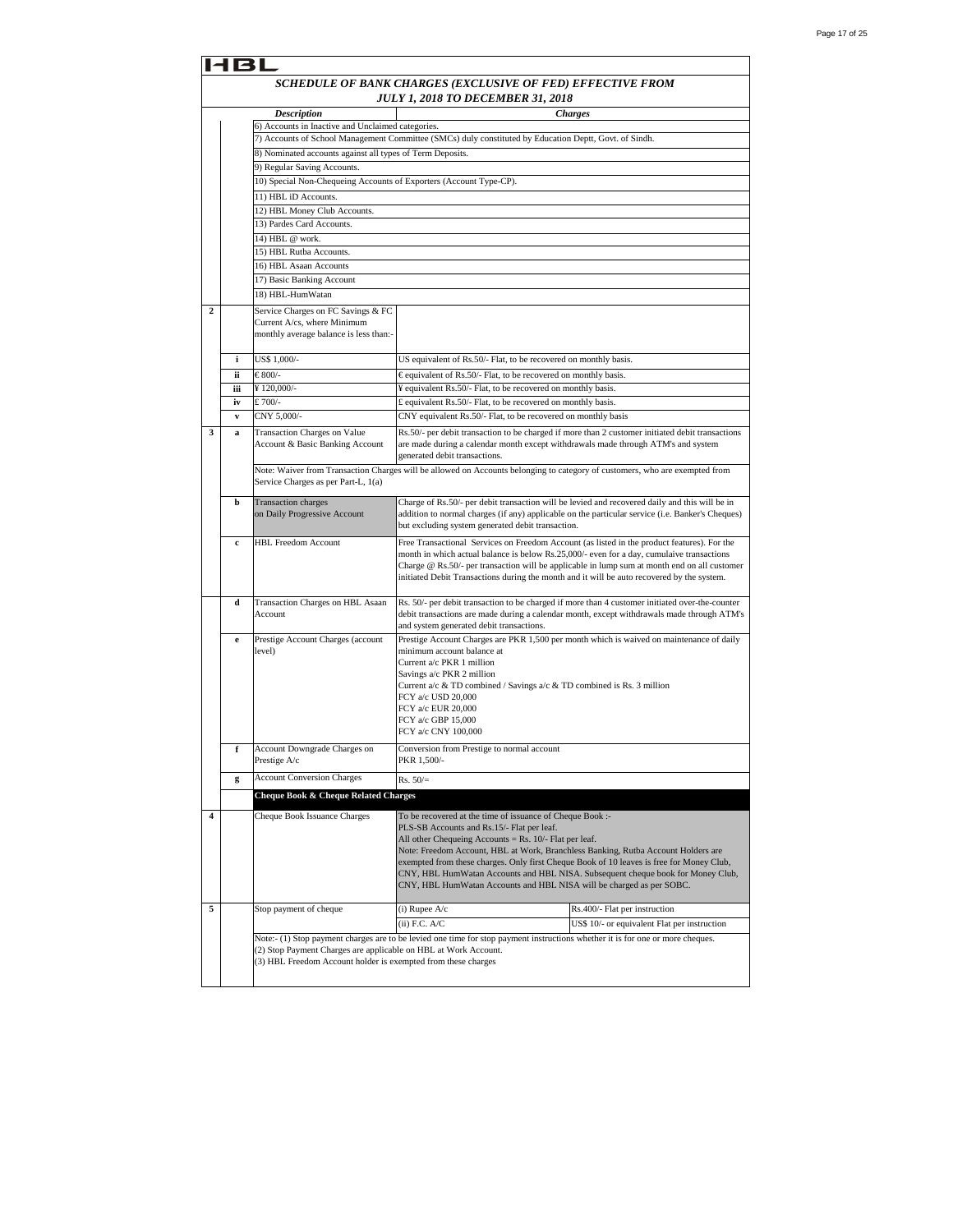|    | SCHEDULE OF BANK CHARGES (EXCLUSIVE OF FED) EFFECTIVE FROM<br>JULY 1, 2018 TO DECEMBER 31, 2018 |                                                                                                                       |                                                                                             |                                                                                                                                                                                                                                                                                                                                                                                                          |  |  |
|----|-------------------------------------------------------------------------------------------------|-----------------------------------------------------------------------------------------------------------------------|---------------------------------------------------------------------------------------------|----------------------------------------------------------------------------------------------------------------------------------------------------------------------------------------------------------------------------------------------------------------------------------------------------------------------------------------------------------------------------------------------------------|--|--|
|    |                                                                                                 | <b>Description</b>                                                                                                    |                                                                                             | <b>Charges</b>                                                                                                                                                                                                                                                                                                                                                                                           |  |  |
| 6  |                                                                                                 | Charges on cheques returned in                                                                                        | $(i)$ Rupee A/c.                                                                            | Rs.450/- Flat per cheque                                                                                                                                                                                                                                                                                                                                                                                 |  |  |
|    |                                                                                                 | Inward Clearing/Collection to be                                                                                      | $(ii)$ FC $A/c$ .                                                                           | US\$ 5/- or equivalent Flat per cheque                                                                                                                                                                                                                                                                                                                                                                   |  |  |
|    |                                                                                                 | Note: HBL Feedom Account holder is exempted from these charges                                                        |                                                                                             |                                                                                                                                                                                                                                                                                                                                                                                                          |  |  |
| 7  |                                                                                                 | Original paid cheques returned to<br>customer after 6 months (at customer<br>request)                                 | Rs.200/- Flat per cheque.                                                                   |                                                                                                                                                                                                                                                                                                                                                                                                          |  |  |
| 8  |                                                                                                 | Over the counter cash cheque returned All types of A/cs<br>due to insufficient balance. For all<br>accounts (LCY/FCY) |                                                                                             | Rs.200/- or the respective equivalent currency<br>(Flat per cheque)                                                                                                                                                                                                                                                                                                                                      |  |  |
| 9  |                                                                                                 | Photocopy of the paid cheques                                                                                         | (i) Up to One year                                                                          | Rs.50/- Flat Per cheque                                                                                                                                                                                                                                                                                                                                                                                  |  |  |
|    |                                                                                                 | forwarded to Customers.                                                                                               |                                                                                             |                                                                                                                                                                                                                                                                                                                                                                                                          |  |  |
|    |                                                                                                 |                                                                                                                       | (ii) Above one year up to five years<br>(iii) Above five years                              | Rs.200/- Flat Per cheque<br>Rs.500/- Flat Per cheque                                                                                                                                                                                                                                                                                                                                                     |  |  |
| 10 |                                                                                                 | Delivery of Cheque Book by                                                                                            | Rs.150/- Flat                                                                               |                                                                                                                                                                                                                                                                                                                                                                                                          |  |  |
|    |                                                                                                 | Registered Mail/Courier                                                                                               |                                                                                             |                                                                                                                                                                                                                                                                                                                                                                                                          |  |  |
| 11 |                                                                                                 | Issuance of SBP/NBP cheques                                                                                           | Rs.500/- Flat per cheque (to be retained by the originating Branch)                         |                                                                                                                                                                                                                                                                                                                                                                                                          |  |  |
|    |                                                                                                 | <b>Account Statement &amp; Certificate Related Charges</b>                                                            |                                                                                             |                                                                                                                                                                                                                                                                                                                                                                                                          |  |  |
| 12 |                                                                                                 | Statement of Account sent on Daily<br>basis through Swift Message MT-940                                              | Rs. 1,000/- Flat per month                                                                  |                                                                                                                                                                                                                                                                                                                                                                                                          |  |  |
| 13 |                                                                                                 | Duplicate Statements for all types of<br>accounts, on request from customer.                                          | Rs.35/-Flat, per statement<br>Note: HBL at Work Account is exempted.                        |                                                                                                                                                                                                                                                                                                                                                                                                          |  |  |
| 14 |                                                                                                 | Monthly Bank Statement                                                                                                | Rs. 400/- per annum.                                                                        |                                                                                                                                                                                                                                                                                                                                                                                                          |  |  |
| 15 |                                                                                                 | Bank Certificate for the purpose of<br>Visa etc.                                                                      | Rs.300/- Flat per certificate                                                               |                                                                                                                                                                                                                                                                                                                                                                                                          |  |  |
| 16 |                                                                                                 | Overseas Employment Certificate.                                                                                      | Rs.500/- Flat per certificate                                                               |                                                                                                                                                                                                                                                                                                                                                                                                          |  |  |
| 17 |                                                                                                 | <b>Credit Information Report /</b><br>Opinion.                                                                        |                                                                                             |                                                                                                                                                                                                                                                                                                                                                                                                          |  |  |
|    |                                                                                                 | Credit Information report / opinion<br>provided locally to Banks / Other<br>Organizations (Embassies etc).            | Rs.500/- Flat                                                                               |                                                                                                                                                                                                                                                                                                                                                                                                          |  |  |
|    |                                                                                                 |                                                                                                                       | Note:-Plus Postage / Courier / Fax Charges will be recovered as per Part 'O' as applicable. |                                                                                                                                                                                                                                                                                                                                                                                                          |  |  |
|    |                                                                                                 | <b>Account Transaction (s) &amp; Balance Related Charges</b>                                                          |                                                                                             |                                                                                                                                                                                                                                                                                                                                                                                                          |  |  |
| 18 |                                                                                                 | For any enquiry requested by<br>customer beyond 3 years relating to<br>transactions on his account.                   | Rs.1,000/- Flat                                                                             |                                                                                                                                                                                                                                                                                                                                                                                                          |  |  |
| 19 |                                                                                                 | Closure of Account Charges.                                                                                           | Free                                                                                        |                                                                                                                                                                                                                                                                                                                                                                                                          |  |  |
| 20 |                                                                                                 | Handling of payments/ balances from<br>deceased accounts against Succession<br>Certificate                            | Rs. 500/- Flat                                                                              |                                                                                                                                                                                                                                                                                                                                                                                                          |  |  |
| 21 |                                                                                                 | Confirmation of balances to Auditors. Rs.500/- Flat                                                                   |                                                                                             |                                                                                                                                                                                                                                                                                                                                                                                                          |  |  |
|    |                                                                                                 | Shares, Dividend & DSC / SSC / NIT Related Charges                                                                    |                                                                                             |                                                                                                                                                                                                                                                                                                                                                                                                          |  |  |
| 22 | a                                                                                               | Charges on Dividend Warrants (to be<br>recovered from dividend declaring<br>companies).                               | case to case basis and to be approved by Functional Head)                                   | @ 0.60% of total Dividend Warrant payment amount - Minimum. Rs.10,000/- (Negotiable on                                                                                                                                                                                                                                                                                                                   |  |  |
|    |                                                                                                 | Note:-<br>Account for payment of Dividend Warrants.                                                                   |                                                                                             | i) Bank may waive charges to Customers depositing full Dividend amount in advance or Rs.50 (M) whichever is less in Dividend<br>Ii) In case DWs are not printed through a Printer referred by the Bank and subsequently it is found that the DWs are rejected by NIFT<br>while processing for payment, actual charges of NIFT applicable on Non-Standard Instruments will be recovered from the Company. |  |  |
| 23 |                                                                                                 | Share Floatation/TFCs issue charges                                                                                   | Share Floatation Department).                                                               | (i) Commission $@$ 0.5% of aggregate successful subscription amount received through our<br>branches or Negotiable - to be approved by the Functional Head (to be paid by the company to                                                                                                                                                                                                                 |  |  |
|    |                                                                                                 |                                                                                                                       | (ii) Out of pocket expenses Rs.25,000/-                                                     |                                                                                                                                                                                                                                                                                                                                                                                                          |  |  |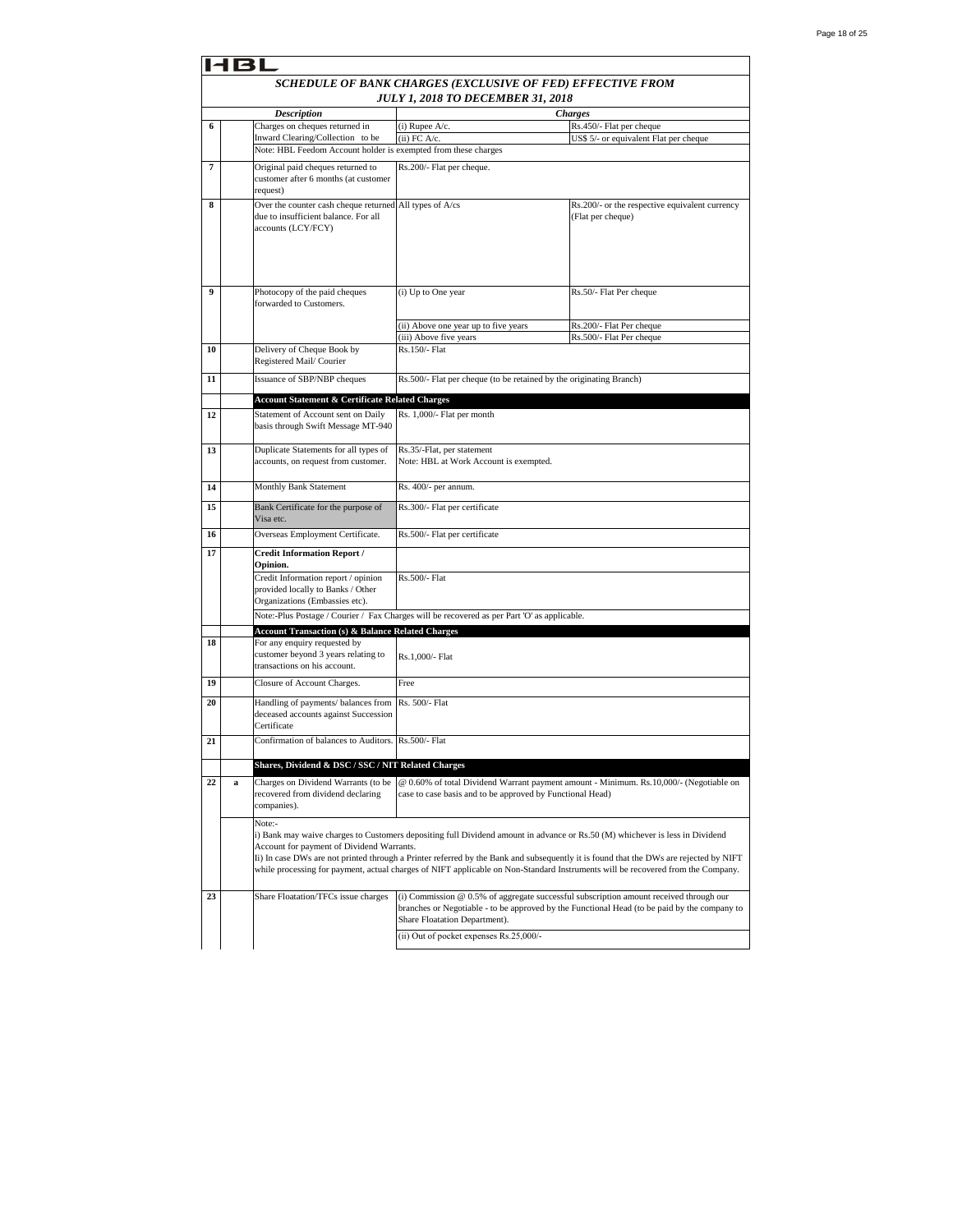|    |        |                                                                                        | SCHEDULE OF BANK CHARGES (EXCLUSIVE OF FED) EFFECTIVE FROM                                                                                                                            |                                  |  |  |  |
|----|--------|----------------------------------------------------------------------------------------|---------------------------------------------------------------------------------------------------------------------------------------------------------------------------------------|----------------------------------|--|--|--|
|    |        |                                                                                        | JULY 1, 2018 TO DECEMBER 31, 2018                                                                                                                                                     |                                  |  |  |  |
|    |        | <b>Description</b>                                                                     |                                                                                                                                                                                       | <b>Charges</b>                   |  |  |  |
|    |        |                                                                                        | (iii) Handling charges Rs.15/-per share certificate(Paid by the company to Shares Floatation<br>Department for dispatch of shares certificate through us)                             |                                  |  |  |  |
| 24 |        | Issuance of Right Shares.                                                              | (i) Commission $@0.5\%$ (subject to negotiation of rate based on volume of business to be<br>approved by Functional Head).                                                            |                                  |  |  |  |
|    |        |                                                                                        | (ii) Out of pocket expenses Minimum Rs.25,000/-                                                                                                                                       |                                  |  |  |  |
| 25 |        | Issuance of DSC/SSC/NIT on behalf                                                      | As prescribed by Govt.                                                                                                                                                                |                                  |  |  |  |
|    |        | of Government of Pakistan.                                                             |                                                                                                                                                                                       |                                  |  |  |  |
| 26 | a      | Utility Companies and Utility Bills related Charges<br><b>Utility Bills Commission</b> |                                                                                                                                                                                       | Electricity                      |  |  |  |
|    |        |                                                                                        | Rs.8/- per bill.<br>Note: These Charges are included in the net                                                                                                                       | Sui Gas                          |  |  |  |
|    |        |                                                                                        | amount of bill                                                                                                                                                                        | Telephone                        |  |  |  |
|    |        |                                                                                        |                                                                                                                                                                                       | Water                            |  |  |  |
|    |        |                                                                                        |                                                                                                                                                                                       |                                  |  |  |  |
|    | b      | Charges on Intercity transfer of funds                                                 | As per agreement with Utility Companies.                                                                                                                                              | <b>CDGK Utility</b>              |  |  |  |
|    |        | pertaining to Utilities Companies.                                                     |                                                                                                                                                                                       |                                  |  |  |  |
|    |        | Other Services to BISE / University:-                                                  |                                                                                                                                                                                       |                                  |  |  |  |
| 27 |        | Other Services to BISE /                                                               |                                                                                                                                                                                       |                                  |  |  |  |
|    |        | University:-                                                                           |                                                                                                                                                                                       |                                  |  |  |  |
|    | a      | Selling of admission forms / job<br>application forms.                                 |                                                                                                                                                                                       |                                  |  |  |  |
|    | b      | To provide printed challans.                                                           |                                                                                                                                                                                       | Rs.10,000/- per Branch per Exam. |  |  |  |
|    | c      | Safe keeping of question papers &<br>answer copies.                                    | Can be waived with the approval of Functional Head                                                                                                                                    |                                  |  |  |  |
|    | d      | Delivery of question papers to<br>examination centres using Bank's                     |                                                                                                                                                                                       |                                  |  |  |  |
|    |        | transport.                                                                             | Note:- (i) Clarification has been conveyed vide HOK Circular: P/INST/2474 dated 17-04-2008 whereby as per SBP instructions, all                                                       |                                  |  |  |  |
|    |        |                                                                                        | branches are required not to charge Challan Collection Fees in case of B.I.S.E / University / School & other such type of Collection                                                  |                                  |  |  |  |
|    |        | Accounts.<br>institution as per HOK Circular No. P/INST/2968 dated August 19, 2009.    | (ii) No service charges shall be recovered from students depositing fee directly in the Fee Collection Account of the educational                                                     |                                  |  |  |  |
|    |        | Salary / Pension Disbursement & Visa Collection Fee related Charges                    |                                                                                                                                                                                       |                                  |  |  |  |
| 28 |        | Salary Disbursement Charges.*                                                          | Rs.25/- Flat per A/c per month from A/c holder where salary is credited or as per agreement<br>with the principal.                                                                    |                                  |  |  |  |
|    |        |                                                                                        | *Following categories of accounts are exempted from recovery of "Salary Disbursement Charges".                                                                                        |                                  |  |  |  |
|    |        | Accounts of Armed Forces Employees / Pensioners.                                       | $\rightarrow$ Accounts of employees of Government / Semi-Government Institutions maintained for salary and pension purposes.                                                          |                                  |  |  |  |
|    |        | →Regular Savings Accounts.                                                             |                                                                                                                                                                                       |                                  |  |  |  |
|    |        | →Basic Banking Accounts (BBA).                                                         |                                                                                                                                                                                       |                                  |  |  |  |
| 29 |        | Pension (Govt. Departments)                                                            | Note:- No charges from pensioners. To be recovered from employer, as per agreement.<br>(Pensioners of KPT are exempted from levy of this charge.)                                     |                                  |  |  |  |
| 30 |        | Visa Fee Collection<br>Misc. Charges                                                   | Rs.100/- Flat per application                                                                                                                                                         |                                  |  |  |  |
| 31 |        | Handling charges for issuance of                                                       | Rs.500/- Flat per annum                                                                                                                                                               |                                  |  |  |  |
|    |        | Student Exchange Remittance permit<br>and maintenance of Record for                    |                                                                                                                                                                                       |                                  |  |  |  |
|    |        | subsequent remittances.                                                                |                                                                                                                                                                                       |                                  |  |  |  |
| 32 |        | Handling Charges on Commodity<br>Operation                                             | Rs.3.75 per 1000/-                                                                                                                                                                    |                                  |  |  |  |
|    | Part M | HBL DEBIT CARD (ATM CARD) *                                                            |                                                                                                                                                                                       |                                  |  |  |  |
| 1  | a      | Card Charges                                                                           | Same charges applicable on Supplementary Cards except where mentioned                                                                                                                 |                                  |  |  |  |
|    | b      | Annual fee (Primary)                                                                   | PayPak Rs. 500/-<br>PayPak Chip - Rs. 700/-<br>Green Visa - Rs. 850/-<br>Visa Chip - Rs.1,000/-<br>MasterCard Standard - Rs.1,000/-                                                   |                                  |  |  |  |
|    |        |                                                                                        | MasterCard Gold - Rs. 2,000/-<br>UnionPay Mag - Rs.850/-<br>UnionPay Chip - Rs. 1,000/-<br>Visa USD - US\$ 10/-<br>MasterCard Titanium - Rs. 1,500/=<br>MasterCard World - Rs.7,000/- |                                  |  |  |  |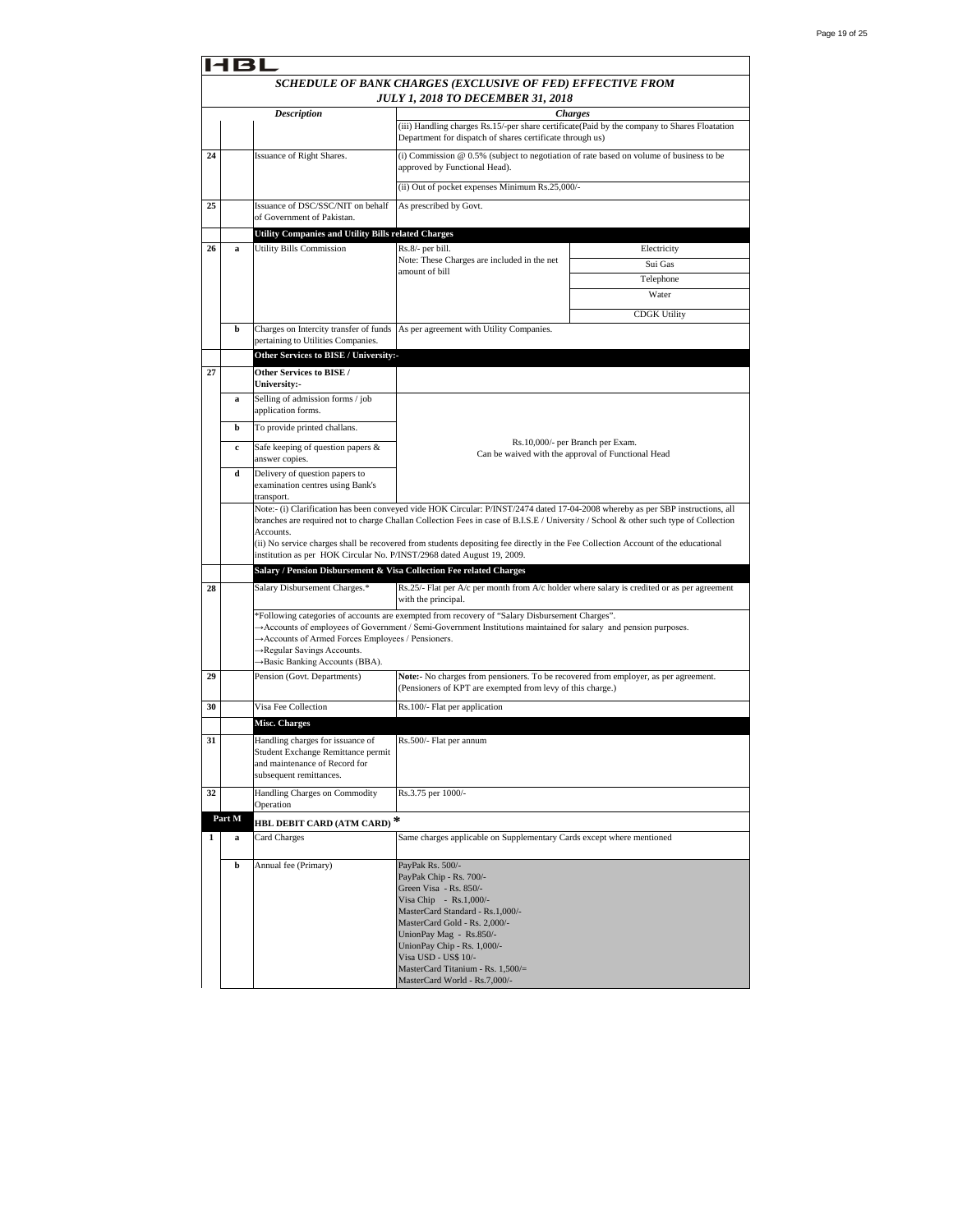|   | 14 B I      |                                                                          |                                                                                                                                                                                         |  |
|---|-------------|--------------------------------------------------------------------------|-----------------------------------------------------------------------------------------------------------------------------------------------------------------------------------------|--|
|   |             |                                                                          | SCHEDULE OF BANK CHARGES (EXCLUSIVE OF FED) EFFECTIVE FROM                                                                                                                              |  |
|   |             |                                                                          | JULY 1, 2018 TO DECEMBER 31, 2018                                                                                                                                                       |  |
|   |             | <b>Description</b>                                                       | <b>Charges</b>                                                                                                                                                                          |  |
|   | $\mathbf c$ | Annual fee (Supplementary)                                               | PayPak - Nil                                                                                                                                                                            |  |
|   |             |                                                                          | PayPak Chip - Nil                                                                                                                                                                       |  |
|   |             |                                                                          | Green Visa - Rs. 350/-<br>Visa Chip - Rs. 450/-                                                                                                                                         |  |
|   |             |                                                                          | MasterCard Standard - Rs.450/-                                                                                                                                                          |  |
|   |             |                                                                          | MasterCard Gold - N/A                                                                                                                                                                   |  |
|   |             |                                                                          | UnionPay Mag - Rs. 350/-                                                                                                                                                                |  |
|   |             |                                                                          | UnionPay Chip - Rs.450/-<br>Visa USD - N/A                                                                                                                                              |  |
|   |             |                                                                          | MasterCard Titanium - Rs. 750/-                                                                                                                                                         |  |
|   |             |                                                                          | MasterCard World - N/A                                                                                                                                                                  |  |
|   | d           | Card Replacement fee                                                     | PayPak - Rs.250/-                                                                                                                                                                       |  |
|   |             |                                                                          | PayPak Chip - Rs. 300/-                                                                                                                                                                 |  |
|   |             |                                                                          | Green Visa - Rs. 300/-<br>Visa Chip - Rs. $400/-$                                                                                                                                       |  |
|   |             |                                                                          | MasterCard Standard - Rs.400/-                                                                                                                                                          |  |
|   |             |                                                                          | MasterCard Gold - Rs. 600/-                                                                                                                                                             |  |
|   |             |                                                                          | UnionPay Mag - Rs. 300/-                                                                                                                                                                |  |
|   |             |                                                                          | Union Pay Chip - Rs.400/-<br>Visa USD - US\$ 4/-                                                                                                                                        |  |
|   |             |                                                                          | MasterCard Titanium - Rs. 600/-                                                                                                                                                         |  |
|   |             |                                                                          | MasterCard World - Rs.1,000/-                                                                                                                                                           |  |
|   | e           | POS Transaction fee per transaction                                      | PayPak - NIL                                                                                                                                                                            |  |
|   |             | Local.                                                                   | PayPak Chip - NIL                                                                                                                                                                       |  |
|   |             |                                                                          | Green Visa - NIL                                                                                                                                                                        |  |
|   |             |                                                                          | Visa Chip - NIL<br>MasterCard Standard - NIL                                                                                                                                            |  |
|   |             |                                                                          | MasterCard Gold - NIL                                                                                                                                                                   |  |
|   |             |                                                                          | UnionPay Mag - NIL                                                                                                                                                                      |  |
|   |             |                                                                          | Union Pay Chip - NIL                                                                                                                                                                    |  |
|   |             |                                                                          | Visa USD - 1% of Transaction Amount                                                                                                                                                     |  |
|   |             |                                                                          | MasterCard Titanium - NIL<br>MasterCard World - NIL                                                                                                                                     |  |
|   |             |                                                                          |                                                                                                                                                                                         |  |
|   | f           | POS Transaction fee per transaction                                      | PayPak - Nil                                                                                                                                                                            |  |
|   |             | International                                                            | PayPak Chip - Nil                                                                                                                                                                       |  |
|   |             |                                                                          | Green Visa - 3% of Transaction Amount<br>Visa Chip - 3% of Transaction Amount                                                                                                           |  |
|   |             |                                                                          | MasterCard Standard - 3% of Transaction Amount                                                                                                                                          |  |
|   |             |                                                                          | MasterCard Gold - 3% of Transaction Amount                                                                                                                                              |  |
|   |             |                                                                          | UnionPay Mag - 3% of Transaction Amount                                                                                                                                                 |  |
|   |             |                                                                          | UnionPay Chip - 3% of Transaction Amount                                                                                                                                                |  |
|   |             |                                                                          | Visa USD - 3% of Transaction Amount<br>MasterCard Titanium - 3% of Transaction Amount                                                                                                   |  |
|   |             |                                                                          | MasterCard World - 3% of Transaction Amount                                                                                                                                             |  |
|   | g           | ATMs International (Cash                                                 | PayPak -Nil                                                                                                                                                                             |  |
|   |             | withdrawal)                                                              | PayPak Chip - Nil                                                                                                                                                                       |  |
|   |             |                                                                          | Green Visa - 3% of Transaction Amount or Rs.300/- per Transaction, whichever is higher                                                                                                  |  |
|   |             |                                                                          | Visa Chip - 3% of Transaction Amount or Rs.300/- per Transaction, whichever is higher<br>MasterCard Standard - 3% of Transaction Amount or Rs.300/-per Transaction, whichever is higher |  |
|   |             |                                                                          | MasterCard Gold - 3% of Transaction Amount or Rs.300/- per Transaction, whichever is higher                                                                                             |  |
|   |             |                                                                          | UnionPay Mag - 3% of Transaction Amount or Rs. 300/- per transaction, whichever is higher                                                                                               |  |
|   |             |                                                                          | UnionPay Chip - 3% of Transaction Amount or Rs. 300/- per transaction, whichever is higher<br>Visa USD - 3% of Transaction Amount or US\$ 3/- per Transaction, whichever is higher      |  |
|   |             |                                                                          | MasterCard Titanium - 3% of Transaction amount or Rs.300/- per Transaction whichever is higher                                                                                          |  |
|   |             |                                                                          | MasterCard World - 3% of Transaction Amount or Rs.300/- per Transaction, whichever is higher                                                                                            |  |
|   |             |                                                                          |                                                                                                                                                                                         |  |
|   |             |                                                                          |                                                                                                                                                                                         |  |
|   |             |                                                                          |                                                                                                                                                                                         |  |
|   |             |                                                                          |                                                                                                                                                                                         |  |
|   | h           |                                                                          |                                                                                                                                                                                         |  |
|   |             | ATMs International (Balance Inquiry) PayPak - Nil                        | PavPak Chip - Nil                                                                                                                                                                       |  |
|   |             |                                                                          | Green Visa - Rs. 225/- per Transaction                                                                                                                                                  |  |
|   |             |                                                                          | Visa Chip - Rs. 225/- per Transaction                                                                                                                                                   |  |
|   |             |                                                                          | MasterCard Standard - Rs.225/- per Transaction                                                                                                                                          |  |
|   |             |                                                                          | MasterCard Gold - Rs.225/- per Transaction<br>UnionPay Mag - Rs. 225/- per Transaction                                                                                                  |  |
|   |             |                                                                          | UnionPay Chip - Rs. 225/- per Transaction                                                                                                                                               |  |
|   |             |                                                                          | Visa USD - US\$ 3/- per Transaction                                                                                                                                                     |  |
|   |             |                                                                          | MasterCard Titanium - Rs.225/- per Transaction                                                                                                                                          |  |
|   |             |                                                                          | MasterCard World - Rs.225/- per Transaction                                                                                                                                             |  |
|   | i           | <b>SMS Alert Charges</b>                                                 | Rs.100/- per month                                                                                                                                                                      |  |
|   |             | *Note: (i) Account based propositions: As per account terms & conditions |                                                                                                                                                                                         |  |
|   |             | 2 A-HBL - CASH MEHFOOZ                                                   | <b>Annual Premium</b>                                                                                                                                                                   |  |
|   | i.          | Plan - A                                                                 | Rs. 3,500/-                                                                                                                                                                             |  |
|   | ii          | Plan - B                                                                 | Rs. 3,000/-                                                                                                                                                                             |  |
|   | iii         | $Plan - \overline{C}$                                                    | Rs.2,000/-                                                                                                                                                                              |  |
| 3 |             | <b>HBL-PARDES CARD</b>                                                   |                                                                                                                                                                                         |  |
|   | a           | Card Issuance Charges                                                    | Nil                                                                                                                                                                                     |  |
|   |             |                                                                          |                                                                                                                                                                                         |  |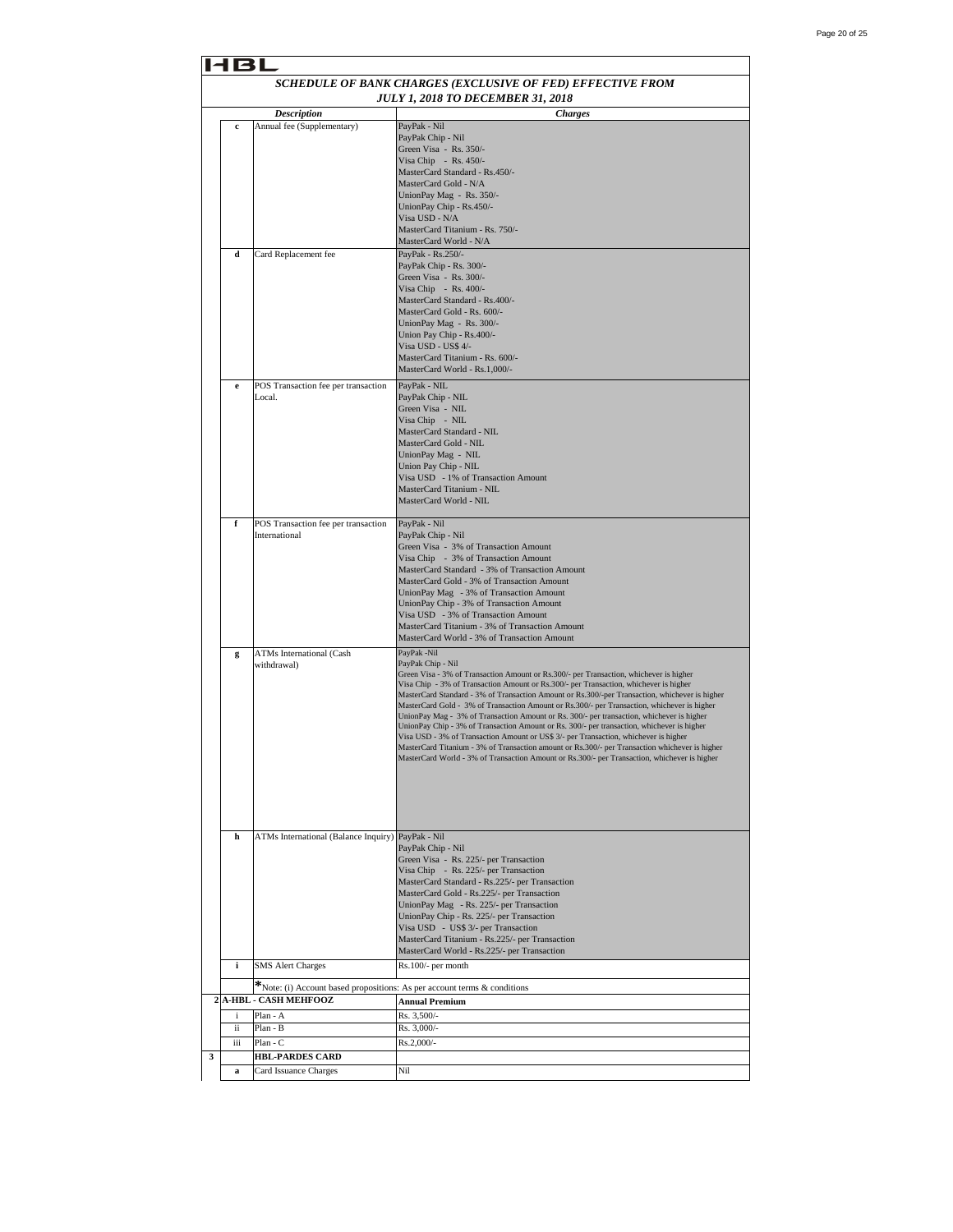|                | 4BI                                             |                                                     |                                                                                                                                               |                                                                                                 |  |
|----------------|-------------------------------------------------|-----------------------------------------------------|-----------------------------------------------------------------------------------------------------------------------------------------------|-------------------------------------------------------------------------------------------------|--|
|                |                                                 |                                                     | SCHEDULE OF BANK CHARGES (EXCLUSIVE OF FED) EFFECTIVE FROM                                                                                    |                                                                                                 |  |
|                |                                                 |                                                     | JULY 1, 2018 TO DECEMBER 31, 2018                                                                                                             |                                                                                                 |  |
|                |                                                 | <b>Description</b>                                  |                                                                                                                                               | <b>Charges</b>                                                                                  |  |
|                | b                                               | Annual Fee                                          | Nil                                                                                                                                           |                                                                                                 |  |
|                | c                                               | Service Charges                                     | Nil                                                                                                                                           |                                                                                                 |  |
|                | d                                               | Card Replacement fee                                | Rs. 150/- Flat                                                                                                                                |                                                                                                 |  |
|                | $\mathbf e$                                     | <b>Statement of Account</b>                         | Nil                                                                                                                                           |                                                                                                 |  |
|                | f                                               | Cash Withdrawal - HBL                               | Nil                                                                                                                                           |                                                                                                 |  |
|                | g                                               | Cash Withdrawal - 1 Link                            | Rs. 13/- per withdrawal                                                                                                                       |                                                                                                 |  |
|                | h                                               | POS Transaction Fee per Purchase                    | Nil                                                                                                                                           |                                                                                                 |  |
|                | i                                               | <b>Balance Enquiry</b>                              | Nil                                                                                                                                           |                                                                                                 |  |
|                | j                                               | <b>Fund Transfer</b>                                | Rs.50/- Flat per transfer                                                                                                                     |                                                                                                 |  |
|                | K                                               | Mini Statement                                      | $Rs.5/-$                                                                                                                                      |                                                                                                 |  |
| 4              |                                                 | <b>MERCHANT ACQUIRING (POS)</b>                     |                                                                                                                                               |                                                                                                 |  |
| 5              | a                                               | Merchant Discount Rate<br><b>MERCHANT ACQUIRING</b> | Upto 3% of Transaction Amount                                                                                                                 |                                                                                                 |  |
|                |                                                 | (INTERNET)                                          |                                                                                                                                               |                                                                                                 |  |
|                | a                                               | Merchant Discount Rate                              | Upto 5% of Transaction Amount                                                                                                                 |                                                                                                 |  |
|                | b                                               | Set up Charges                                      | Upto Rs.100,000/-                                                                                                                             |                                                                                                 |  |
|                | $\mathbf c$                                     | Annual Maintenance Charges                          | Upto Rs.100,000/-                                                                                                                             |                                                                                                 |  |
|                | d                                               | <b>Transaction Charges</b>                          | Upto Rs.50 per Transaction                                                                                                                    |                                                                                                 |  |
|                | HBL ALTERNATE DELIVERY CHANNELS (ADC)<br>Part N |                                                     |                                                                                                                                               |                                                                                                 |  |
| $\mathbf{1}$   |                                                 | <b>ATM Charges</b>                                  |                                                                                                                                               |                                                                                                 |  |
|                | 1.1                                             | <b>Cash Withdrawal</b>                              |                                                                                                                                               |                                                                                                 |  |
|                | $\bf{a}$                                        | <b>HBL ATMs</b>                                     | Nil                                                                                                                                           |                                                                                                 |  |
|                | b                                               | 1-Link and Mnet ATMs                                | Rs.13/- per withdrawal (Pay Pak, Green Visa, Gold Visa, Visa Chip, Union Pay)                                                                 |                                                                                                 |  |
|                |                                                 |                                                     |                                                                                                                                               | Note: (No switch charges to be deducted on transactions conducted by IDPs through specific      |  |
|                |                                                 |                                                     | against the Financial Assistance provided to them by the Govt)                                                                                | BISP Cards issued by UBL to IDPs at any of the ATMs country wide for withdrawal of Cash         |  |
|                |                                                 |                                                     |                                                                                                                                               | Free Cash Withdrawals from other Bank's ATMs for HBL at Work Account & HBL Freedom              |  |
|                |                                                 |                                                     | Account.                                                                                                                                      |                                                                                                 |  |
|                | 1.2                                             | <b>Balance Inquiry</b>                              |                                                                                                                                               |                                                                                                 |  |
|                | a                                               | <b>HBL ATMs</b>                                     | Nil                                                                                                                                           |                                                                                                 |  |
|                | b                                               | 1Link ATMs                                          | Rs. 2.5 Flat per inquiry (Pay Pak, Visa, Master Card & Union Pay)                                                                             |                                                                                                 |  |
|                | $\mathbf c$                                     | Mnet ATMs                                           | Rs.5/- Flat per inquiry (Green Visa, Gold Visa, Visa Chip, Union Pay, Pay Pak)                                                                |                                                                                                 |  |
|                |                                                 | <b>HBL ATMs Mini Statement</b>                      |                                                                                                                                               |                                                                                                 |  |
|                | d                                               |                                                     | Rs.5/- Flat (Green Visa, Gold Visa, Visa Chip, Union Pay, Pay Pak)                                                                            |                                                                                                 |  |
|                | 1.3                                             | Funds Transfer<br>Inter Branch Fund Transfer        | Nil                                                                                                                                           |                                                                                                 |  |
|                |                                                 | Inter Bank funds transfer (IBFT)                    | Transfer Amount: 1-10,000                                                                                                                     | Fee Rs. 50 per Transaction                                                                      |  |
|                |                                                 |                                                     | Transfer Amount: 10,001-150,000                                                                                                               | Fee Rs. 75 per Transaction                                                                      |  |
|                |                                                 |                                                     | Trasnfer Amount :150,001-500,000                                                                                                              | Fee Rs. 125 per Transaction                                                                     |  |
|                |                                                 |                                                     | Transfer Amount :500,001-1,000,000                                                                                                            | Fee Rs. 150 per Transaction                                                                     |  |
|                |                                                 |                                                     | Free Funds Transfer from HBL ATMs for HBL at Work Account                                                                                     |                                                                                                 |  |
|                | 1.4                                             | <b>Utility Bill Payment</b>                         | Nil                                                                                                                                           |                                                                                                 |  |
|                | 1.5                                             | HBL-ATM Biometric Verification                      |                                                                                                                                               | Rs. 15/- Per Trsansaction                                                                       |  |
| $\overline{2}$ |                                                 | <b>HBL Phone Banking</b>                            |                                                                                                                                               |                                                                                                 |  |
|                | a                                               | <b>Funds Transfer</b>                               |                                                                                                                                               |                                                                                                 |  |
|                |                                                 | Inter Branch Fund Transfer                          | Nil                                                                                                                                           |                                                                                                 |  |
|                | b                                               | <b>Statement Request</b>                            | Rs.35/-Flat, per statement                                                                                                                    |                                                                                                 |  |
|                | $\mathbf c$                                     | Stop Payment of Cheque(s)                           | (i) Rupee $A/c$                                                                                                                               | Rs.400/- Flat per instruction                                                                   |  |
|                |                                                 |                                                     | $(ii)$ F.C. $A/C$                                                                                                                             | US\$ 10/- Flat per instruction (or equivalent in                                                |  |
|                |                                                 |                                                     |                                                                                                                                               | other currencies)                                                                               |  |
|                |                                                 |                                                     |                                                                                                                                               | Note:- Stop payment charges are to be levied one time for stop payment instructions, whether it |  |
|                |                                                 |                                                     | is for one or more cheques.                                                                                                                   |                                                                                                 |  |
|                | d                                               | Cheque Book request                                 | To be recovered at the time of issuance of Cheque Book :-                                                                                     |                                                                                                 |  |
|                |                                                 |                                                     | PLS-SB Accounts and Rs.15/- Flat per leaf.                                                                                                    |                                                                                                 |  |
|                |                                                 |                                                     | All other Chequeing Accounts = Rs. $10/-$ Flat per leaf.<br>Note: Freedom Account, HBL at Work, Branchless Banking, Rutba Account Holders are |                                                                                                 |  |
|                |                                                 |                                                     | exempted from these charges. Only first Cheque Book of 10 leaves is free for Money Club,                                                      |                                                                                                 |  |
|                |                                                 |                                                     |                                                                                                                                               | CNY, HBL HumWatan Accounts and HBL NISA. Subsequent cheque book for Money Club,                 |  |
|                |                                                 |                                                     | CNY, HBL HumWatan Accounts and HBL NISA will be charged as per SOBC.                                                                          |                                                                                                 |  |
| 3              |                                                 | <b>HBL Internet Banking/HBL</b>                     |                                                                                                                                               |                                                                                                 |  |
|                |                                                 | Mobile                                              |                                                                                                                                               |                                                                                                 |  |
|                | a                                               | Subscription                                        | Nil                                                                                                                                           |                                                                                                 |  |
|                | b                                               | <b>Funds Transfer</b>                               |                                                                                                                                               |                                                                                                 |  |
|                |                                                 | Inter Branch Fund Transfer                          | Nil                                                                                                                                           |                                                                                                 |  |
|                |                                                 | Inter Bank funds transfer (IBFT)                    | Transfer Amount: 1-10,000                                                                                                                     | Fee Rs. 50 per Transaction                                                                      |  |
|                |                                                 |                                                     | Transfer Amount: 10,001-150,000                                                                                                               | Fee Rs. 75 per Transaction                                                                      |  |
|                |                                                 |                                                     | Trasnfer Amount :150,001-500,000<br>Transfer Amount :500,001-1,000,000                                                                        | Fee Rs. 125 per Transaction<br>Fee Rs. 150 per Transaction                                      |  |
|                |                                                 |                                                     |                                                                                                                                               |                                                                                                 |  |
|                |                                                 |                                                     | Free Funds Transfer through for HBL at Work Account                                                                                           |                                                                                                 |  |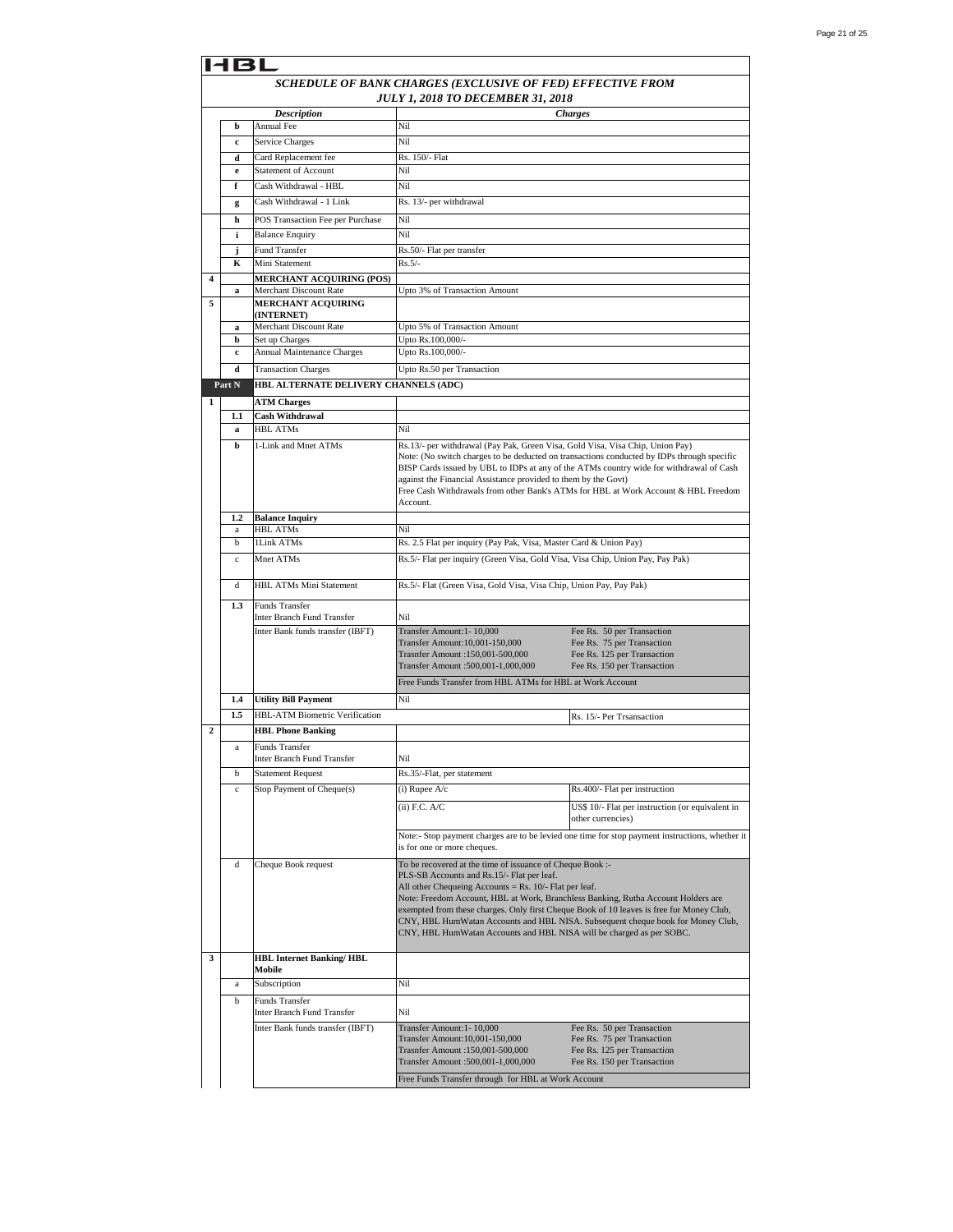|              | SCHEDULE OF BANK CHARGES (EXCLUSIVE OF FED) EFFECTIVE FROM |                                                                                                                                               |                                                                                          |
|--------------|------------------------------------------------------------|-----------------------------------------------------------------------------------------------------------------------------------------------|------------------------------------------------------------------------------------------|
|              |                                                            |                                                                                                                                               |                                                                                          |
|              |                                                            | <b>JULY 1, 2018 TO DECEMBER 31, 2018</b>                                                                                                      |                                                                                          |
|              | <b>Description</b>                                         |                                                                                                                                               | Charges                                                                                  |
| $\mathbf c$  | Utility Bill Payment                                       | Nil                                                                                                                                           | Electricity<br>Sui Gas                                                                   |
|              |                                                            |                                                                                                                                               | Telephone                                                                                |
|              |                                                            |                                                                                                                                               | Water                                                                                    |
| d            | Cheque Book request                                        | To be recovered at the time of issuance of Cheque Book :-                                                                                     |                                                                                          |
|              |                                                            | PLS-SB Accounts and Rs.15/- Flat per leaf.                                                                                                    |                                                                                          |
|              |                                                            | All other Chequeing Accounts = $Rs. 10/-$ Flat per leaf.<br>Note: Freedom Account, HBL at Work, Branchless Banking, Rutba Account Holders are |                                                                                          |
|              |                                                            |                                                                                                                                               | exempted from these charges. Only first Cheque Book of 10 leaves is free for Money Club, |
|              |                                                            |                                                                                                                                               | CNY, HBL HumWatan Accounts and HBL NISA. Subsequent cheque book for Money Club,          |
|              |                                                            | CNY, HBL HumWatan Accounts and HBL NISA will be charged as per SOBC.                                                                          |                                                                                          |
|              | <b>HBL Mobile Banking with Ufone</b>                       |                                                                                                                                               |                                                                                          |
|              | (USSD Channel)                                             |                                                                                                                                               |                                                                                          |
| a            | <b>Balance Inquiry</b>                                     | Nil                                                                                                                                           |                                                                                          |
| b            | Mini Statement                                             | Nil                                                                                                                                           |                                                                                          |
| c            | <b>Utility Bill Payment</b>                                | Nil                                                                                                                                           |                                                                                          |
| d            | Mobile Bill Payment<br><b>Fund Transfer</b>                | Nil<br>Nil                                                                                                                                    |                                                                                          |
|              | Inter Branch funds transfer                                |                                                                                                                                               |                                                                                          |
|              | Inter Bank funds transfer (IBFT)                           | Transfer Amount: 1-10,000                                                                                                                     | Fee Rs. 50 per Transaction                                                               |
| e            |                                                            | Transfer Amount: 10,001-150,000                                                                                                               | Fee Rs. 75 per Transaction                                                               |
|              |                                                            | Trasnfer Amount :150,001-500,000<br>Transfer Amount :500,001-1,000,000                                                                        | Fee Rs. 125 per Transaction                                                              |
|              |                                                            |                                                                                                                                               | Fee Rs. 150 per Transaction                                                              |
|              |                                                            | HBL Branchless Banking / Konnect by HBL (Charges inclusive of FED/ST)                                                                         |                                                                                          |
| $\bf{a}$     | <b>Utility Bill Payment</b>                                | Nil                                                                                                                                           |                                                                                          |
| b            | <b>Money Transfer</b>                                      |                                                                                                                                               |                                                                                          |
| i            |                                                            | <b>Transfer Amount</b><br>Rs.<br>1,000<br>$\overline{\phantom{a}}$                                                                            | Rs.60.00 per transaction                                                                 |
|              |                                                            | <b>Transfer Amount</b><br>Rs. 1,001<br>$\sim$<br>2.500                                                                                        | Rs.120.00 per transaction                                                                |
|              |                                                            | <b>Transfer Amount</b><br>$Rs. 2,501 -$<br>4,000<br><b>Transfer Amount</b><br>Rs. 4,001<br>$-6,000$                                           | Rs.180.00 per transaction<br>Rs.250.00 per transaction                                   |
|              |                                                            | <b>Transfer Amount</b><br>Rs. 6,001<br>$-8,000$                                                                                               | Rs.320.00 per transaction                                                                |
|              |                                                            | <b>Transfer Amount</b><br>Rs. 8,001<br>$-10,000$                                                                                              | Rs.350.00 per transaction                                                                |
|              | <b>Money Transfer Sending</b>                              | <b>Transfer Amount</b><br>Rs. 10,001 - 13,000                                                                                                 | Rs.400.00 per transaction                                                                |
|              |                                                            | <b>Transfer Amount</b><br>Rs. 13,001 - 15,000                                                                                                 | Rs.450.00 per transaction                                                                |
|              |                                                            | Rs. 15,001 - 20,000<br><b>Transfer Amount</b>                                                                                                 | Rs.585.00 per transaction                                                                |
|              |                                                            | <b>Transfer Amount</b><br>Rs. 20,001 - 25,000<br><b>Transfer Amount</b><br>Rs. 25,001 - 30,000                                                | Rs.650.00 per transaction<br>Rs.750.00 per transaction                                   |
|              |                                                            | <b>Transfer Amount</b><br>Rs. 30,001 - 40,000                                                                                                 | Rs.800.00 per transaction                                                                |
|              |                                                            | Transfer Amount Rs. 40,001 - 50,000                                                                                                           | Rs.950.00 per transaction                                                                |
| ii           |                                                            | NIL                                                                                                                                           |                                                                                          |
|              | Money Transfer Receiving                                   | Note 1: Transaction Limits (Separate for Sending & Receiving): Rs. 50,000/- per Month per CNIC                                                |                                                                                          |
|              | Note-2: Inclusive of Taxes.                                |                                                                                                                                               |                                                                                          |
| $\mathbf c$  | <b>Initial Deposit - Konnect by HBL Mobile Account</b>     |                                                                                                                                               | <b>NIL</b>                                                                               |
| d            | Cash Deposit - Konect by HBL Mobile Account                |                                                                                                                                               | NIL                                                                                      |
| $\mathbf e$  | Utility Bill Payment - Konnect by HBL Mobile Account       |                                                                                                                                               | NIL                                                                                      |
| f            |                                                            | Money Transfer - Konnect by HBL Mobile Account to Konnect by HBL Mobile Account                                                               |                                                                                          |
| i)           | <b>Money Transfer Sending</b>                              | Transaction Limits: Rs. 25,000/- per day for                                                                                                  |                                                                                          |
|              |                                                            | L0 accounts and Rs. 50,000/- per day for L1                                                                                                   | NIL                                                                                      |
|              | <b>Money Transfer Receiving</b>                            | <b>accounts</b>                                                                                                                               |                                                                                          |
| ii)          |                                                            |                                                                                                                                               | <b>NIL</b>                                                                               |
|              |                                                            | Note 1: Transaction Limits (Separate for Sending & Receiving): Rs. 25,000/- per day for L0 accounts and Rs. 50,000/- per day for L1           |                                                                                          |
|              | accounts                                                   |                                                                                                                                               |                                                                                          |
| g            |                                                            |                                                                                                                                               |                                                                                          |
|              | Money Transfer - Konnect by HBL Mobile Account to CNIC     |                                                                                                                                               |                                                                                          |
|              |                                                            | Transfer Amount Rs.<br>$1 - 1,000$                                                                                                            | Rs.45.00 per transaction                                                                 |
|              |                                                            | Transfer Amount Rs. 1,001<br>$-2,500$                                                                                                         | Rs.90.00 per transaction                                                                 |
|              |                                                            | Rs. 2,501<br>4,000<br><b>Transfer Amount</b><br>$\sim$                                                                                        | Rs.135.00 per transaction                                                                |
|              |                                                            | Transfer Amount Rs. 4,001 -<br>6,000                                                                                                          | Rs.190.00 per transaction                                                                |
|              |                                                            | Transfer Amount Rs. 6,001 - 8,000                                                                                                             | Rs.240.00 per transaction                                                                |
|              |                                                            | Transfer Amount Rs. 8,001 - 10,000                                                                                                            | Rs.265.00 per transaction                                                                |
| $\mathbf{i}$ | Money Transfer Sending*                                    | Transfer Amount Rs. 10,001 - 13,000                                                                                                           | Rs.300.00 per transaction                                                                |
|              |                                                            | <b>Transfer Amount</b><br>Rs. 13,001 - 15,000                                                                                                 | Rs.340.00 per transaction                                                                |
|              |                                                            | <b>Transfer Amount</b><br>Rs. 15,001 - 20,000                                                                                                 | Rs.440.00 per transaction                                                                |
|              |                                                            | <b>Transfer Amount</b><br>Rs. 20,001 - 25,000                                                                                                 | Rs.490.00 per transaction                                                                |
|              |                                                            | Rs. 25,001 - 30,000<br><b>Transfer Amount</b>                                                                                                 | Rs.565.00 per transaction                                                                |
|              |                                                            | Transfer Amount Rs. 30,001 - 40,000                                                                                                           | Rs.600.00 per transaction                                                                |
|              |                                                            | Rs. 40,001 - 50,000<br><b>Transfer Amount</b>                                                                                                 | Rs.715.00 per transaction                                                                |
| ii)          | Money Transfer Receiving                                   | Nil                                                                                                                                           |                                                                                          |
|              |                                                            | * For Transactions through HRA Account fee will be 50% of the above mentioned slab                                                            |                                                                                          |
| $\mathbf h$  | Money Transfer - CNIC to Other Bank Accounts (IBFT)        |                                                                                                                                               |                                                                                          |
|              |                                                            | 1,000<br><b>Transfer Amount</b><br>Rs.<br>$\mathbf{1}$<br>$\sim$                                                                              | Rs.20.00 per transaction                                                                 |
|              |                                                            | $-2,500$<br><b>Transfer Amount</b><br>Rs. 1,001                                                                                               | Rs.40.00 per transaction                                                                 |
|              |                                                            | Rs. 2,501<br>Transfer Amount<br>4,000                                                                                                         | Rs.65.00 per transaction                                                                 |
|              |                                                            | <b>Transfer Amount</b><br>Rs. 4,001<br>6,000<br>$\sim$<br><b>Transfer Amount</b><br>Rs.<br>8,000<br>$\sim$                                    | Rs.100.00 per transaction                                                                |
|              |                                                            | 6,001<br><b>Transfer Amount</b><br>Rs.<br>$8,001 - 10,000$                                                                                    | Rs.145.00 per transaction<br>Rs.195.00 per transaction                                   |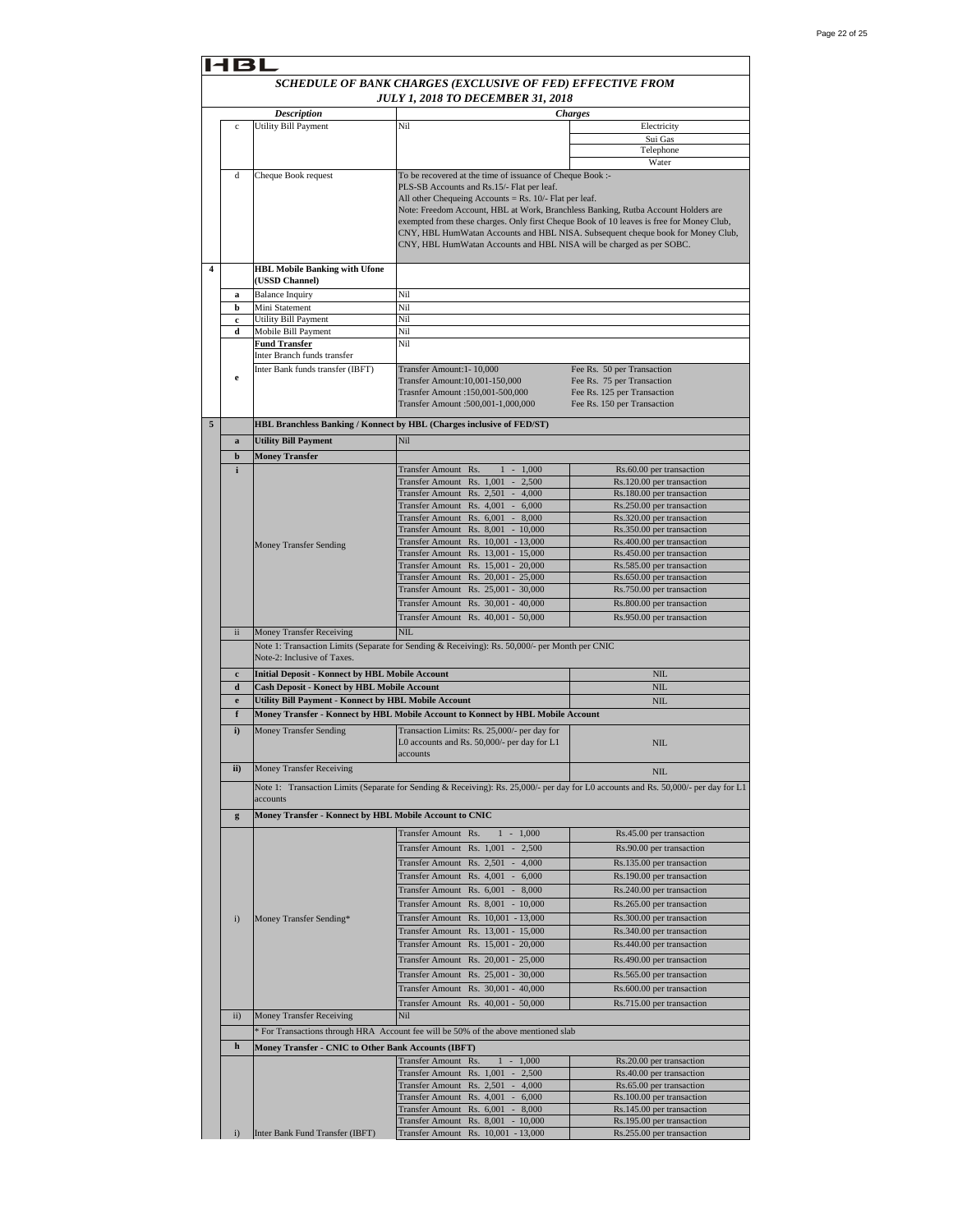|                                                 |                                                                | <b>JULY 1, 2018 TO DECEMBER 31, 2018</b>                                                       |                                                        |
|-------------------------------------------------|----------------------------------------------------------------|------------------------------------------------------------------------------------------------|--------------------------------------------------------|
|                                                 | <b>Description</b>                                             | Transfer Amount Rs. 13,001 - 15,000                                                            | <b>Charges</b><br>Rs.290.00 per transaction            |
|                                                 |                                                                | Rs. 15,001 - 20,000<br>Transfer Amount                                                         | Rs.360.00 per transaction                              |
|                                                 |                                                                | Fransfer Amount Rs. 20,001 - 25,000                                                            | Rs.415.00 per transaction                              |
|                                                 |                                                                | Rs. 25,001 - 30,000<br>Transfer Amount                                                         | Rs.470.00 per transaction                              |
|                                                 |                                                                | Transfer Amount Rs. 30,001 - 40,000                                                            | Rs.525.00 per transaction                              |
|                                                 |                                                                | Transfer Amount Rs. 40,001 - 50,000                                                            | Rs.540.00 per transaction                              |
| $\mathbf{i}$                                    |                                                                | Money Transfer - Konnect by HBL Mobile Account to HBL Core Banking Account                     |                                                        |
|                                                 |                                                                | Transfer Amount Rs.<br>$1 - 1,000$<br><b>Transfer Amount</b><br>Rs. 1,001 - 2,500              | Rs.20.00 per transaction<br>Rs.35.00 per transaction   |
|                                                 |                                                                | Transfer Amount Rs. 2,501 - 4,000                                                              | Rs.55.00 per transaction                               |
|                                                 |                                                                | Rs. 4,001 - 6,000<br><b>Transfer Amount</b>                                                    | Rs.85.00 per transaction                               |
|                                                 |                                                                | Transfer Amount Rs. 6,001 - 8,000                                                              | Rs.125.00 per transaction                              |
|                                                 |                                                                | Transfer Amount Rs. 8,001 - 10,000                                                             | Rs.165.00 per transaction                              |
| i                                               | <b>Fund Transfer</b>                                           | Transfer Amount Rs. 10,001 - 13,000                                                            | Rs.220.00 per transaction                              |
|                                                 |                                                                | Transfer Amount Rs. 13,001 - 15,000                                                            | Rs.245.00 per transaction                              |
|                                                 |                                                                | Transfer Amount Rs. 15,001 - 20,000<br>Rs. 20,001 - 25,000<br>Transfer Amount                  | Rs.310.00 per transaction<br>Rs.355.00 per transaction |
|                                                 |                                                                | Rs. 25,001 - 30,000<br>Transfer Amount                                                         | Rs.405.00 per transaction                              |
|                                                 |                                                                | Rs. 30,001 - 40,000<br>Transfer Amount                                                         | Rs.450.00 per transaction                              |
|                                                 |                                                                | Rs. 40,001 - 50,000<br><b>Transfer Amount</b>                                                  | Rs.460.00 per transaction                              |
| j                                               |                                                                | <b>Money Transfer - Konnect by HBL Mobile Account to Other Bank Accounts (IBFT)</b>            |                                                        |
|                                                 |                                                                | <b>Transfer Amount</b><br>Rs.<br>$-1,000$<br>$\mathbf{1}$                                      | Rs.20.00 per transaction                               |
|                                                 |                                                                | Rs. 1,001 - 2,500<br><b>Transfer Amount</b>                                                    | Rs.35.00 per transaction                               |
|                                                 |                                                                | Transfer Amount<br>Rs. 2,501 - 4,000                                                           | Rs.60.00 per transaction                               |
|                                                 |                                                                | Transfer Amount<br>Rs. 4,001 - 6,000                                                           | Rs.90.00 per transaction                               |
|                                                 |                                                                | Transfer Amount Rs. 6,001 - 8,000<br>Transfer Amount Rs. 8,001 - 10,000                        | Rs.130.00 per transaction<br>Rs.175.00 per transaction |
| i                                               | Inter Bank Fund Transfer (IBFT)                                | Rs. 10,001 - 13,000<br>Transfer Amount                                                         | Rs.230.00 per transaction                              |
|                                                 |                                                                | Transfer Amount<br>Rs. 13,001 - 15,000                                                         | Rs.260.00 per transaction                              |
|                                                 |                                                                | Rs. 15,001 - 20,000<br><b>Transfer Amount</b>                                                  | Rs.325.00 per transaction                              |
|                                                 |                                                                | Fransfer Amount Rs. 20,001 - 25,000                                                            | Rs.375.00 per transaction                              |
|                                                 |                                                                | <b>Transfer Amount</b><br>Rs. 25,001 - 30,000                                                  | Rs.425.00 per transaction                              |
|                                                 |                                                                | <b>Transfer Amount</b><br>Rs. 30,001 - 40,000                                                  | Rs.475.00 per transaction                              |
|                                                 |                                                                | Rs. 40,001 - 50,000<br><b>Transfer Amount</b>                                                  | Rs.485.00 per transaction                              |
| $\bf k$                                         | Cash Withdrawal - Konnect by HBL Mobile Account                | $1 - 1,000$<br>Transfer Amount Rs.                                                             | Rs.20.00 per transaction                               |
|                                                 |                                                                | Transfer Amount Rs. 1,001 - 2,500                                                              | Rs.35.00 per transaction                               |
|                                                 |                                                                | Rs. 2,501 - 4,000<br>Transfer Amount                                                           | Rs.60.00 per transaction                               |
|                                                 |                                                                | Rs. 4,001<br>Transfer Amount<br>$-6,000$                                                       | Rs.90.00 per transaction                               |
|                                                 |                                                                | Transfer Amount Rs. 6,001 - 8,000                                                              | Rs.130.00 per transaction                              |
|                                                 |                                                                | <b>Transfer Amount</b><br>Rs. 8,001 - 10,000                                                   | Rs.175.00 per transaction                              |
| i                                               | Withdrawal Amount**                                            | Transfer Amount<br>Rs. 10,001 - 13,000                                                         | Rs.230.00 per transaction                              |
|                                                 |                                                                | Rs. 13,001 - 15,000<br>Transfer Amount<br>Transfer Amount Rs. 15,001 - 20,000                  | Rs.265.00 per transaction<br>Rs.325.00 per transaction |
|                                                 |                                                                | Transfer Amount Rs. 20,001 - 25,000                                                            | Rs.375.00 per transaction                              |
|                                                 |                                                                | Rs. 25,001 - 30,000<br>Transfer Amount                                                         | Rs.425.00 per transaction                              |
|                                                 |                                                                | Rs. 30,001 - 40,000<br><b>Transfer Amount</b>                                                  | Rs.475.00 per transaction                              |
|                                                 |                                                                | Rs. 40,001 - 50,000<br><b>Transfer Amount</b>                                                  | Rs.490.00 per transaction                              |
|                                                 | <b>Cash Withdrawal - HBL Core Banking Account</b>              | ** For Transaction through HRA account fee will be 50% of the above mentioned slab.            |                                                        |
|                                                 |                                                                | Transfer Amount Rs.<br>$-1,000$                                                                | Rs.20.00 per transaction                               |
|                                                 |                                                                | Transfer Amount Rs. 1,001 -<br>2,500                                                           | Rs.35.00 per transaction                               |
|                                                 |                                                                | Transfer Amount Rs. 2,501 - 4,000                                                              | Rs.60.00 per transaction                               |
| $\mathbf{i}$                                    | Withdrawal Amount                                              | Transfer Amount Rs. 4,001 - 6,000                                                              | Rs.90.00 per transaction                               |
|                                                 |                                                                | Transfer Amount Rs. 6,001 - 8,000                                                              | Rs.130.00 per transaction                              |
|                                                 |                                                                | Transfer Amount Rs. 8,001 - 10,000                                                             | Rs.175.00 per transaction                              |
| $\mathbf{m}$                                    | Cash Deposit into HBL Core Banking Account at Agent's location | Transfer Amount Rs.<br>$1 - 1,000$                                                             | Rs.20.00 per transaction                               |
|                                                 |                                                                | Transfer Amount Rs. 1,001<br>$\sim$<br>2,500                                                   | Rs.35.00 per transaction                               |
|                                                 |                                                                | Transfer Amount Rs. 2,501 - 4,000                                                              | Rs.55.00 per transaction                               |
|                                                 |                                                                | Transfer Amount Rs. 4,001 - 6,000                                                              | Rs.75.00 per transaction                               |
|                                                 |                                                                | <b>Transfer Amount</b><br>Rs. 6,001<br>$\sim$<br>8,000                                         | Rs.90.00 per transaction                               |
|                                                 |                                                                | Rs. 8,001 - 10,000<br><b>Transfer Amount</b>                                                   | Rs.105.00 per transaction                              |
| i                                               | Deposit Amount                                                 | Rs. 10,001 - 13,000<br><b>Transfer Amount</b>                                                  | Rs.120.00 per transaction                              |
|                                                 |                                                                | <b>Transfer Amount</b><br>Rs. 13,001 - 15,000                                                  | Rs.135.00 per transaction                              |
|                                                 |                                                                | <b>Transfer Amount</b><br>Rs. 15,001 - 20,000<br><b>Transfer Amount</b><br>Rs. 20,001 - 25,000 | Rs.170.00 per transaction<br>Rs.195.00 per transaction |
|                                                 |                                                                | <b>Transfer Amount</b><br>Rs. 25,001 - 30,000                                                  | Rs.225.00 per transaction                              |
|                                                 |                                                                | <b>Transfer Amount</b><br>Rs. 30,001 - 40,000                                                  | Rs.250.00 per transaction                              |
|                                                 |                                                                | <b>Transfer Amount</b><br>Rs. 40,001 - 50,000                                                  | Rs.280.00 per transaction                              |
|                                                 | <b>Balance Inquiry - Konnect by HBL Mobile Account</b>         |                                                                                                | NIL                                                    |
|                                                 | Account(Linked)                                                | Transfer Out - Konnect by HBL Mobile Account to HBL Core Banking                               | NIL                                                    |
|                                                 |                                                                | Transfer in - Konnect by HBL Account to HBL Core Banking Account(Linked)                       | NIL                                                    |
|                                                 |                                                                |                                                                                                |                                                        |
| $\mathbf n$<br>$\mathbf 0$<br>p<br>$\mathbf{q}$ | View Mini Statement - Konnect by HBL Mobile Account            |                                                                                                | NIL                                                    |
| r                                               | Air Time Top Up - Konnect by HBL Agent & Mobile Account        |                                                                                                | NIL                                                    |
| s                                               | <b>Mobile Account Opening</b>                                  |                                                                                                | NIL                                                    |
| t                                               | <b>Average Minimum Balance required</b>                        |                                                                                                | NIL                                                    |
|                                                 | <b>Minimum Balance charges</b>                                 |                                                                                                | NIL                                                    |
| $\mathbf u$<br>$\mathbf{v}$                     | <b>Balance Inquiry through SMS</b>                             |                                                                                                | NIL                                                    |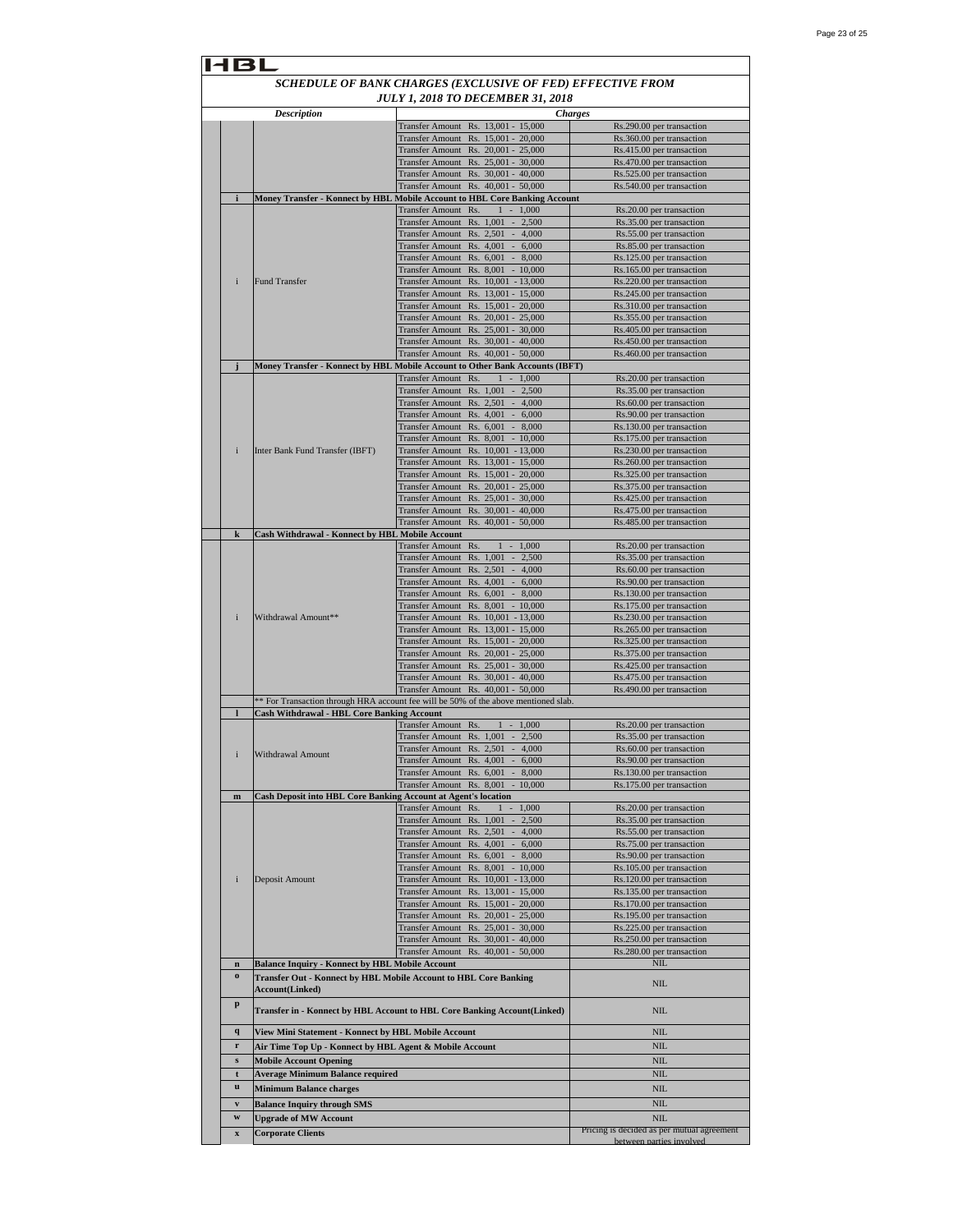|                         | 4 B L                                                                                                  |                                                                  |                                                                                                                                                                                                                                                                     |  |  |
|-------------------------|--------------------------------------------------------------------------------------------------------|------------------------------------------------------------------|---------------------------------------------------------------------------------------------------------------------------------------------------------------------------------------------------------------------------------------------------------------------|--|--|
|                         | SCHEDULE OF BANK CHARGES (EXCLUSIVE OF FED) EFFECTIVE FROM<br><b>JULY 1, 2018 TO DECEMBER 31, 2018</b> |                                                                  |                                                                                                                                                                                                                                                                     |  |  |
|                         | Part O                                                                                                 | <b>Description</b><br>DISPATCH / COMMUNICATION CHARGES           | <b>Charges</b>                                                                                                                                                                                                                                                      |  |  |
| $\mathbf{1}$            |                                                                                                        | Postages Ordinary                                                | (i) Local (Within City) - Rs.30/- Flat per item.                                                                                                                                                                                                                    |  |  |
|                         |                                                                                                        |                                                                  | (ii) Inland (Inter City) - Rs.50/- Flat per item.                                                                                                                                                                                                                   |  |  |
| $\overline{2}$          |                                                                                                        | Postage Registered                                               | (i) Local (Within City) - Rs.50/- Flat per item.                                                                                                                                                                                                                    |  |  |
|                         |                                                                                                        |                                                                  | (ii) Inland (Inter City) - Rs.70/- Flat per item.                                                                                                                                                                                                                   |  |  |
|                         |                                                                                                        |                                                                  | (iii) Foreign Rs.200/- Flat per item.                                                                                                                                                                                                                               |  |  |
|                         |                                                                                                        |                                                                  | (iv) For Foreign Import LC Rs.1,200/- Flat per item.                                                                                                                                                                                                                |  |  |
|                         |                                                                                                        |                                                                  | (v) For Inland LC Rs.200/- Flat per item.                                                                                                                                                                                                                           |  |  |
| 3                       |                                                                                                        | Courier                                                          | (i) Local (Within City) - Rs.150/- Flat per item or actual whichever is higher.<br>(ii) Inland (Inter City) - Rs.250/- Flat per item or actual whichever is higher.                                                                                                 |  |  |
| 4                       |                                                                                                        | Foreign Courier                                                  | Rs.1,500/- Flat per item or actual whichever is higher.                                                                                                                                                                                                             |  |  |
| 5                       | Swift                                                                                                  |                                                                  | (i) Full Text L.C / Guarantee and long messages.Rs.1,500/- Flat                                                                                                                                                                                                     |  |  |
|                         | (ii) L.C / Guarantee amendment and miscellaneous short messages Rs.600/- Flat                          |                                                                  |                                                                                                                                                                                                                                                                     |  |  |
|                         | (iii) All other Swift Messages Rs.500/- Flat                                                           |                                                                  |                                                                                                                                                                                                                                                                     |  |  |
| 6                       |                                                                                                        | Fax                                                              | Rs.100/- Flat per message.                                                                                                                                                                                                                                          |  |  |
|                         | Part P                                                                                                 | <b>INVESTMENT PORTFOLIO SECURITIES (IPS)</b>                     |                                                                                                                                                                                                                                                                     |  |  |
| 1                       |                                                                                                        | <b>IPS Services Charges</b>                                      |                                                                                                                                                                                                                                                                     |  |  |
|                         | i                                                                                                      | IPS Custody Service Charges                                      | Nil                                                                                                                                                                                                                                                                 |  |  |
|                         | ii                                                                                                     | Security Movement against IPS                                    | Only Funds Transfer charges through RTGS as per SBP guidelines                                                                                                                                                                                                      |  |  |
|                         | iii                                                                                                    | <b>Accounts</b><br><b>IPS</b> Statement                          | Quarterly Free                                                                                                                                                                                                                                                      |  |  |
|                         |                                                                                                        |                                                                  | On Request Rs.50/- Flat                                                                                                                                                                                                                                             |  |  |
|                         | Part Q                                                                                                 | <b>INVESTMENT BANKING</b>                                        |                                                                                                                                                                                                                                                                     |  |  |
| 1                       | я<br>b                                                                                                 | <b>Advisory Fee</b><br><b>Succession Fee</b>                     |                                                                                                                                                                                                                                                                     |  |  |
|                         | c                                                                                                      | <b>Retainer Fee</b>                                              |                                                                                                                                                                                                                                                                     |  |  |
|                         | d<br>e                                                                                                 | Arrangement Fee<br><b>Underwriting Fee</b>                       |                                                                                                                                                                                                                                                                     |  |  |
|                         | f                                                                                                      | Participation Fee                                                | Negotiable on case to case basis.                                                                                                                                                                                                                                   |  |  |
|                         | g                                                                                                      | Monitoring Fee                                                   |                                                                                                                                                                                                                                                                     |  |  |
|                         | h                                                                                                      | <b>Commitment Charges</b>                                        |                                                                                                                                                                                                                                                                     |  |  |
|                         | i                                                                                                      | Trustee / Agency Fee                                             | At actual or Negotiable on case to case basis.                                                                                                                                                                                                                      |  |  |
|                         | j<br>Part R                                                                                            | Out of Pocket Expenses<br><b>BANK CHARGES FOR GOVT. BUSINESS</b> |                                                                                                                                                                                                                                                                     |  |  |
|                         |                                                                                                        | <b>IMPORTS</b>                                                   |                                                                                                                                                                                                                                                                     |  |  |
| 1                       |                                                                                                        | Cash Letter of Credit                                            |                                                                                                                                                                                                                                                                     |  |  |
|                         | a                                                                                                      | Less than Rs. 250,000/-                                          | $0.125\%$ of the value of the L/C                                                                                                                                                                                                                                   |  |  |
|                         | b                                                                                                      | Rs.250,000/- and above                                           | 0.0625% of the value of the L/C                                                                                                                                                                                                                                     |  |  |
|                         | c.                                                                                                     | Amendment without increase in the<br>amount.                     | (i) Swift Charges to be recovered<br>(ii) Actual Confirmation Charges to be recovered, if the amendment is to add confirmation                                                                                                                                      |  |  |
|                         | d                                                                                                      | Amendment involving increase in the<br>amount.                   | Charges as (a) or (b) above on increased amount.<br>Note:- The above concessionary rates/charges will apply only to those Letters of Credit, which cover imports by the Government                                                                                  |  |  |
|                         |                                                                                                        | be recovered.                                                    | routed through State Bank of Pakistan. In case L/C is received directly from the importing government agency, normal charges are to                                                                                                                                 |  |  |
|                         | Part S                                                                                                 | <b>EXEMPTIONS</b>                                                |                                                                                                                                                                                                                                                                     |  |  |
|                         | a                                                                                                      | Earning Deposits / Accounts.                                     | Where Individuals maintaining daily average balance (Quarterly basis) of Rs.0.100 M in CD Account OR Rs.0.500 M in other Profit                                                                                                                                     |  |  |
|                         |                                                                                                        | him.                                                             | Note:- Exemption in any income/commission shall require Functional Head Approval or as per any authority with limit delegated by                                                                                                                                    |  |  |
|                         | b                                                                                                      |                                                                  | Where Companies (Corporate / SME / Public Limited Company / Private Company / Partnership / Sole Proprietorship) and Govt.<br>Entities, Societies, Trust etc. maintain daily average balance (Quarterly basis) of Rs.1.000 M in CD Account or Rs.10.000 M in SSB or |  |  |
|                         |                                                                                                        | in other Profit Earning Deposits / Accounts.<br>him.             | Note: - Exemption in any income/commission shall require Functional Head Approval or as per any authority with limit delegated by                                                                                                                                   |  |  |
|                         |                                                                                                        |                                                                  | Exemptions can only be granted for charges included under the following "Parts of SOBC".                                                                                                                                                                            |  |  |
| 1                       |                                                                                                        | Part-C - Foreign Currency Remittances                            |                                                                                                                                                                                                                                                                     |  |  |
| $\overline{\mathbf{c}}$ |                                                                                                        | Part-D - Other Charges on Foreign Exchange Transactions          |                                                                                                                                                                                                                                                                     |  |  |
| 3                       |                                                                                                        | Part-E - Remittances                                             |                                                                                                                                                                                                                                                                     |  |  |
| 4                       |                                                                                                        | Part-F - Bills / Collection (Excluding Documentary)              |                                                                                                                                                                                                                                                                     |  |  |
| 5<br>6                  |                                                                                                        | Part-G - Finances / Advances                                     | Part-J - Sale & Purchase of Securities, Safe Custody of Articles in Safe Deposits                                                                                                                                                                                   |  |  |
| 7                       |                                                                                                        | Part-L - Miscellaneous Charges                                   |                                                                                                                                                                                                                                                                     |  |  |
| 8                       |                                                                                                        | Part-M - HBL Debit Card (ATM Card)                               |                                                                                                                                                                                                                                                                     |  |  |
| 9                       |                                                                                                        | Part-N - HBL Alternate Delivery Channels (ADC)                   |                                                                                                                                                                                                                                                                     |  |  |
| 10                      |                                                                                                        | Part-O - Dispatch / Communication Charges                        |                                                                                                                                                                                                                                                                     |  |  |
|                         |                                                                                                        | April, July, October & January, for the previous quarters.       | Note:- Charges recovered during the quarter in case of all exemptions allowed as per Sr.No.1-10 will be refunded in the months of                                                                                                                                   |  |  |
|                         |                                                                                                        |                                                                  |                                                                                                                                                                                                                                                                     |  |  |